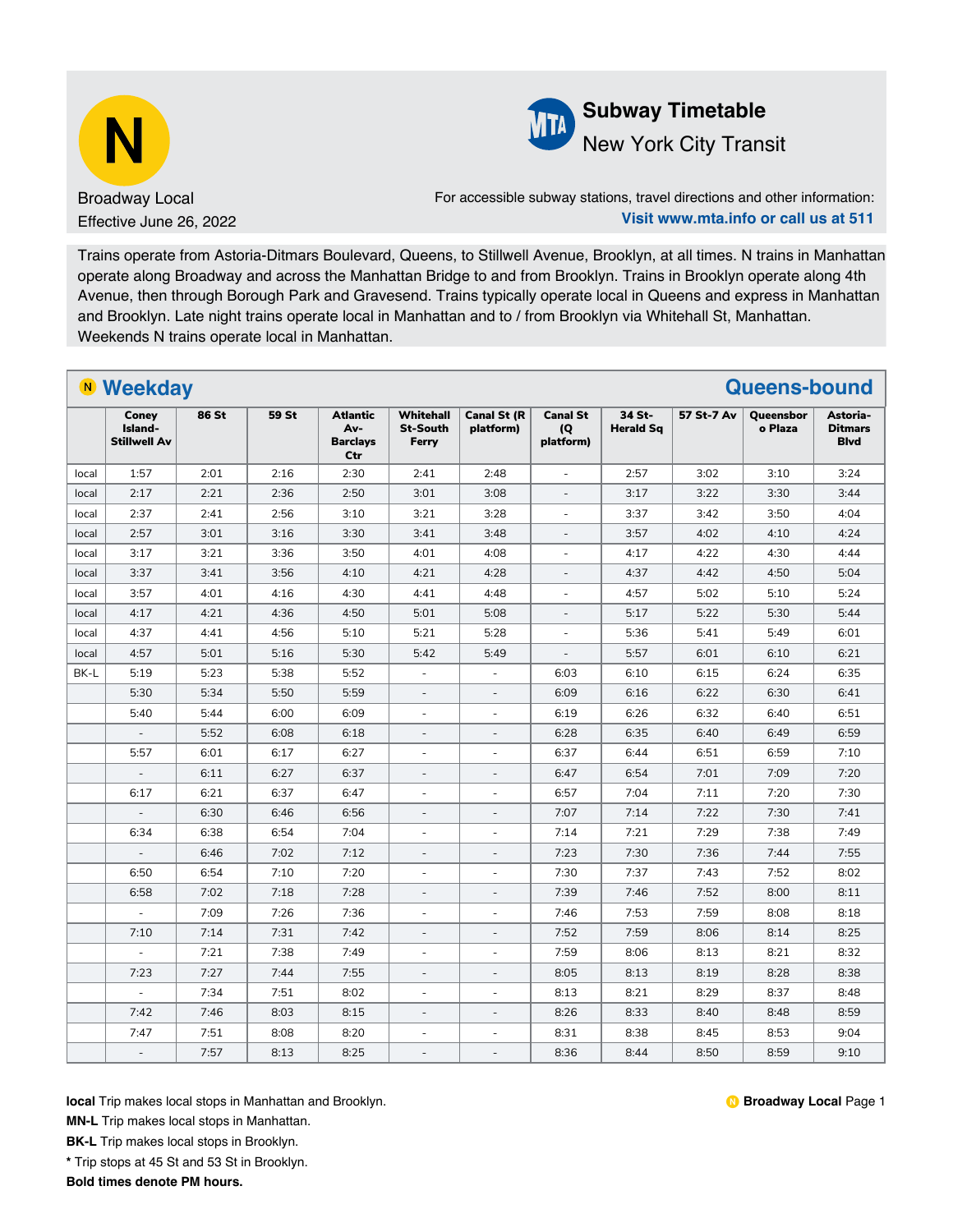| Coney<br>Island-<br><b>Stillwell Av</b> | <b>86 St</b> | <b>59 St</b> | <b>Atlantic</b><br>Av-<br><b>Barclays</b><br>Ctr | Whitehall<br><b>St-South</b><br>Ferry | <b>Canal St (R</b><br>platform) | <b>Canal St</b><br>(Q)<br>platform) | 34 St-<br><b>Herald Sq</b> | 57 St-7 Av | Queensbor<br>o Plaza | Astoria-<br><b>Ditmars</b><br><b>Blvd</b> |
|-----------------------------------------|--------------|--------------|--------------------------------------------------|---------------------------------------|---------------------------------|-------------------------------------|----------------------------|------------|----------------------|-------------------------------------------|
| 7:57                                    | 8:01         | 8:17         | 8:29                                             | $\overline{\phantom{a}}$              | $\overline{\phantom{a}}$        | 8:40                                | 8:48                       | 8:54       | 9:03                 | 9:13                                      |
| 8:04                                    | 8:08         | 8:24         | 8:36                                             | $\overline{\phantom{a}}$              | $\overline{\phantom{a}}$        | 8:47                                | 8:55                       | 9:01       | 9:10                 | 9:20                                      |
| 8:13                                    | 8:17         | 8:34         | 8:45                                             | $\overline{\phantom{a}}$              | $\overline{\phantom{a}}$        | 8:56                                | 9:04                       | 9:11       | 9:19                 | 9:30                                      |
| 8:26                                    | 8:30         | 8:46         | 8:57                                             | $\overline{\phantom{a}}$              | $\overline{\phantom{a}}$        | 9:08                                | 9:16                       | 9:22       | 9:30                 | 9:41                                      |
| 8:34                                    | 8:38         | 8:55         | 9:06                                             | $\overline{\phantom{a}}$              | $\overline{\phantom{a}}$        | 9:17                                | 9:24                       | 9:30       | 9:39                 | 9:49                                      |
| 8:44                                    | 8:48         | 9:04         | 9:15                                             | $\overline{\phantom{a}}$              | $\qquad \qquad -$               | 9:26                                | 9:33                       | 9:39       | 9:48                 | 9:58                                      |
| 8:51                                    | 8:55         | 9:11         | 9:22                                             | $\overline{\phantom{a}}$              | $\overline{\phantom{a}}$        | 9:33                                | 9:40                       | 9:46       | 9:54                 | 10:05                                     |
| 8:58                                    | 9:02         | 9:19         | 9:29                                             | $\overline{\phantom{a}}$              | $\overline{\phantom{a}}$        | 9:40                                | 9:47                       | 9:53       | 10:02                | 10:12                                     |
| 9:08                                    | 9:12         | 9:28         | 9:38                                             | $\overline{\phantom{a}}$              | $\overline{\phantom{a}}$        | 9:49                                | 9:56                       | 10:02      | 10:11                | 10:21                                     |
| 9:18                                    | 9:22         | 9:38         | 9:48                                             | $\overline{\phantom{m}}$              | $\overline{\phantom{a}}$        | 9:59                                | 10:06                      | 10:12      | 10:21                | 10:31                                     |
| 9:28                                    | 9:32         | 9:48         | 9:58                                             | $\overline{\phantom{0}}$              | $\overline{\phantom{a}}$        | 10:09                               | 10:16                      | 10:22      | 10:31                | 10:41                                     |
| 9:37                                    | 9:42         | 9:58         | 10:08                                            | ÷,                                    | $\overline{\phantom{a}}$        | 10:19                               | 10:26                      | 10:32      | 10:41                | 10:51                                     |
| 9:46                                    | 9:51         | 10:08        | 10:18                                            | ÷,                                    | ä,                              | 10:29                               | 10:36                      | 10:42      | 10:51                | 11:01                                     |
| 9:56                                    | 10:01        | 10:18        | 10:28                                            | $\overline{\phantom{m}}$              | $\qquad \qquad \blacksquare$    | 10:39                               | 10:46                      | 10:52      | 11:01                | 11:11                                     |
| 10:06                                   | 10:11        | 10:28        | 10:38                                            | $\overline{\phantom{a}}$              | $\overline{\phantom{a}}$        | 10:49                               | 10:56                      | 11:02      | 11:11                | 11:21                                     |
| 10:16                                   | 10:21        | 10:38        | 10:48                                            | $\overline{\phantom{a}}$              | $\overline{\phantom{a}}$        | 10:59                               | 11:06                      | 11:12      | 11:21                | 11:31                                     |
| 10:26                                   | 10:31        | 10:48        | 10:58                                            | ÷                                     | ÷,                              | 11:09                               | 11:16                      | 11:22      | 11:31                | 11:41                                     |
| 10:36                                   | 10:41        | 10:58        | 11:08                                            | $\overline{\phantom{0}}$              | $\overline{\phantom{a}}$        | 11:19                               | 11:26                      | 11:32      | 11:41                | 11:51                                     |
| 10:46                                   | 10:51        | 11:08        | 11:18                                            | $\overline{\phantom{0}}$              | $\overline{\phantom{a}}$        | 11:29                               | 11:36                      | 11:42      | 11:51                | 12:01                                     |
| 10:56                                   | 11:01        | 11:18        | 11:28                                            | $\bar{ }$                             | $\overline{\phantom{a}}$        | 11:39                               | 11:46                      | 11:52      | 12:01                | 12:11                                     |
| 11:06                                   | 11:11        | 11:28        | 11:38                                            | $\overline{\phantom{a}}$              | $\overline{\phantom{m}}$        | 11:49                               | 11:56                      | 12:02      | 12:11                | 12:21                                     |
| 11:16                                   | 11:21        | 11:38        | 11:48                                            | $\overline{\phantom{a}}$              | $\overline{\phantom{a}}$        | 11:59                               | 12:06                      | 12:12      | 12:21                | 12:31                                     |
| 11:26                                   | 11:31        | 11:48        | 11:58                                            | $\overline{\phantom{a}}$              | $\overline{\phantom{a}}$        | 12:09                               | 12:16                      | 12:22      | 12:31                | 12:41                                     |
| 11:36                                   | 11:41        | 11:58        | 12:08                                            | $\overline{\phantom{a}}$              | $\overline{\phantom{a}}$        | 12:19                               | 12:26                      | 12:32      | 12:41                | 12:51                                     |
| 11:46                                   | 11:51        | 12:08        | 12:18                                            | ÷                                     | $\overline{\phantom{a}}$        | 12:29                               | 12:36                      | 12:42      | 12:51                | 1:01                                      |
| 11:56                                   | 12:01        | 12:18        | 12:28                                            | $\overline{\phantom{m}}$              | $\overline{\phantom{a}}$        | 12:39                               | 12:46                      | 12:52      | 1:01                 | 1:11                                      |
| 12:06                                   | 12:11        | 12:28        | 12:38                                            | ۰                                     | $\overline{\phantom{m}}$        | 12:49                               | 12:56                      | 1:02       | 1:11                 | 1:21                                      |
| 12:16                                   | 12:21        | 12:38        | 12:48                                            |                                       | ÷,                              | 12:59                               | 1:06                       | 1:12       | 1:21                 | 1:31                                      |
| 12:26                                   | 12:31        | 12:48        | 12:58                                            | $\overline{\phantom{a}}$              | $\overline{\phantom{a}}$        | 1:09                                | 1:16                       | 1:22       | 1:31                 | 1:41                                      |
| 12:36                                   | 12:41        | 12:58        | 1:08                                             | $\overline{\phantom{a}}$              | $\overline{\phantom{a}}$        | 1:19                                | 1:26                       | 1:32       | 1:41                 | 1:51                                      |
| 12:46                                   | 12:51        | 1:08         | 1:18                                             | $\overline{\phantom{0}}$              | ÷,                              | 1:29                                | 1:36                       | 1:42       | 1:51                 | 2:01                                      |
| 12:56                                   | 1:01         | 1:18         | 1:28                                             |                                       | $\overline{\phantom{a}}$        | 1:39                                | 1:46                       | 1:52       | 2:01                 | 2:11                                      |
| 1:06                                    | 1:11         | 1:28         | 1:38                                             |                                       | $\overline{\phantom{a}}$        | 1:49                                | 1:56                       | 2:02       | 2:11                 | 2:21                                      |
| 1:16                                    | 1:21         | 1:38         | 1:48                                             |                                       | $\overline{\phantom{a}}$        | 1:59                                | 2:06                       | 2:12       | 2:21                 | 2:31                                      |
| 1:26                                    | 1:31         | 1:48         | 1:58                                             | $\overline{\phantom{0}}$              | $\overline{\phantom{a}}$        | 2:09                                | 2:16                       | 2:22       | 2:31                 | 2:41                                      |
| 1:36                                    | 1:40         | 1:58         | 2:08                                             | ۰,                                    | $\overline{\phantom{0}}$        | 2:19                                | 2:26                       | 2:32       | 2:40                 | 2:51                                      |
| 1:46                                    | 1:50         | 2:08         | 2:18                                             | $\overline{\phantom{a}}$              | $\overline{\phantom{a}}$        | 2:29                                | 2:36                       | 2:42       | 2:50                 | 3:01                                      |
| 1:56                                    | 2:01         | 2:18         | 2:28                                             | $\overline{\phantom{a}}$              | $\overline{\phantom{a}}$        | 2:39                                | 2:46                       | 2:52       | 3:00                 | 3:11                                      |
| 2:07                                    | 2:11         | 2:29         | 2:38                                             | $\overline{\phantom{a}}$              | $\overline{\phantom{a}}$        | 2:49                                | 2:56                       | 3:02       | 3:10                 | 3:21                                      |
| 2:17                                    | 2:21         | 2:39         | 2:48                                             | $\overline{\phantom{a}}$              | $\overline{\phantom{a}}$        | 2:59                                | 3:06                       | 3:12       | 3:20                 | 3:31                                      |
| 2:27                                    | 2:31         | 2:49         | 2:58                                             | $\frac{1}{2}$                         | $\overline{\phantom{a}}$        | 3:09                                | 3:16                       | 3:22       | 3:30                 | 3:41                                      |
| 2:37                                    | 2:41         | 2:59         | 3:08                                             | $\overline{\phantom{a}}$              | $\overline{\phantom{a}}$        | 3:19                                | 3:26                       | 3:32       | 3:40                 | 3:51                                      |
| 2:47                                    | 2:51         | 3:09         | 3:18                                             | $\overline{\phantom{a}}$              | $\overline{\phantom{a}}$        | 3:29                                | 3:36                       | 3:42       | 3:50                 | 4:01                                      |
| 2:56                                    | 3:00         | 3:18         | 3:27                                             | $\overline{\phantom{a}}$              | $\overline{\phantom{a}}$        | 3:39                                | 3:46                       | 3:52       | 4:00                 | 4:11                                      |
| 3:07                                    | 3:11         | 3:29         | 3:38                                             | $\overline{\phantom{a}}$              | ÷,                              | 3:49                                | 3:56                       | 4:02       | 4:10                 | 4:21                                      |
| 3:14                                    | 3:19         | 3:36         | 3:46                                             | $\overline{\phantom{a}}$              | $\overline{\phantom{a}}$        | 3:56                                | 4:03                       | 4:10       | 4:18                 | 4:29                                      |
| 3:28                                    | 3:32         | 3:49         | 3:59                                             |                                       | $\overline{\phantom{a}}$        | 4:09                                | 4:16                       | 4:23       | 4.32                 | 4:42                                      |

**MN-L** Trip makes local stops in Manhattan.

**BK-L** Trip makes local stops in Brooklyn.

**\*** Trip stops at 45 St and 53 St in Brooklyn.

**Bold times denote PM hours.**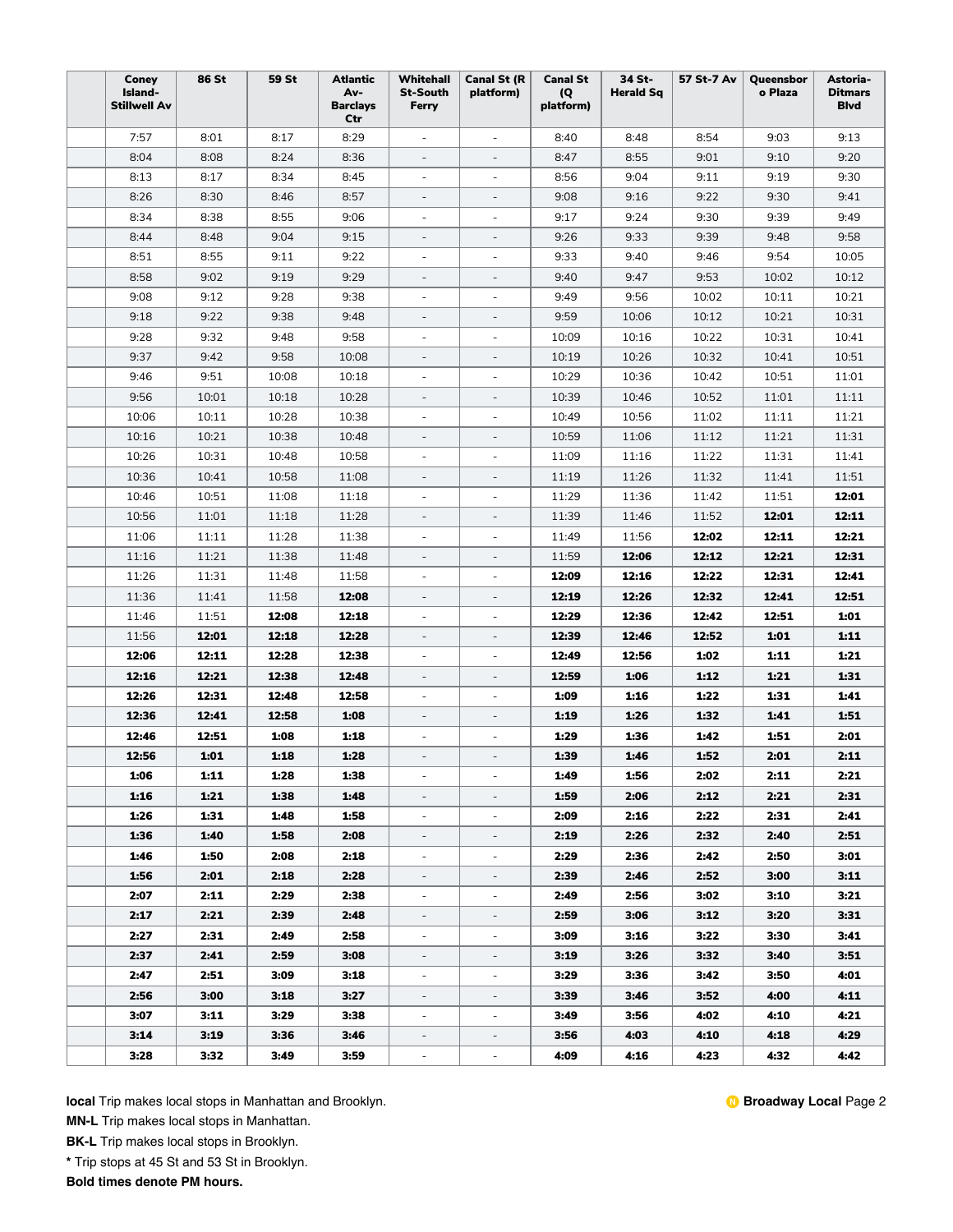|       | Coney<br>Island-<br>Stillwell Av | 86 St | 59 St | <b>Atlantic</b><br>Av-<br><b>Barclays</b><br>Ctr | Whitehall<br><b>St-South</b><br>Ferry | <b>Canal St (R</b><br>platform) | <b>Canal St</b><br>(Q)<br>platform) | 34 St-<br><b>Herald Sq</b> | 57 St-7 Av | Queensbor<br>o Plaza | Astoria-<br><b>Ditmars</b><br><b>Blvd</b> |
|-------|----------------------------------|-------|-------|--------------------------------------------------|---------------------------------------|---------------------------------|-------------------------------------|----------------------------|------------|----------------------|-------------------------------------------|
|       | 3:36                             | 3:41  | 3:57  | 4:07                                             | $\overline{\phantom{a}}$              | $\overline{\phantom{a}}$        | 4:18                                | 4:25                       | 4:31       | 4:40                 | 4:51                                      |
|       | $\overline{\phantom{a}}$         | 3:48  | 4:04  | 4:14                                             | $\overline{\phantom{a}}$              | $\overline{\phantom{a}}$        | 4:25                                | 4:32                       | 4:38       | 4:47                 | 4:58                                      |
|       | 3:52                             | 3:57  | 4:13  | 4:23                                             | $\overline{\phantom{m}}$              | $\overline{\phantom{a}}$        | 4:34                                | 4:41                       | 4:47       | 4:56                 | 5:07                                      |
|       | 3:57                             | 4:02  | 4:18  | 4:28                                             | ٠                                     | ÷.                              | 4:39                                | 4:46                       | 4:52       | 5:01                 | 5:12                                      |
|       | 4:04                             | 4:09  | 4:25  | 4:35                                             |                                       | $\overline{\phantom{a}}$        | 4:46                                | 4:53                       | 4:59       | 5:08                 | 5:19                                      |
|       | 4:13                             | 4:17  | 4:34  | 4:44                                             | ٠                                     | $\overline{\phantom{a}}$        | 4:55                                | 5:02                       | 5:08       | 5:18                 | 5:29                                      |
|       | 4:23                             | 4:27  | 4:44  | 4:54                                             | $\overline{\phantom{m}}$              | $\frac{1}{2}$                   | 5:04                                | 5:12                       | 5:18       | 5:28                 | 5:39                                      |
|       | 4:30                             | 4:34  | 4:50  | 5:00                                             | ٠                                     | $\overline{\phantom{a}}$        | 5:12                                | 5:19                       | 5:26       | 5:35                 | 5:46                                      |
|       | $\overline{\phantom{a}}$         | 4:39  | 4:55  | 5:05                                             | $\overline{\phantom{a}}$              | $\overline{\phantom{a}}$        | 5:16                                | 5:24                       | 5:30       | 5:40                 | 5:51                                      |
|       | 4:52                             | 4:56  | 5:14  | 5:24                                             | $\overline{\phantom{a}}$              | $\overline{\phantom{a}}$        | 5:35                                | 5:43                       | 5:49       | 5:59                 | 6:10                                      |
|       | 5:00                             | 5:04  | 5:21  | 5:31                                             | $\overline{\phantom{m}}$              | $\overline{\phantom{a}}$        | 5:42                                | 5:50                       | 5:56       | 6:06                 | 6:17                                      |
|       | 5:09                             | 5:13  | 5:29  | 5:39                                             |                                       | $\overline{\phantom{a}}$        | 5:50                                | 5:58                       | 6:04       | 6:14                 | 6:25                                      |
|       | 5:13                             | 5:17  | 5:34  | 5:44                                             |                                       | $\overline{\phantom{a}}$        | 5:55                                | 6:02                       | 6:09       | 6:19                 | 6:30                                      |
|       | 5:21                             | 5:25  | 5:42  | 5:52                                             |                                       | $\overline{\phantom{a}}$        | 6:04                                | 6:11                       | 6:18       | 6:27                 | 6:38                                      |
|       | 5:32                             | 5:36  | 5:53  | 6:03                                             | $\qquad \qquad -$                     | $\overline{\phantom{a}}$        | 6:14                                | 6:21                       | 6:28       | 6:37                 | 6:48                                      |
|       | 5:42                             | 5:46  | 6:04  | 6:14                                             | $\overline{\phantom{a}}$              | $\overline{\phantom{a}}$        | 6:26                                | 6:33                       | 6:39       | 6:48                 | 6:59                                      |
|       | 5:53                             | 5:57  | 6:14  | 6:24                                             | $\overline{\phantom{0}}$              | $\overline{\phantom{a}}$        | 6:34                                | 6:41                       | 6:47       | 6:56                 | 7:07                                      |
|       | 6:05                             | 6:09  | 6:26  | 6:36                                             | ۰.                                    | $\overline{\phantom{a}}$        | 6:47                                | 6:54                       | 7:00       | 7:09                 | 7:20                                      |
|       | 6:15                             | 6:19  | 6:36  | 6:46                                             | $\overline{\phantom{a}}$              | $\overline{\phantom{a}}$        | 6:57                                | 7:04                       | 7:10       | 7:19                 | 7:29                                      |
|       | 6:24                             | 6:28  | 6:44  | 6:55                                             | $\overline{\phantom{a}}$              | $\overline{\phantom{a}}$        | 7:05                                | 7:14                       | 7:20       | 7:28                 | 7:39                                      |
| BK-L  | 6:26                             | 6:30  | 6:45  | 7:00                                             |                                       | $\qquad \qquad -$               | 7:14                                | 7:21                       | 7:27       | 7:36                 | 7:46                                      |
| BK-L  | 6:39                             | 6:43  | 7:00  | 7:15                                             | ٠                                     | $\qquad \qquad \blacksquare$    | 7:31                                | 7:38                       | 7:44       | 7:53                 | 8:03                                      |
| BK-L  | 6:53                             | 6:57  | 7:13  | 7:28                                             | $\overline{\phantom{a}}$              | $\overline{\phantom{a}}$        | 7:44                                | 7:51                       | 7:57       | 8:05                 | 8:16                                      |
| BK-L  | 7:05                             | 7:09  | 7:24  | 7:39                                             | $\overline{\phantom{a}}$              | $\overline{\phantom{a}}$        | 7:55                                | 8:02                       | 8:08       | 8:17                 | 8:27                                      |
| BK-L  | 7:15                             | 7:19  | 7:35  | 7:50                                             | $\overline{\phantom{a}}$              | $\overline{\phantom{a}}$        | 8:06                                | 8:14                       | 8:20       | 8:28                 | 8:39                                      |
| BK-L  | 7:30                             | 7:34  | 7:52  | 8:07                                             | $\overline{\phantom{a}}$              | $\overline{\phantom{a}}$        | 8:23                                | 8:30                       | 8:36       | 8:44                 | 8:55                                      |
| BK-L  | 7:41                             | 7:45  | 8:01  | 8:16                                             |                                       | $\overline{\phantom{a}}$        | 8:32                                | 8:40                       | 8:46       | 8:54                 | 9:05                                      |
| BK-L  | 7:51                             | 7:55  | 8:11  | 8:26                                             |                                       | $\overline{\phantom{m}}$        | 8:42                                | 8:51                       | 8:57       | 9:05                 | 9:16                                      |
| BK-L  | 8:05                             | 8:09  | 8:24  | 8:40                                             |                                       |                                 | 8:56                                | 9:03                       | 9:09       | 9:17                 | 9:28                                      |
| BK-L  | 8:20                             | 8:24  | 8:40  | 8:55                                             | $\overline{\phantom{a}}$              | $\overline{\phantom{a}}$        | 9:11                                | 9:18                       | 9:25       | 9:33                 | 9:44                                      |
| BK-L  | 8:30                             | 8:34  | 8:52  | 9:07                                             | $\qquad \qquad -$                     | $\overline{\phantom{a}}$        | 9:23                                | 9:31                       | 9:37       | 9:46                 | 9:56                                      |
| BK-L  | 8:40                             | 8:44  | 9:00  | 9:15                                             |                                       | $\overline{\phantom{a}}$        | 9:31                                | 9:40                       | 9:46       | 9:54                 | 10:05                                     |
| BK-L  | 8:54                             | 8:58  | 9:14  | 9:29                                             |                                       | $\overline{\phantom{a}}$        | 9:45                                | 9:52                       | 9:58       | 10:06                | 10:17                                     |
| BK-L  | 9:05                             | 9:09  | 9:24  | 9:40                                             |                                       |                                 | 9:56                                | 10:03                      | 10:09      | 10:17                | 10:28                                     |
| BK-L  | 9:17                             | 9:21  | 9:36  | 9:52                                             | $\overline{\phantom{a}}$              | $\overline{\phantom{a}}$        | 10:08                               | 10:15                      | 10:21      | 10:29                | 10:40                                     |
| BK-L  | 9:29                             | 9:33  | 9:48  | 10:04                                            | $\overline{\phantom{a}}$              | $\overline{\phantom{a}}$        | 10:20                               | 10:27                      | 10:33      | 10:41                | 10:52                                     |
| BK-L  | 9:41                             | 9:45  | 10:01 | 10:16                                            | ÷                                     | $\overline{\phantom{a}}$        | 10:32                               | 10:39                      | 10:45      | 10:53                | 11:04                                     |
| BK-L  | 9:54                             | 9:58  | 10:14 | 10:29                                            | $\overline{\phantom{a}}$              | $\overline{\phantom{a}}$        | 10:45                               | 10:52                      | 10:58      | 11:06                | 11:17                                     |
| BK-L  | 10:05                            | 10:09 | 10:25 | 10:40                                            | $\overline{\phantom{a}}$              | $\overline{\phantom{a}}$        | 10:56                               | 11:03                      | 11:08      | 11:17                | 11:27                                     |
| local | 10:13                            | 10:17 | 10:32 | 10:47                                            | ÷.                                    | $\overline{\phantom{a}}$        | 11:03                               | 11:13                      | 11:19      | 11:28                | 11:38                                     |
| local | 10:30                            | 10:34 | 10:50 | 11:05                                            | 11:14                                 | 11:22                           |                                     | 11:31                      | 11:35      | 11:44                | 11:54                                     |
| local | 10:42                            | 10:46 | 11:02 | 11:17                                            | 11:26                                 | 11:34                           |                                     | 11:42                      | 11:46      | 11:55                | 12:05                                     |
| local | 10:56                            | 11:00 | 11:15 | 11:30                                            | 11:39                                 | 11:47                           | $\overline{\phantom{a}}$            | 11:55                      | 11:59      | 12:08                | 12:18                                     |
| local | 11:09                            | 11:13 | 11:28 | 11:42                                            | 11:52                                 | 11:59                           | $\overline{\phantom{a}}$            | 12:07                      | 12:12      | 12:20                | 12:30                                     |
| local | 11:22                            | 11:26 | 11:41 | 11:55                                            | 12:06                                 | 12:13                           | $\overline{\phantom{a}}$            | 12:22                      | 12:27      | 12:35                | 12:45                                     |
| local | 11:37                            | 11:41 | 11:56 | 12:10                                            | 12:21                                 | 12:28                           | $\overline{\phantom{a}}$            | 12:37                      | 12:42      | 12:50                | 1:04                                      |
| local | 11:57                            | 12:01 | 12:16 | 12:30                                            | 12:41                                 | 12:48                           | $\overline{\phantom{0}}$            | 12:57                      | 1:02       | 1:10                 | 1:24                                      |

**MN-L** Trip makes local stops in Manhattan.

**BK-L** Trip makes local stops in Brooklyn.

**\*** Trip stops at 45 St and 53 St in Brooklyn.

**Bold times denote PM hours.**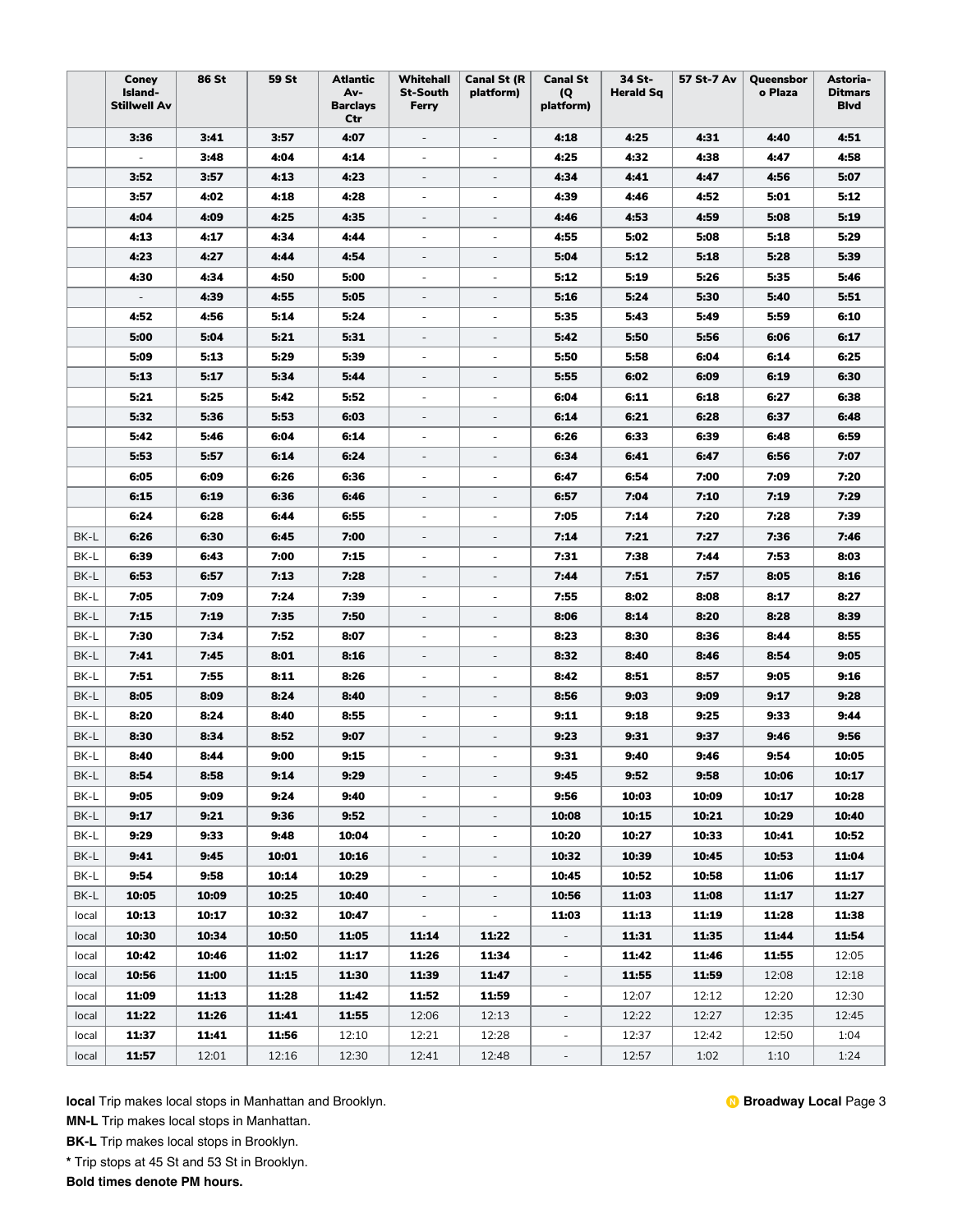|       | Coney<br>Island-<br><b>Stillwell Av</b> | 86 St | 59 St | <b>Atlantic</b><br>Av-<br><b>Barclays</b><br>Ctr | <b>Whitehall</b><br><b>St-South</b><br>Ferry | <b>Canal St (R</b><br>platform) | <b>Canal St</b><br>$\overline{Q}$<br>platform) | 34 St-<br><b>Herald Sq</b> | 57 St-7 Av | Queensbor<br>o Plaza | Astoria-<br><b>Ditmars</b><br><b>Blvd</b> |
|-------|-----------------------------------------|-------|-------|--------------------------------------------------|----------------------------------------------|---------------------------------|------------------------------------------------|----------------------------|------------|----------------------|-------------------------------------------|
| local | 12:17                                   | 12:21 | 12:36 | 12:50                                            | 1:01                                         | 1:08                            | $\overline{\phantom{a}}$                       | 1:17                       | 1:22       | 1:30                 | 1:44                                      |
| local | 12:37                                   | 12:41 | 12:56 | 1:10                                             | 1:21                                         | 1:28                            | $\overline{\phantom{a}}$                       | 1:37                       | 1:42       | 1:50                 | 2:04                                      |
| local | 12:57                                   | 1:01  | 1:16  | 1:30                                             | 1:41                                         | 1:48                            |                                                | 1:57                       | 2:02       | 2:10                 | 2:24                                      |
| local | 1:17                                    | 1:21  | 1:36  | 1:50                                             | 2:01                                         | 2:08                            | $\overline{\phantom{a}}$                       | 2:17                       | 2:22       | 2:30                 | 2:44                                      |
| local | 1:37                                    | 1:41  | 1:56  | 2:10                                             | 2:21                                         | 2:28                            | $\overline{\phantom{a}}$                       | 2:37                       | 2:42       | 2:50                 | 3:04                                      |

**MN-L** Trip makes local stops in Manhattan.

**BK-L** Trip makes local stops in Brooklyn.

**\*** Trip stops at 45 St and 53 St in Brooklyn.

**Bold times denote PM hours.**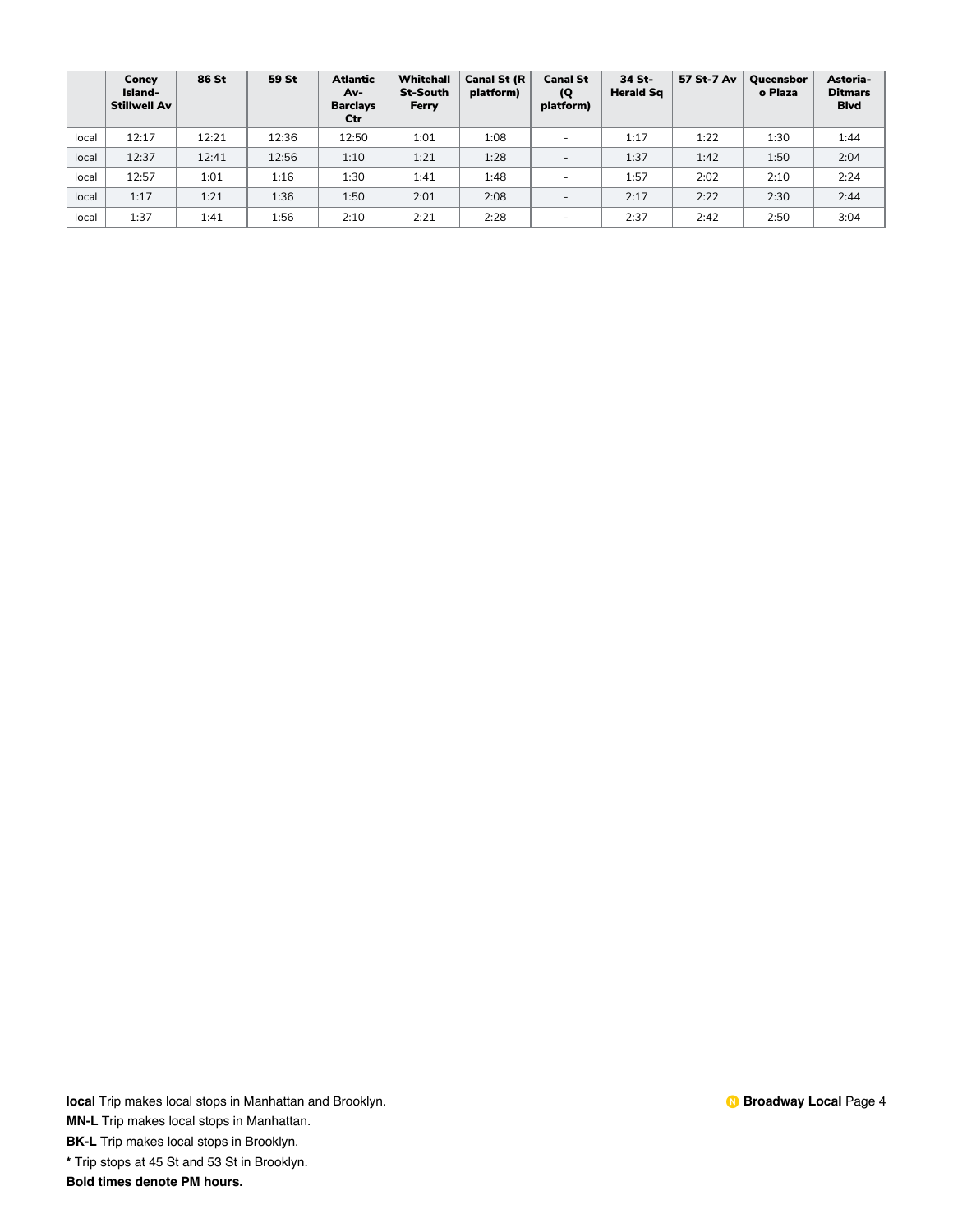|       | <b>N</b> Weekday         |                                           |                      |               |                            |                                     |                                    | <b>Brooklyn-bound</b>                 |                                                  |       |       |                                            |
|-------|--------------------------|-------------------------------------------|----------------------|---------------|----------------------------|-------------------------------------|------------------------------------|---------------------------------------|--------------------------------------------------|-------|-------|--------------------------------------------|
|       | 96 St                    | Astoria-<br><b>Ditmars</b><br><b>Blvd</b> | Queensbo<br>ro Plaza | 57 St-7<br>Av | 34 St-<br><b>Herald Sg</b> | <b>Canal St</b><br>(Q)<br>platform) | <b>Canal St</b><br>(R<br>platform) | Whitehall<br><b>St-South</b><br>Ferry | <b>Atlantic</b><br>Av-<br><b>Barclays</b><br>Ctr | 59 St | 86 St | Coney<br>Island-<br><b>Stillwell</b><br>Av |
| local | $\bar{a}$                | 12:10                                     | 12:19                | 12:28         | 12:32                      | $\sim$                              | 12:40                              | 12:48                                 | 1:01                                             | 1:15  | 1:31  | 1:39                                       |
| local | $\overline{\phantom{a}}$ | 12:30                                     | 12:39                | 12:48         | 12:52                      |                                     | 1:00                               | 1:08                                  | 1:21                                             | 1:35  | 1:51  | 1:59                                       |
| local | $\sim$                   | 12:50                                     | 12:59                | 1:08          | 1:12                       | $\sim$                              | 1:20                               | 1:28                                  | 1:41                                             | 1:55  | 2:11  | 2:19                                       |
| local |                          | 1:10                                      | 1:19                 | 1:28          | 1:32                       |                                     | 1:40                               | 1:48                                  | 2:01                                             | 2:15  | 2:31  | 2:39                                       |
| local | $\overline{\phantom{a}}$ | 1:30                                      | 1:39                 | 1:48          | 1:52                       | $\overline{\phantom{a}}$            | 2:00                               | 2:08                                  | 2:21                                             | 2:35  | 2:51  | 2:59                                       |
| local | $\overline{\phantom{a}}$ | 1:50                                      | 1:59                 | 2:08          | 2:12                       | $\overline{\phantom{a}}$            | 2:20                               | 2:28                                  | 2:41                                             | 2:55  | 3:11  | 3:19                                       |
| local | $\overline{\phantom{a}}$ | 2:10                                      | 2:19                 | 2:28          | 2:32                       | $\overline{\phantom{a}}$            | 2:40                               | 2:48                                  | 3:01                                             | 3:15  | 3:31  | 3:39                                       |
| local | $\overline{\phantom{a}}$ | 2:30                                      | 2:39                 | 2:48          | 2:52                       | $\overline{\phantom{a}}$            | 3:00                               | 3:08                                  | 3:21                                             | 3:35  | 3:51  | 3:59                                       |
| local | $\overline{\phantom{a}}$ | 2:50                                      | 2:59                 | 3:08          | 3:12                       | $\overline{\phantom{a}}$            | 3:20                               | 3:28                                  | 3:41                                             | 3:55  | 4:11  | 4:19                                       |
| local | $\overline{a}$           | 3:10                                      | 3:19                 | 3:28          | 3:32                       | $\overline{\phantom{a}}$            | 3:40                               | 3:48                                  | 4:01                                             | 4:15  | 4:31  | 4:39                                       |
| local | $\overline{\phantom{a}}$ | 3:30                                      | 3:39                 | 3:48          | 3:52                       | ÷.                                  | 4:00                               | 4:08                                  | 4:21                                             | 4:35  | 4:51  | 4:59                                       |
| local | $\overline{\phantom{a}}$ | 3:50                                      | 3:59                 | 4:08          | 4:12                       | $\overline{\phantom{a}}$            | 4:20                               | 4:28                                  | 4:41                                             | 4:55  | 5:11  | 5:19                                       |
| local | $\overline{\phantom{a}}$ | 4:10                                      | 4:19                 | 4:28          | 4:32                       | $\overline{\phantom{a}}$            | 4:40                               | 4:48                                  | 5:01                                             | 5:15  | 5:31  | 5:39                                       |
| local | $\overline{\phantom{a}}$ | 4:30                                      | 4:39                 | 4:48          | 4:52                       | $\overline{\phantom{a}}$            | 5:00                               | 5:08                                  | 5:21                                             | 5:35  | 5:51  | 5:59                                       |
| local | $\overline{\phantom{a}}$ | 4:50                                      | 4:59                 | 5:08          | 5:12                       | $\sim$                              | 5:20                               | 5:28                                  | 5:41                                             | 5:55  | 6:11  | 6:15                                       |
| local | $\overline{a}$           | 5:10                                      | 5:19                 | 5:28          | 5:33                       | $\overline{\phantom{a}}$            | 5:41                               | 5:49                                  | 5:59                                             | 6:13  | 6:29  | 6:33                                       |
| BK-L  | $\overline{a}$           | 5:30                                      | 5:39                 | 5:48          | 5:53                       | 5:59                                | $\overline{\phantom{m}}$           |                                       | 6:10                                             | 6:25  | 6:41  | 6:45                                       |
| BK-L  | $\overline{\phantom{a}}$ | 5:45                                      | 5:54                 | 6:03          | 6:08                       | 6:14                                | $\overline{\phantom{a}}$           | $\overline{\phantom{a}}$              | 6:26                                             | 6:41  | 6:57  | 7:01                                       |
| BK-L  | $\overline{\phantom{a}}$ | 5:57                                      | 6:06                 | 6:16          | 6:21                       | 6:27                                | $\overline{\phantom{a}}$           | $\overline{\phantom{a}}$              | 6:38                                             | 6:53  | 7:09  | 7:13                                       |
| BK-L  | $\overline{\phantom{a}}$ | 6:07                                      | 6:16                 | 6:25          | 6:30                       | 6:36                                | $\overline{\phantom{a}}$           | $\overline{\phantom{a}}$              | 6:49                                             | 7:03  | 7:19  | 7:23                                       |
| BK-L  | $\sim$                   | 6:17                                      | 6:26                 | 6:36          | 6:41                       | 6:47                                | $\overline{\phantom{a}}$           | $\overline{\phantom{a}}$              | 6:58                                             | 7:12  | 7:28  | 7:32                                       |
|       |                          | 6:27                                      | 6:36                 | 6:45          | 6:50                       | 6:56                                | $\overline{\phantom{a}}$           |                                       | 7:07                                             | 7:16  | 7:32  | 7:36                                       |
|       | $\sim$                   | 6:37                                      | 6:46                 | 6:56          | 7:01                       | 7:07                                | $\overline{\phantom{a}}$           |                                       | 7:18                                             | 7:28  | 7:43  | 7:47                                       |
|       | $\overline{a}$           | 6:47                                      | 6:56                 | 7:06          | 7:11                       | 7:17                                | $\overline{\phantom{a}}$           |                                       | 7:28                                             | 7:38  | 7:53  | 7:57                                       |
|       | $\overline{\phantom{a}}$ | 6:57                                      | 7:06                 | 7:15          | 7:20                       | 7:27                                | $\overline{\phantom{a}}$           | $\overline{\phantom{a}}$              | 7:38                                             | 7:48  | 8:03  | 8:07                                       |
|       | $\overline{\phantom{a}}$ | 7:07                                      | 7:17                 | 7:26          | 7:31                       | 7:37                                | $\overline{\phantom{a}}$           | $\overline{\phantom{a}}$              | 7:48                                             | 7:58  | 8:13  | 8:17                                       |
|       | $\overline{a}$           | 7:16                                      | 7:26                 | 7:35          | 7:41                       | 7:47                                | $\overline{\phantom{a}}$           | ÷,                                    | 8:01                                             | 8:10  | 8:26  | 8:30                                       |
|       | $\overline{\phantom{a}}$ | 7:27                                      | 7:37                 | 7:46          | 7:51                       | 7:58                                | $\overline{\phantom{a}}$           | $\overline{\phantom{a}}$              | 8:09                                             | 8:19  | 8:34  | 8:38                                       |
|       |                          | 7:37                                      | 7:47                 | 7:56          | 8:03                       | 8:09                                |                                    |                                       | 8:20                                             | 8:30  | 8:45  | 8:49                                       |
|       | $\overline{a}$           | 7:47                                      | 7:57                 | 8:06          | 8:11                       | 8:18                                | $\overline{\phantom{a}}$           | ÷,                                    | 8:30                                             | 8:40  | 8:55  | 8:59                                       |
|       | $\overline{\phantom{a}}$ | 7:57                                      | 8:07                 | 8:17          | 8:24                       | 8:31                                | -                                  |                                       | 8:42                                             | 8:51  | 9:07  | 9:11                                       |
|       | $\overline{\phantom{a}}$ | 8:07                                      | 8:18                 | 8:28          | 8:34                       | 8:40                                | $\overline{\phantom{a}}$           | $\overline{\phantom{a}}$              | 8:51                                             | 9:01  | 9:16  | 9:20                                       |
|       | $\overline{\phantom{a}}$ | 8:15                                      | 8:26                 | 8:36          | 8:42                       | 8:50                                | $\overline{\phantom{a}}$           | $\overline{\phantom{a}}$              | 9:01                                             | 9:10  | 9:26  | 9:30                                       |
|       | $\overline{\phantom{a}}$ | 8:22                                      | 8:33                 | 8:43          | 8:49                       | 8:56                                | $\overline{\phantom{a}}$           | $\overline{\phantom{a}}$              | 9:07                                             | 9:17  | 9:32  | 9:36                                       |
|       | $\blacksquare$           | 8:29                                      | 8:40                 | 8:50          | 8:56                       | 9:02                                | $\overline{\phantom{a}}$           | $\overline{\phantom{a}}$              | 9:13                                             | 9:23  | 9:38  | 9:42                                       |
|       | 8:45                     | $\sim$                                    | $\sim$               | 8:55          | 9:00                       | 9:06                                | $\overline{\phantom{a}}$           | $\overline{\phantom{a}}$              | 9:18                                             | 9:28  | 9:43  | 9:49                                       |
|       | $\overline{\phantom{a}}$ | 8:36                                      | 8:47                 | 8:57          | 9:03                       | 9:10                                | $\overline{\phantom{m}}$           |                                       | 9:21                                             | 9:30  | 9:48  | $\overline{\phantom{a}}$                   |
|       | $\overline{\phantom{a}}$ | 8:43                                      | 8:54                 | 9:04          | 9:10                       | 9:17                                | $\overline{\phantom{a}}$           | ۰.                                    | 9:28                                             | 9:37  | 9:53  | 10:00                                      |
|       | $\overline{\phantom{a}}$ | 8:53                                      | 9:04                 | 9:14          | 9:20                       | 9:27                                | $\overline{\phantom{a}}$           | $\overline{\phantom{a}}$              | 9:38                                             | 9:47  | 10:03 | 10:11                                      |
|       | $\overline{\phantom{a}}$ | 9:03                                      | 9:14                 | 9:24          | 9:30                       | 9:37                                | $\overline{\phantom{a}}$           | $\overline{\phantom{a}}$              | 9:48                                             | 9:57  | 10:13 | 10:21                                      |
|       | $\overline{\phantom{a}}$ | 9:08                                      | 9:19                 | 9:29          | 9:35                       | 9:41                                | $\overline{\phantom{a}}$           | $\overline{\phantom{a}}$              | 9:52                                             | 10:02 | 10:19 | $\sim$                                     |
|       | $\overline{\phantom{a}}$ | 9:14                                      | 9:25                 | 9:35          | 9:40                       | 9:47                                | $\overline{\phantom{a}}$           |                                       | 10:00                                            | 10:10 | 10:26 | 10:34                                      |
|       | 9:28                     | $\blacksquare$                            | $\sim$               | 9:37          | 9:42                       | 9:49                                | $\overline{\phantom{a}}$           |                                       | 10:02                                            | 10:12 | 10:28 | 10:38                                      |
|       | $\overline{\phantom{a}}$ | 9:24                                      | 9:35                 | 9:44          | 9:49                       | 9:56                                | $\overline{\phantom{a}}$           | $\overline{\phantom{a}}$              | 10:07                                            | 10:16 | 10:32 | 10:40                                      |
|       |                          | 9:35                                      | 9:45                 | 9:54          | 10:00                      | 10:06                               |                                    |                                       | 10:17                                            | 10:27 | 10:43 | 10:51                                      |
|       | $\overline{\phantom{a}}$ |                                           |                      |               |                            |                                     | $\overline{\phantom{a}}$           | $\overline{\phantom{a}}$              |                                                  |       |       |                                            |

**MN-L** Trip makes local stops in Manhattan.

**BK-L** Trip makes local stops in Brooklyn.

**\*** Trip stops at 45 St and 53 St in Brooklyn.

**Bold times denote PM hours.**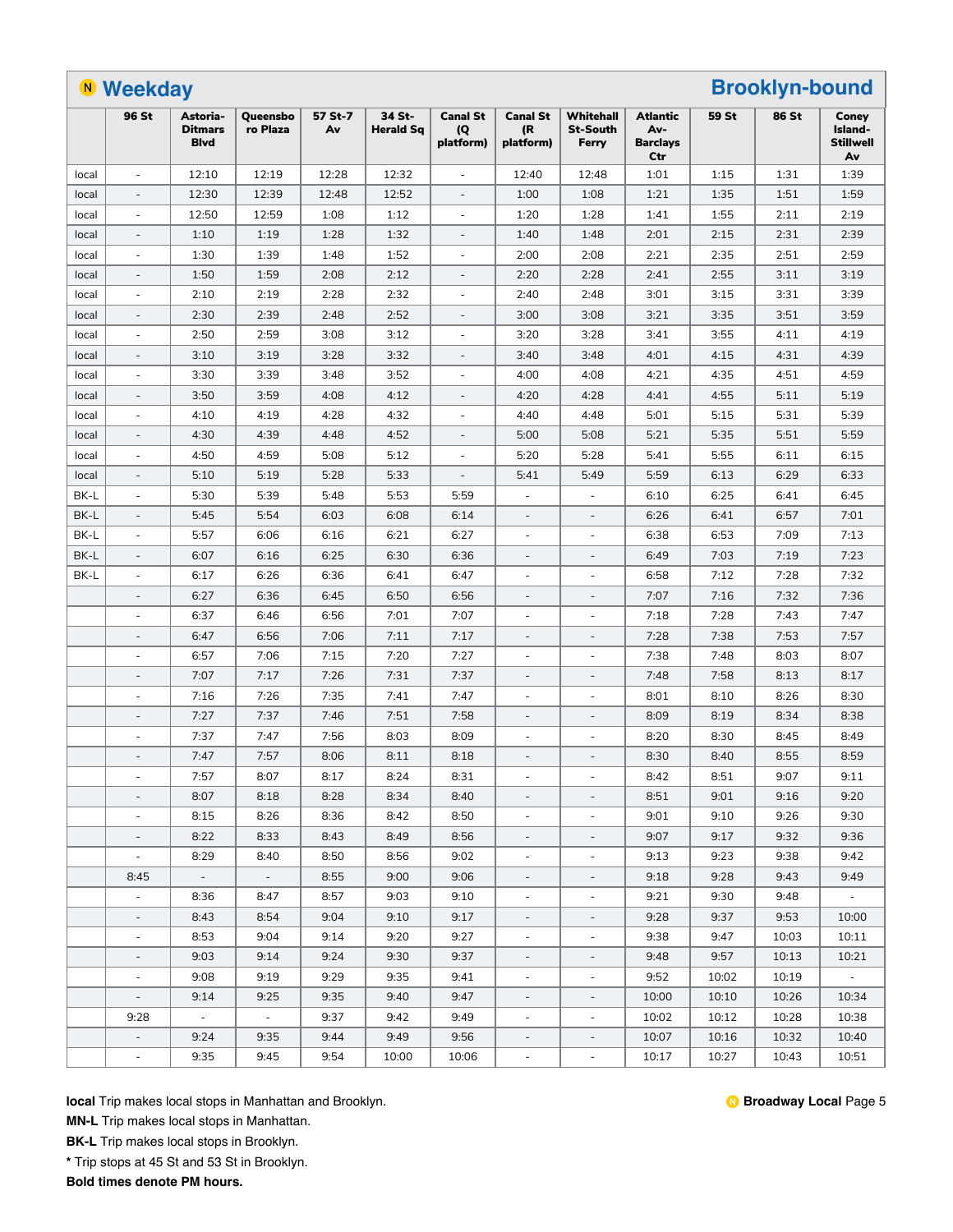| 96 St                    | Astoria-<br><b>Ditmars</b><br><b>Blvd</b> | Queensbo<br>ro Plaza     | 57 St-7<br>Av | 34 St-<br><b>Herald Sq</b> | <b>Canal St</b><br>(Q)<br>platform) | <b>Canal St</b><br>(R<br>platform) | Whitehall<br><b>St-South</b><br>Ferry | <b>Atlantic</b><br>Av-<br><b>Barclays</b><br>Ctr | <b>59 St</b> | <b>86 St</b> | Coney<br>Island-<br><b>Stillwell</b><br>Av |
|--------------------------|-------------------------------------------|--------------------------|---------------|----------------------------|-------------------------------------|------------------------------------|---------------------------------------|--------------------------------------------------|--------------|--------------|--------------------------------------------|
| $\overline{\phantom{a}}$ | 9:45                                      | 9:55                     | 10:04         | 10:10                      | 10:16                               | $\overline{\phantom{a}}$           | $\overline{\phantom{a}}$              | 10:27                                            | 10:37        | 10:53        | 11:01                                      |
| $\overline{\phantom{a}}$ | 9:53                                      | 10:04                    | 10:13         | 10:18                      | 10:25                               | $\overline{\phantom{a}}$           | $\overline{\phantom{a}}$              | 10:36                                            | 10:45        | 11:01        | 11:09                                      |
| $\overline{\phantom{a}}$ | 10:03                                     | 10:13                    | 10:22         | 10:28                      | 10:34                               | $\overline{\phantom{a}}$           | $\overline{\phantom{a}}$              | 10:45                                            | 10:55        | 11:11        | 11:19                                      |
| ÷,                       | 10:09                                     | 10:19                    | 10:28         | 10:34                      | 10:40                               | $\overline{\phantom{a}}$           | $\overline{\phantom{a}}$              | 10:51                                            | 11:01        | 11:17        | 11:25                                      |
| $\sim$                   | 10:16                                     | 10:27                    | 10:35         | 10:41                      | 10:47                               | $\overline{\phantom{a}}$           | $\overline{\phantom{a}}$              | 10:58                                            | 11:08        | 11:24        | 11:32                                      |
| ÷,                       | 10:25                                     | 10:36                    | 10:44         | 10:50                      | 10:56                               | $\overline{\phantom{a}}$           | $\overline{\phantom{m}}$              | 11:07                                            | 11:17        | 11:33        | 11:41                                      |
| $\overline{\phantom{a}}$ | 10:35                                     | 10:46                    | 10:54         | 11:00                      | 11:06                               | $\overline{\phantom{a}}$           | $\overline{\phantom{a}}$              | 11:17                                            | 11:27        | 11:43        | 11:51                                      |
| $\overline{\phantom{a}}$ | 10:45                                     | 10:56                    | 11:04         | 11:10                      | 11:16                               | $\overline{\phantom{a}}$           | $\overline{\phantom{a}}$              | 11:27                                            | 11:37        | 11:53        | 12:01                                      |
| $\overline{\phantom{a}}$ | 10:55                                     | 11:06                    | 11:14         | 11:20                      | 11:26                               | $\overline{\phantom{a}}$           | $\overline{\phantom{a}}$              | 11:37                                            | 11:47        | 12:03        | 12:11                                      |
| $\sim$                   | 11:05                                     | 11:16                    | 11:24         | 11:30                      | 11:36                               | $\omega$                           | $\overline{\phantom{a}}$              | 11:47                                            | 11:57        | 12:13        | 12:21                                      |
| ÷,                       | 11:15                                     | 11:26                    | 11:34         | 11:40                      | 11:46                               | $\overline{\phantom{a}}$           | $\overline{\phantom{a}}$              | 11:57                                            | 12:07        | 12:23        | 12:31                                      |
| $\sim$                   | 11:25                                     | 11:36                    | 11:44         | 11:50                      | 11:56                               | $\overline{\phantom{a}}$           | $\overline{\phantom{a}}$              | 12:07                                            | 12:17        | 12:33        | 12:41                                      |
|                          | 11:35                                     | 11:46                    | 11:54         | 12:00                      | 12:06                               | $\overline{\phantom{a}}$           | $\overline{\phantom{a}}$              | 12:17                                            | 12:27        | 12:43        | 12:51                                      |
| $\overline{\phantom{a}}$ | 11:45                                     | 11:56                    | 12:04         | 12:10                      | 12:16                               | $\overline{\phantom{a}}$           | $\overline{\phantom{a}}$              | 12:27                                            | 12:37        | 12:53        | 1:01                                       |
| $\overline{\phantom{a}}$ | 11:55                                     | 12:06                    | 12:14         | 12:20                      | 12:26                               | $\overline{\phantom{a}}$           | $\overline{\phantom{a}}$              | 12:37                                            | 12:47        | 1:03         | 1:11                                       |
| $\sim$                   | 12:05                                     | 12:16                    | 12:24         | 12:30                      | 12:36                               | $\overline{\phantom{a}}$           | $\overline{\phantom{a}}$              | 12:47                                            | 12:57        | 1:13         | 1:21                                       |
| $\overline{\phantom{a}}$ | 12:15                                     | 12:26                    | 12:34         | 12:40                      | 12:46                               | $\overline{\phantom{a}}$           | $\overline{\phantom{a}}$              | 12:57                                            | 1:07         | 1:23         | 1:31                                       |
| $\sim$                   | 12:25                                     | 12:36                    | 12:44         | 12:50                      | 12:56                               | $\overline{\phantom{a}}$           | $\overline{\phantom{a}}$              | 1:07                                             | 1:17         | 1:33         | 1:41                                       |
|                          | 12:35                                     | 12:46                    | 12:54         | 1:00                       | 1:06                                |                                    |                                       | 1:17                                             | 1:27         | 1:43         | 1:51                                       |
| ÷,                       | 12:45                                     | 12:56                    | 1:04          | 1:10                       | 1:16                                | $\overline{\phantom{a}}$           | $\overline{\phantom{m}}$              | 1:27                                             | 1:37         | 1:53         | 2:01                                       |
| $\overline{\phantom{a}}$ | 12:55                                     | 1:06                     | 1:14          | 1:20                       | 1:26                                | $\overline{\phantom{a}}$           | $\overline{\phantom{a}}$              | 1:37                                             | 1:47         | 2:03         | 2:11                                       |
| $\overline{\phantom{a}}$ | 1:05                                      | 1:16                     | 1:24          | 1:30                       | 1:36                                | $\overline{\phantom{a}}$           | $\overline{\phantom{a}}$              | 1:47                                             | 1:57         | 2:13         | 2:21                                       |
| $\overline{\phantom{a}}$ | 1:15                                      | 1:26                     | 1:34          | 1:40                       | 1:46                                | $\overline{\phantom{a}}$           | $\overline{\phantom{a}}$              | 1:57                                             | 2:07         | 2:23         | 2:31                                       |
| ÷,                       | 1:25                                      | 1:36                     | 1:44          | 1:50                       | 1:56                                | $\overline{\phantom{a}}$           | $\overline{\phantom{a}}$              | 2:07                                             | 2:17         | 2:33         | 2:41                                       |
| $\overline{\phantom{a}}$ | 1:35                                      | 1:46                     | 1:54          | 2:00                       | 2:06                                | $\overline{\phantom{a}}$           |                                       | 2:17                                             | 2:27         | 2:43         | 2:51                                       |
| ÷,                       | 1:45                                      | 1:56                     | 2:04          | 2:10                       | 2:16                                | $\overline{a}$                     | $\overline{a}$                        | 2:27                                             | 2:37         | 2:53         | 3:03                                       |
| $\overline{\phantom{a}}$ | 1:55                                      | 2:06                     | 2:14          | 2:20                       | 2:26                                | $\overline{\phantom{a}}$           | $\overline{\phantom{a}}$              | 2:37                                             | 2:47         | 3:03         | 3:11                                       |
| $\overline{\phantom{a}}$ | 2:05                                      | 2:16                     | 2:24          | 2:30                       | 2:36                                | $\overline{\phantom{a}}$           | $\overline{\phantom{a}}$              | 2:47                                             | 2:57         | 3:13         | 3:21                                       |
| $\overline{\phantom{a}}$ | 2:15                                      | 2:26                     | 2:34          | 2:40                       | 2:46                                | $\overline{\phantom{a}}$           | $\overline{\phantom{a}}$              | 2:57                                             | 3:07         | 3:23         | 3:31                                       |
| $\sim$                   | 2:25                                      | 2:36                     | 2:44          | 2:50                       | 2:56                                | $\overline{\phantom{a}}$           | ÷.                                    | 3:07                                             | 3:17         | 3:33         | 3:41                                       |
|                          | 2:35                                      | 2:46                     | 2:54          | 3:00                       | 3:06                                |                                    |                                       | 3:17                                             | 3:27         | 3:43         | 3:51                                       |
| $\blacksquare$           | 2:45                                      | 2:56                     | 3:04          | 3:10                       | 3:16                                | $\sim$                             |                                       | 3:27                                             | 3:37         | 3:53         | 3:59                                       |
|                          | 2:55                                      | 3:05                     | 3:14          | 3:19                       | 3:26                                |                                    |                                       | 3:37                                             | 3:46         | 4:02         | 4:06                                       |
| $\overline{\phantom{a}}$ | 3:05                                      | 3:15                     | 3:24          | 3:29                       | 3:36                                | $\overline{\phantom{a}}$           | $\overline{\phantom{a}}$              | 3:47                                             | 3:56         | 4:12         | 4:16                                       |
| $\overline{\phantom{a}}$ | 3:15                                      | 3:25                     | 3:34          | 3:39                       | 3:46                                | $\overline{\phantom{a}}$           | $\overline{\phantom{a}}$              | 3:57                                             | 4:06         | 4:22         | 4:26                                       |
| ÷,                       | 3:25                                      | 3:35                     | 3:44          | 3:49                       | 3:56                                | $\overline{\phantom{a}}$           | $\overline{\phantom{a}}$              | 4:07                                             | 4:16         | 4:32         | 4:36                                       |
| $\overline{\phantom{a}}$ | 3:35                                      | 3:45                     | 3:54          | 3:59                       | 4:06                                | $\overline{\phantom{a}}$           | $\overline{\phantom{a}}$              | 4:17                                             | 4:26         | 4:42         | 4:46                                       |
| $\overline{\phantom{a}}$ | 3:45                                      | 3:55                     | 4:04          | 4:09                       | 4:16                                | $\overline{\phantom{a}}$           | $\overline{\phantom{a}}$              | 4:27                                             | 4:36         | 4:52         | 4:56                                       |
| $\overline{\phantom{a}}$ | 3:55                                      | 4:05                     | 4:14          | 4:19                       | 4:26                                | $\overline{\phantom{a}}$           | $\overline{\phantom{a}}$              | 4:37                                             | 4:46         | 5:02         | 5:06                                       |
| 4:11                     | $\overline{\phantom{a}}$                  | $\overline{\phantom{a}}$ | 4:20          | 4:25                       | 4:31                                | $\overline{\phantom{a}}$           | $\overline{\phantom{0}}$              | 4:43                                             | 4:53         | 5:09         | 5:13                                       |
| $\overline{\phantom{a}}$ | 4:06                                      | 4:17                     | 4:25          | 4:31                       | 4:37                                | $\overline{\phantom{a}}$           | -                                     | 4:49                                             | 4:59         | 5:15         | 5:19                                       |
| $\overline{\phantom{a}}$ | 4:16                                      | 4:26                     | 4:35          | 4:40                       | 4:47                                | $\overline{\phantom{a}}$           | $\overline{\phantom{a}}$              | 4:58                                             | 5:08         | 5:24         | 5:28                                       |
| $\overline{\phantom{a}}$ | 4:25                                      | 4:35                     | 4:45          | 4:50                       | 4:57                                | $\overline{\phantom{a}}$           | $\overline{\phantom{a}}$              | 5:08                                             | 5:18         | 5:34         | 5:38                                       |
| 4:41                     | $\sim$                                    | $\sim$                   | 4:50          | 4:55                       | 5:02                                | $\overline{\phantom{a}}$           | $\overline{\phantom{a}}$              | 5:13                                             | 5:23         | 5:39         | 5:44                                       |
| $ \,$                    | 4:35                                      | 4:45                     | 4:55          | 5:01                       | 5:08                                | $\overline{\phantom{a}}$           |                                       | 5:20                                             | 5:30         | 5:46         | 5:50                                       |
| 4:54                     | $\overline{\phantom{a}}$                  | $\overline{\phantom{a}}$ | 5:03          | 5:08                       | 5:15                                |                                    |                                       | 5:28                                             | 5:38         | 5:54         | 5:58                                       |
| $\overline{\phantom{a}}$ | 4:50                                      | 5:00                     | 5:10          | 5:16                       | 5:23                                | $\overline{\phantom{a}}$           | $\overline{\phantom{a}}$              | 5:35                                             | 5:45         | 6:01         | 6:05                                       |
|                          |                                           |                          |               |                            |                                     |                                    |                                       |                                                  |              |              |                                            |

**MN-L** Trip makes local stops in Manhattan.

**BK-L** Trip makes local stops in Brooklyn.

**\*** Trip stops at 45 St and 53 St in Brooklyn.

**Bold times denote PM hours.**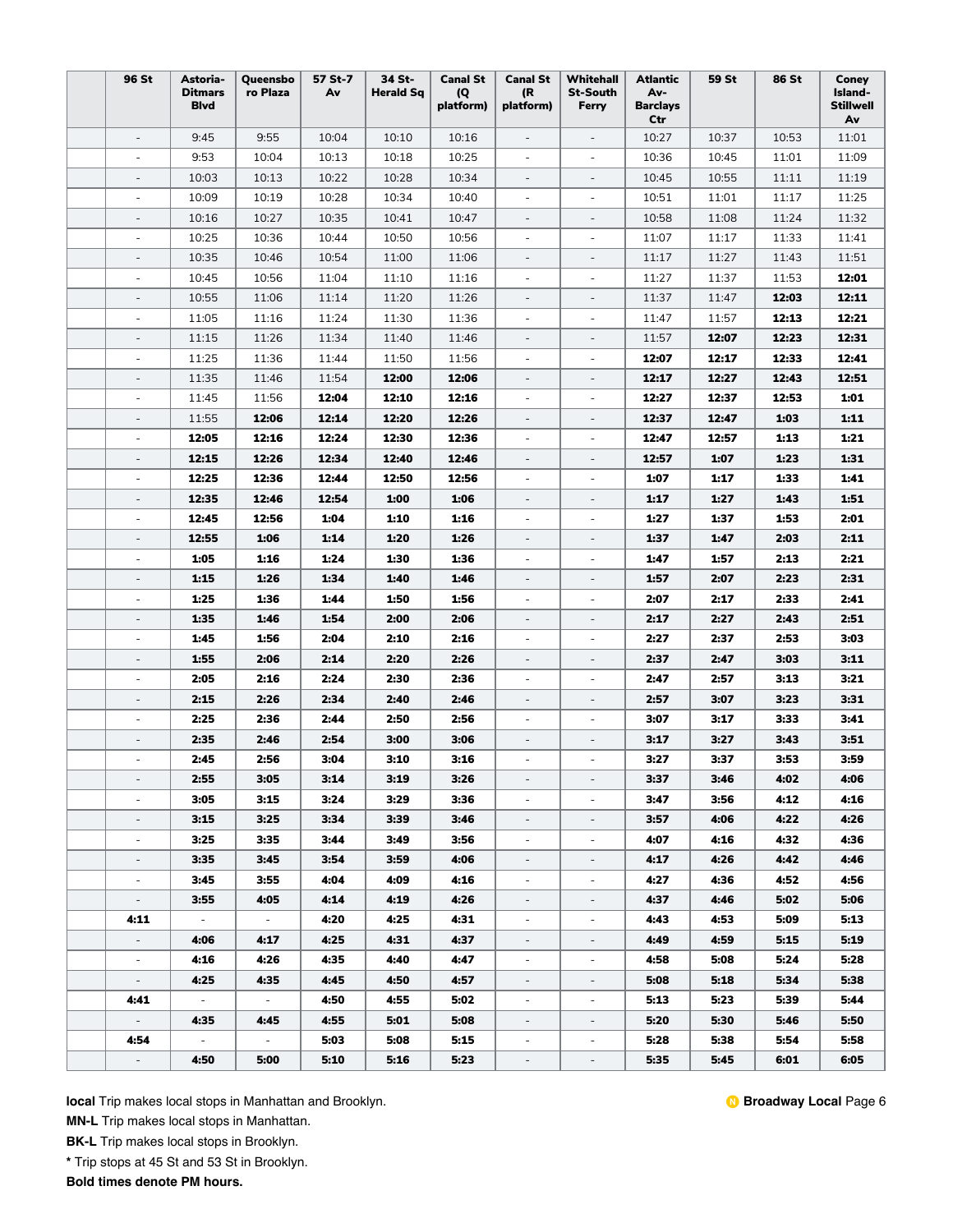|                  | <b>96 St</b>             | Astoria-<br><b>Ditmars</b><br><b>Blvd</b> | Queensbo<br>ro Plaza     | 57 St-7<br>Av | 34 St-<br><b>Herald Sq</b> | <b>Canal St</b><br>(Q<br>platform) | <b>Canal St</b><br>(R<br>platform) | Whitehall<br><b>St-South</b><br>Ferry | <b>Atlantic</b><br>Av-<br><b>Barclays</b><br>Ctr | 59 St | <b>86 St</b> | Coney<br>Island-<br><b>Stillwell</b><br>Av |
|------------------|--------------------------|-------------------------------------------|--------------------------|---------------|----------------------------|------------------------------------|------------------------------------|---------------------------------------|--------------------------------------------------|-------|--------------|--------------------------------------------|
|                  | $\overline{\phantom{a}}$ | 4:55                                      | 5:05                     | 5:15          | 5:21                       | 5:28                               | $\overline{\phantom{a}}$           | $\overline{\phantom{a}}$              | 5:41                                             | 5:51  | 6:07         | 6:11                                       |
|                  | $\overline{\phantom{a}}$ | 5:02                                      | 5:12                     | 5:22          | 5:28                       | 5:35                               | $\overline{\phantom{a}}$           | $\overline{\phantom{a}}$              | 5:47                                             | 5:57  | 6:13         | 6:17                                       |
|                  | $\overline{\phantom{a}}$ | 5:08                                      | 5:18                     | 5:28          | 5:34                       | 5:42                               | $\overline{\phantom{a}}$           | $\overline{\phantom{a}}$              | 5:53                                             | 6:03  | 6:19         | 6:23                                       |
|                  |                          | 5:16                                      | 5:26                     | 5:36          | 5:42                       | 5:49                               | $\overline{\phantom{a}}$           | $\overline{\phantom{0}}$              | 6:00                                             | 6:10  | 6:26         | 6:30                                       |
|                  | $\sim$                   | 5:24                                      | 5:34                     | 5:44          | 5:50                       | 5:57                               | $\sim$                             | $\overline{\phantom{a}}$              | 6:08                                             | 6:18  | 6:34         | 6:42                                       |
|                  | $\overline{\phantom{a}}$ | 5:33                                      | 5:43                     | 5:53          | 5:59                       | 6:06                               |                                    | $\overline{\phantom{a}}$              | 6:17                                             | 6:27  | 6:43         | 6:51                                       |
|                  | 5:48                     | $\overline{\phantom{a}}$                  | $\overline{\phantom{a}}$ | 5:58          | 6:03                       | 6:10                               | $\overline{\phantom{a}}$           | $\overline{\phantom{a}}$              | 6:21                                             | 6:32  | 6:48         | 6:56                                       |
|                  | $\overline{\phantom{a}}$ | 5:43                                      | 5:53                     | 6:03          | 6:09                       | 6:16                               | $\overline{\phantom{a}}$           | $\overline{\phantom{a}}$              | 6:28                                             | 6:39  | 6:55         | 7:03                                       |
|                  | $\sim$                   | 5:50                                      | 6:00                     | 6:12          | 6:18                       | 6:25                               | $\overline{\phantom{a}}$           | $\overline{\phantom{a}}$              | 6:37                                             | 6:47  | 7:03         | 7:11                                       |
|                  | $\overline{\phantom{a}}$ | 5:56                                      | 6:06                     | 6:16          | 6:22                       | 6:29                               | $\overline{\phantom{a}}$           | $\overline{\phantom{a}}$              | 6:41                                             | 6:51  | 7:07         | 7:15                                       |
|                  | $\sim$                   | 6:05                                      | 6:15                     | 6:25          | 6:31                       | 6:38                               | $\overline{\phantom{a}}$           |                                       | 6:48                                             | 6:58  | 7:14         | 7:22                                       |
|                  | $\sim$                   | 6:14                                      | 6:24                     | 6:34          | 6:39                       | 6:46                               | $\sim$                             | $\overline{a}$                        | 6:56                                             | 7:06  | 7:22         | 7:30                                       |
|                  | ÷,                       | 6:22                                      | 6:32                     | 6:44          | 6:50                       | 6:56                               | $\overline{\phantom{a}}$           | ÷,                                    | 7:07                                             | 7:17  | 7:33         | 7:41                                       |
|                  | $\overline{\phantom{a}}$ | 6:28                                      | 6:38                     | 6:47          | 6:53                       | 6:59                               | $\overline{\phantom{a}}$           | $\overline{\phantom{a}}$              | 7:11                                             | 7:20  | 7:36         | 7:44                                       |
|                  | $\sim$                   | 6:35                                      | 6:45                     | 6:54          | 7:00                       | 7:06                               | $\bar{a}$                          | $\overline{\phantom{a}}$              | 7:17                                             | 7:26  | 7:42         | 7:50                                       |
|                  | $\overline{\phantom{a}}$ | 6:42                                      | 6:52                     | 7:02          | 7:07                       | 7:14                               | $\overline{\phantom{a}}$           | $\overline{\phantom{a}}$              | 7:24                                             | 7:34  | 7:50         | 7:58                                       |
|                  | $\overline{\phantom{a}}$ | 6:53                                      | 7:03                     | 7:12          | 7:17                       | 7:24                               | $\overline{\phantom{a}}$           | $\overline{\phantom{a}}$              | 7:34                                             | 7:44  | 8:00         | 8:08                                       |
|                  | $\overline{\phantom{a}}$ | 7:03                                      | 7:13                     | 7:22          | 7:27                       | 7:34                               | $\overline{\phantom{a}}$           | $\overline{\phantom{a}}$              | 7:44                                             | 7:54  | 8:10         | 8:18                                       |
|                  | ÷,                       | 7:14                                      | 7:23                     | 7:32          | 7:38                       | 7:44                               | $\overline{\phantom{a}}$           | $\overline{\phantom{m}}$              | 7:55                                             | 8:04  | 8:20         | 8:28                                       |
|                  | $\overline{\phantom{a}}$ | 7:23                                      | 7:32                     | 7:41          | 7:47                       | 7:53                               | $\overline{\phantom{a}}$           | $\overline{\phantom{a}}$              | 8:04                                             | 8:13  | 8:29         | 8:37                                       |
|                  | $\overline{\phantom{a}}$ | 7:35                                      | 7:44                     | 7:53          | 7:59                       | 8:05                               | $\overline{\phantom{a}}$           | $\overline{\phantom{a}}$              | 8:16                                             | 8:25  | 8:41         | 8:49                                       |
|                  | $\overline{\phantom{a}}$ | 7:43                                      | 7:52                     | 8:01          | 8:07                       | 8:13                               | $\overline{\phantom{a}}$           | $\overline{\phantom{a}}$              | 8:24                                             | 8:33  | 8:49         | 8:57                                       |
|                  | $\overline{\phantom{a}}$ | 7:53                                      | 8:02                     | 8:11          | 8:17                       | 8:23                               | $\overline{\phantom{a}}$           | $\overline{\phantom{a}}$              | 8:34                                             | 8:43  | 8:59         | 9:07                                       |
|                  |                          | 8:09                                      | 8:18                     | 8:28          | 8:34                       | 8:41                               | $\overline{\phantom{a}}$           |                                       | 8:51                                             | 9:01  | 9:17         | 9:25                                       |
|                  | $\sim$                   | 8:23                                      | 8:33                     | 8:44          | 8:49                       | 8:56                               |                                    |                                       | 9:06                                             | 9:16  | 9:32         | 9:40                                       |
|                  | ÷,                       | 8:33                                      | 8:42                     | 8:51          | 8:57                       | 9:03                               | $\overline{\phantom{a}}$           | $\overline{\phantom{a}}$              | 9:15                                             | 9:24  | 9:40         | 9:48                                       |
|                  | $\overline{\phantom{a}}$ | 8:43                                      | 8:52                     | 9:01          | 9:07                       | 9:13                               | $\overline{\phantom{a}}$           | $\overline{\phantom{a}}$              | 9:24                                             | 9:33  | 9:49         | 9:57                                       |
|                  | $\overline{\phantom{a}}$ | 8:59                                      | 9:09                     | 9:18          | 9:23                       | 9:30                               | $\overline{\phantom{a}}$           | $\overline{\phantom{a}}$              | 9:40                                             | 9:50  | 10:06        | 10:14                                      |
|                  | $\overline{\phantom{a}}$ | 9:13                                      | 9:22                     | 9:31          | 9:37                       | 9:43                               | $\overline{\phantom{a}}$           | $\overline{\phantom{a}}$              | 9:54                                             | 10:03 | 10:19        | 10:27                                      |
|                  | $\overline{\phantom{a}}$ | 9:23                                      | 9:32                     | 9:41          | 9:47                       | 9:53                               | $\overline{\phantom{a}}$           | $\overline{\phantom{a}}$              | 10:04                                            | 10:13 | 10:29        | 10:37                                      |
|                  |                          | 9:35                                      | 9:45                     | 9:54          | 9:59                       | 10:06                              | ÷,                                 |                                       | 10:18                                            | 10:28 | 10:44        | 10:52                                      |
|                  |                          | 9:49                                      | 9:59                     | 10:07         | 10:13                      | 10:19                              |                                    |                                       | 10:31                                            | 10:41 | 10:57        | 11:05                                      |
| $\ast$           | $\overline{\phantom{a}}$ | 10:03                                     | 10:12                    | 10:21         | 10:26                      | 10:33                              | $\overline{\phantom{a}}$           | $\overline{\phantom{a}}$              | 10:43                                            | 10:54 | 11:10        | 11:18                                      |
| $\divideontimes$ | $\overline{\phantom{a}}$ | 10:13                                     | 10:22                    | 10:31         | 10:36                      | 10:43                              | $\overline{\phantom{a}}$           | $\overline{\phantom{a}}$              | 10:53                                            | 11:04 | 11:20        | 11:27                                      |
| $\ast$           | $\overline{\phantom{a}}$ | 10:24                                     | 10:33                    | 10:42         | 10:47                      | 10:54                              | $\overline{\phantom{a}}$           | $\overline{\phantom{a}}$              | 11:05                                            | 11:15 | 11:31        | 11:39                                      |
| $\ast$           | $\overline{\phantom{a}}$ | 10:35                                     | 10:44                    | 10:53         | 10:58                      | 11:05                              | $\overline{\phantom{a}}$           | $\overline{\phantom{a}}$              | 11:16                                            | 11:28 | 11:44        | 11:52                                      |
| $\divideontimes$ | $\overline{\phantom{a}}$ | 10:47                                     | 10:56                    | 11:06         | 11:11                      | 11:17                              | $\overline{\phantom{a}}$           | $\overline{\phantom{a}}$              | 11:28                                            | 11:40 | 11:56        | 12:04                                      |
| local            | $\overline{\phantom{a}}$ | 10:59                                     | 11:08                    | 11:16         | 11:21                      | $\overline{\phantom{a}}$           | 11:30                              | 11:38                                 | 11:48                                            | 12:02 | 12:18        | 12:26                                      |
| local            | $\overline{\phantom{a}}$ | 11:11                                     | 11:20                    | 11:28         | 11:33                      | $\overline{\phantom{a}}$           | 11:41                              | 11:49                                 | 11:59                                            | 12:13 | 12:29        | 12:37                                      |
| local            | $\overline{\phantom{a}}$ | 11:23                                     | 11:32                    | 11:40         | 11:45                      | $\overline{\phantom{a}}$           | 11:53                              | 12:01                                 | 12:11                                            | 12:25 | 12:41        | 12:49                                      |
| local            | $\overline{\phantom{a}}$ | 11:35                                     | 11:44                    | 11:53         | 11:58                      | $\overline{\phantom{a}}$           | 12:06                              | 12:14                                 | 12:24                                            | 12:37 | 12:53        | 1:01                                       |
| local            | $\overline{\phantom{a}}$ | 11:54                                     | 12:03                    | 12:11         | 12:16                      | $\overline{\phantom{a}}$           | 12:24                              | 12:32                                 | 12:42                                            | 12:55 | 1:11         | 1:19                                       |

**MN-L** Trip makes local stops in Manhattan.

**BK-L** Trip makes local stops in Brooklyn.

**\*** Trip stops at 45 St and 53 St in Brooklyn.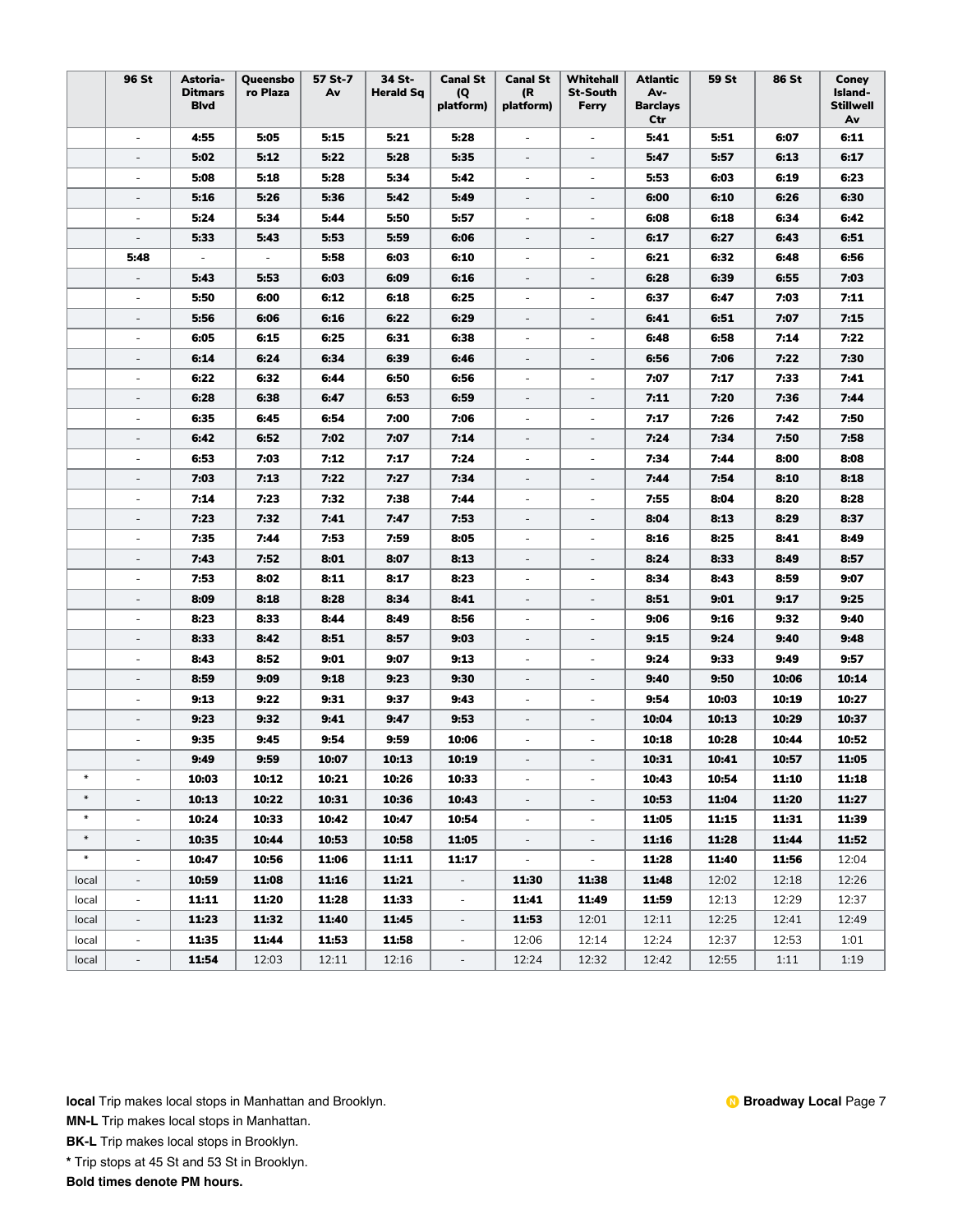|                                              | <b>Queens-bound</b><br><b>N</b> Saturday |       |       |                                           |                                       |                          |                                     |                            |            |                             |                                           |  |  |
|----------------------------------------------|------------------------------------------|-------|-------|-------------------------------------------|---------------------------------------|--------------------------|-------------------------------------|----------------------------|------------|-----------------------------|-------------------------------------------|--|--|
|                                              | Coney<br>Island-<br><b>Stillwell Av</b>  | 86 St | 59 St | Atlantic<br>Av-<br><b>Barclays</b><br>Ctr | Whitehall<br><b>St-South</b><br>Ferry | Canal St (R<br>platform) | <b>Canal St</b><br>(Q)<br>platform) | 34 St-<br><b>Herald Sq</b> | 57 St-7 Av | <b>Oueensbor</b><br>o Plaza | Astoria-<br><b>Ditmars</b><br><b>Blvd</b> |  |  |
| local                                        | 1:57                                     | 2:01  | 2:16  | 2:30                                      | 2:41                                  | 2:48                     |                                     | 2:57                       | 3:02       | 3:10                        | 3:24                                      |  |  |
| local                                        | 2:17                                     | 2:21  | 2:36  | 2:50                                      | 3:01                                  | 3:08                     |                                     | 3:17                       | 3:22       | 3:30                        | 3:44                                      |  |  |
| local                                        | 2:37                                     | 2:41  | 2:56  | 3:10                                      | 3:21                                  | 3:28                     |                                     | 3:37                       | 3:42       | 3:50                        | 4:04                                      |  |  |
| local                                        | 2:57                                     | 3:01  | 3:16  | 3:30                                      | 3:41                                  | 3:48                     |                                     | 3:57                       | 4:02       | 4:10                        | 4:24                                      |  |  |
| local                                        | 3:17                                     | 3:21  | 3:36  | 3:50                                      | 4:01                                  | 4:08                     | ÷,                                  | 4:17                       | 4:22       | 4:30                        | 4:44                                      |  |  |
| local                                        | 3:37                                     | 3:41  | 3:56  | 4:10                                      | 4:21                                  | 4:28                     | $\overline{\phantom{a}}$            | 4:37                       | 4:42       | 4:50                        | 5:04                                      |  |  |
| local                                        | 3:57                                     | 4:01  | 4:16  | 4:30                                      | 4:41                                  | 4:48                     | $\overline{a}$                      | 4:57                       | 5:02       | 5:10                        | 5:24                                      |  |  |
| local                                        | 4:17                                     | 4:21  | 4:36  | 4:50                                      | 5:01                                  | 5:08                     | ÷,                                  | 5:17                       | 5:22       | 5:30                        | 5:44                                      |  |  |
| local                                        | 4:37                                     | 4:41  | 4:56  | 5:10                                      | 5:21                                  | 5:28                     | ÷,                                  | 5:37                       | 5:42       | 5:50                        | 6:00                                      |  |  |
| local                                        | 4:57                                     | 5:01  | 5:16  | 5:30                                      | 5:41                                  | 5:48                     |                                     | 5:57                       | 6:02       | 6:10                        | 6:20                                      |  |  |
| local                                        | 5:14                                     | 5:18  | 5:33  | 5:47                                      | ٠                                     | ÷,                       | 5:58                                | 6:06                       | 6:11       | 6:19                        | 6:29                                      |  |  |
| MN-L                                         | 5:26                                     | 5:30  | 5:45  | 5:54                                      |                                       |                          | 6:05                                | 6:13                       | 6:18       | 6:26                        | 6:39                                      |  |  |
| MN-L                                         | 5:41                                     | 5:45  | 6:00  | 6:09                                      | $\overline{\phantom{a}}$              | $\overline{\phantom{a}}$ | 6:20                                | 6:28                       | 6:33       | 6:41                        | 6:51                                      |  |  |
| MN-L                                         | 5:56                                     | 6:00  | 6:15  | 6:24                                      | $\overline{\phantom{a}}$              | $\overline{\phantom{a}}$ | 6:37                                | 6:45                       | 6:50       | 6:58                        | 7:08                                      |  |  |
| MN-L                                         | 6:11                                     | 6:15  | 6:30  | 6:41                                      | ÷.                                    | $\sim$                   | 6:52                                | 7:00                       | 7:05       | 7:13                        | 7:23                                      |  |  |
| MN-L                                         | 6:23                                     | 6:27  | 6:42  | 6:54                                      | $\overline{\phantom{a}}$              | $\overline{\phantom{a}}$ | 7:05                                | 7:13                       | 7:18       | 7:26                        | 7:36                                      |  |  |
| MN-L                                         | 6:35                                     | 6:39  | 6:54  | 7:03                                      |                                       |                          | 7:15                                | 7:24                       | 7:28       | 7:37                        | 7:48                                      |  |  |
| MN-L                                         | 6:47                                     | 6:51  | 7:06  | 7:18                                      | ÷,                                    | $\overline{a}$           | 7:29                                | 7:38                       | 7:42       | 7:51                        | 8:00                                      |  |  |
| MN-L                                         | 6:59                                     | 7:03  | 7:18  | 7:30                                      |                                       |                          | 7:41                                | 7:50                       | 7:54       | 8:03                        | 8:14                                      |  |  |
| MN-L                                         | 7:11                                     | 7:15  | 7:30  | 7:42                                      | $\overline{\phantom{a}}$              | $\overline{\phantom{a}}$ | 7:53                                | 8:02                       | 8:06       | 8:15                        | 8:26                                      |  |  |
| MN-L                                         | 7:23                                     | 7:27  | 7:42  | 7:54                                      | ÷.                                    | $\sim$                   | 8:05                                | 8:14                       | 8:18       | 8:27                        | 8:38                                      |  |  |
| MN-L                                         | 7:35                                     | 7:39  | 7:54  | 8:04                                      | $\overline{\phantom{a}}$              | $\overline{\phantom{a}}$ | 8:15                                | 8:24                       | 8:30       | 8:39                        | 8:50                                      |  |  |
| MN-L                                         | 7:47                                     | 7:51  | 8:06  | 8:18                                      | ÷                                     | $\sim$                   | 8:29                                | 8:38                       | 8:43       | 8:52                        | 9:02                                      |  |  |
| MN-L                                         | 7:59                                     | 8:03  | 8:18  | 8:30                                      | $\overline{\phantom{a}}$              | $\overline{\phantom{a}}$ | 8:41                                | 8:50                       | 8:55       | 9:04                        | 9:14                                      |  |  |
| MN-L                                         | 8:11                                     | 8:15  | 8:30  | 8:42                                      | ٠                                     | $\sim$                   | 8:53                                | 9:02                       | 9:07       | 9:16                        | 9:26                                      |  |  |
| MN-L                                         | 8:23                                     | 8:27  | 8:42  | 8:54                                      |                                       |                          | 9:05                                | 9:14                       | 9:19       | 9:28                        | 9:38                                      |  |  |
| MN-L                                         | 8:35                                     | 8:39  | 8:54  | 9:04                                      | $\overline{\phantom{a}}$              | $\overline{\phantom{a}}$ | 9:15                                | 9:24                       | 9:31       | 9:40                        | 9:50                                      |  |  |
| MN-L                                         | 8:47                                     | 8:51  | 9:06  | 9:18                                      | $\overline{\phantom{a}}$              | $\overline{\phantom{a}}$ | 9:29                                | 9:38                       | 9:43       | 9:52                        | 10:02                                     |  |  |
| MN-L                                         | 8:59                                     | 9:03  | 9:18  | 9:30                                      | ä,                                    | $\sim$                   | 9:41                                | 9:50                       | 9:55       | 10:04                       | 10:14                                     |  |  |
| MN-L                                         | 9:11                                     | 9:15  | 9:30  | 9:42                                      | $\overline{\phantom{a}}$              | $\overline{\phantom{a}}$ | 9:53                                | 10:02                      | 10:07      | 10:16                       | 10:26                                     |  |  |
| $\ensuremath{\mathsf{MN}\text{-}\mathsf{L}}$ | 9:23                                     | 9:27  | 9:42  | 9:54                                      |                                       |                          | 10:05                               | 10:14                      | 10:19      | 10:28                       | 10:38                                     |  |  |
| MN-L                                         | 9:35                                     | 9:39  | 9:54  | 10:04                                     |                                       |                          | 10:15                               | 10:24                      | 10:31      | 10:40                       | 10:50                                     |  |  |
| MN-L                                         | 9:47                                     | 9:51  | 10:06 | 10:18                                     | $\overline{\phantom{a}}$              | $\overline{\phantom{a}}$ | 10:29                               | 10:38                      | 10:43      | 10:52                       | 11:02                                     |  |  |
| MN-L                                         | 9:59                                     | 10:03 | 10:18 | 10:30                                     | $\overline{\phantom{a}}$              | $\overline{\phantom{a}}$ | 10:41                               | 10:50                      | 10:55      | 11:04                       | 11:14                                     |  |  |
| MN-L                                         | 10:11                                    | 10:15 | 10:30 | 10:40                                     | $\overline{\phantom{a}}$              | $\overline{\phantom{a}}$ | 10:51                               | 11:00                      | 11:07      | 11:16                       | 11:26                                     |  |  |
| MN-L                                         | 10:23                                    | 10:27 | 10:42 | 10:51                                     | $\sim$                                | $\overline{\phantom{a}}$ | 11:02                               | 11:11                      | 11:19      | 11:28                       | 11:38                                     |  |  |
| MN-L                                         | 10:35                                    | 10:39 | 10:54 | 11:05                                     | $\overline{\phantom{a}}$              | $\overline{\phantom{a}}$ | 11:16                               | 11:25                      | 11:31      | 11:40                       | 11:50                                     |  |  |
| MN-L                                         | 10:47                                    | 10:51 | 11:06 | 11:18                                     |                                       |                          | 11:29                               | 11:38                      | 11:43      | 11:52                       | 12:02                                     |  |  |
| MN-L                                         | 10:59                                    | 11:03 | 11:18 | 11:30                                     | $\overline{\phantom{a}}$              | ÷,                       | 11:41                               | 11:50                      | 11:55      | 12:04                       | 12:14                                     |  |  |
| MN-L                                         | 11:11                                    | 11:15 | 11:30 | 11:42                                     | $\overline{\phantom{a}}$              | $\qquad \qquad -$        | 11:53                               | 12:02                      | 12:07      | 12:16                       | 12:26                                     |  |  |
| MN-L                                         | 11:23                                    | 11:27 | 11:42 | 11:53                                     | $\overline{\phantom{a}}$              | $\overline{\phantom{a}}$ | 12:04                               | 12:13                      | 12:19      | 12:28                       | 12:38                                     |  |  |
| MN-L                                         | 11:35                                    | 11:39 | 11:54 | 12:06                                     | $\overline{\phantom{a}}$              | $\overline{\phantom{a}}$ | 12:17                               | 12:26                      | 12:31      | 12:40                       | 12:50                                     |  |  |
| MN-L                                         | 11:47                                    | 11:51 | 12:06 | 12:17                                     | $\overline{\phantom{a}}$              | $\overline{\phantom{a}}$ | 12:28                               | 12:37                      | 12:42      | 12:52                       | 1:02                                      |  |  |
| MN-L                                         | 11:59                                    | 12:03 | 12:18 | 12:30                                     | $\overline{\phantom{a}}$              | $\overline{\phantom{a}}$ | 12:41                               | 12:50                      | 12:55      | 1:04                        | 1:14                                      |  |  |
| MN-L                                         | 12:11                                    | 12:15 | 12:30 | 12:41                                     | $\overline{\phantom{a}}$              | $\overline{\phantom{a}}$ | 12:52                               | 1:01                       | 1:07       | 1:16                        | 1:26                                      |  |  |
|                                              |                                          |       |       |                                           |                                       |                          |                                     |                            |            |                             |                                           |  |  |

**MN-L** Trip makes local stops in Manhattan.

**BK-L** Trip makes local stops in Brooklyn.

**\*** Trip stops at 45 St and 53 St in Brooklyn.

**Bold times denote PM hours.**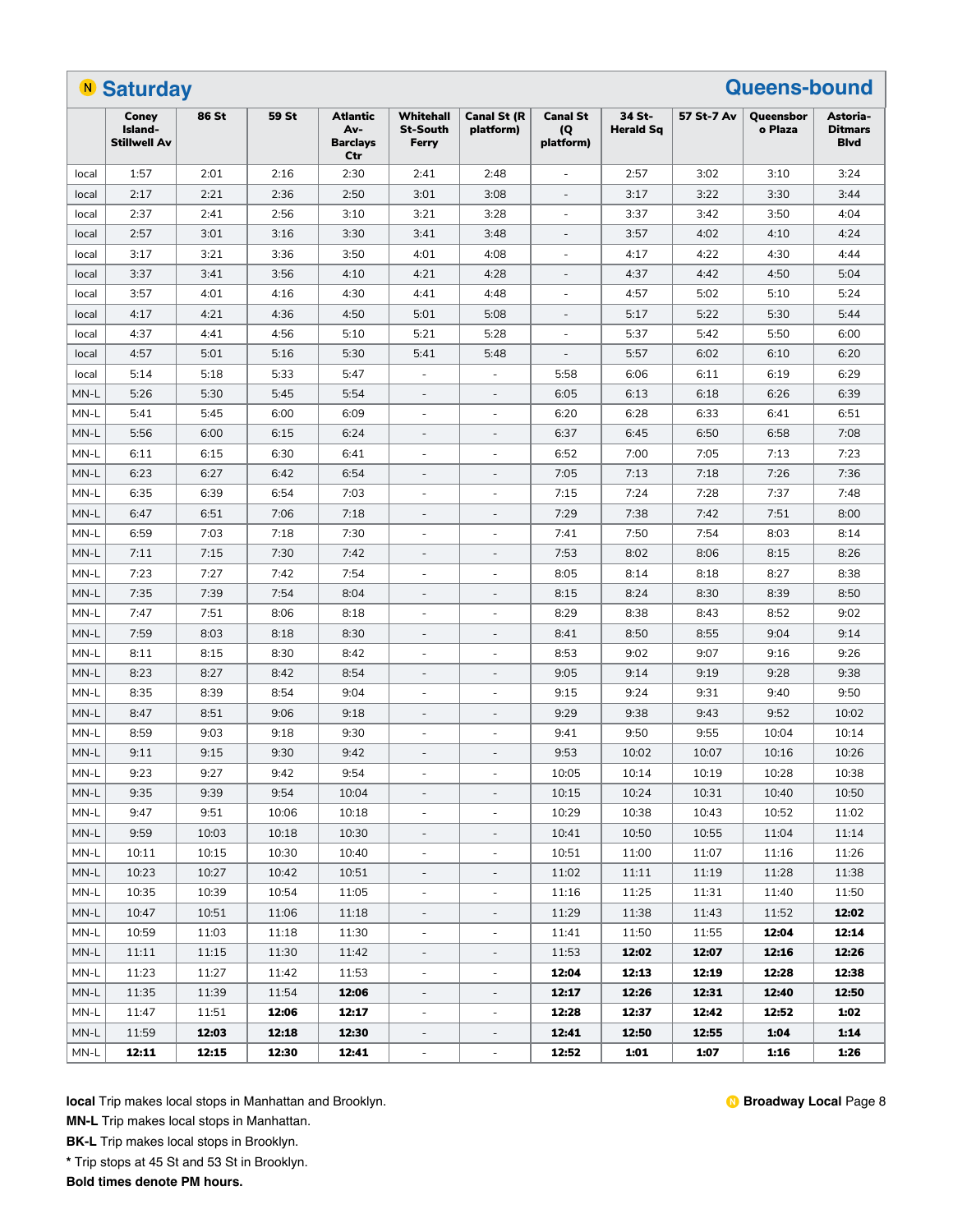|        | Coney<br>Island-<br><b>Stillwell Av</b> | 86 St | <b>59 St</b> | <b>Atlantic</b><br>Av-<br><b>Barclays</b><br>Ctr | Whitehall<br><b>St-South</b><br>Ferry | <b>Canal St (R</b><br>platform) | <b>Canal St</b><br>(Q)<br>platform) | 34 St-<br><b>Herald Sq</b> | 57 St-7 Av | Queensbor<br>o Plaza | Astoria-<br><b>Ditmars</b><br><b>Blvd</b> |
|--------|-----------------------------------------|-------|--------------|--------------------------------------------------|---------------------------------------|---------------------------------|-------------------------------------|----------------------------|------------|----------------------|-------------------------------------------|
| MN-L   | 12:23                                   | 12:27 | 12:42        | 12:51                                            | $\overline{\phantom{a}}$              | $\overline{\phantom{a}}$        | 1:02                                | 1:11                       | 1:19       | 1:28                 | 1:38                                      |
| MN-L   | 12:35                                   | 12:39 | 12:54        | 1:05                                             | $\overline{\phantom{a}}$              | $\overline{\phantom{a}}$        | 1:16                                | 1:25                       | 1:31       | 1:40                 | 1:50                                      |
| MN-L   | 12:47                                   | 12:51 | 1:06         | 1:18                                             | $\overline{\phantom{a}}$              | $\overline{\phantom{a}}$        | 1:29                                | 1:38                       | 1:43       | 1:52                 | 2:02                                      |
| MN-L   | 12:59                                   | 1:03  | 1:18         | 1:30                                             | ÷                                     | $\overline{\phantom{a}}$        | 1:41                                | 1:50                       | 1:55       | 2:04                 | 2:14                                      |
| MN-L   | 1:11                                    | 1:15  | 1:30         | 1:42                                             | $\overline{\phantom{a}}$              | $\overline{\phantom{a}}$        | 1:53                                | 2:02                       | 2:07       | 2:16                 | 2:26                                      |
| MN-L   | 1:23                                    | 1:27  | 1:42         | 1:53                                             | $\overline{\phantom{a}}$              | $\overline{\phantom{a}}$        | 2:04                                | 2:13                       | 2:19       | 2:28                 | 2:38                                      |
| MN-L   | 1:35                                    | 1:39  | 1:54         | 2:06                                             |                                       | $\frac{1}{2}$                   | 2:17                                | 2:26                       | 2:31       | 2:40                 | 2:50                                      |
| MN-L   | 1:47                                    | 1:51  | 2:06         | 2:17                                             | $\overline{\phantom{a}}$              | $\overline{\phantom{a}}$        | 2:28                                | 2:37                       | 2:43       | 2:52                 | 3:02                                      |
| MN-L   | 1:59                                    | 2:03  | 2:18         | 2:30                                             | $\overline{\phantom{a}}$              | $\overline{\phantom{a}}$        | 2:41                                | 2:50                       | 2:55       | 3:04                 | 3:14                                      |
| MN-L   | 2:11                                    | 2:15  | 2:30         | 2:41                                             | $\overline{\phantom{a}}$              | $\overline{\phantom{a}}$        | 2:52                                | 3:01                       | 3:07       | 3:16                 | 3:26                                      |
| MN-L   | 2:23                                    | 2:27  | 2:42         | 2:51                                             | $\overline{\phantom{m}}$              | $\overline{\phantom{a}}$        | 3:02                                | 3:11                       | 3:16       | 3:28                 | 3:38                                      |
| MN-L   | 2:35                                    | 2:39  | 2:54         | 3:05                                             | $\overline{\phantom{a}}$              | $\overline{\phantom{a}}$        | 3:16                                | 3:25                       | 3:31       | 3:40                 | 3:50                                      |
| MN-L   | 2:47                                    | 2:51  | 3:06         | 3:18                                             | $\overline{\phantom{m}}$              | $\overline{\phantom{a}}$        | 3:29                                | 3:38                       | 3:43       | 3:52                 | 4:02                                      |
| MN-L   | 2:59                                    | 3:03  | 3:18         | 3:30                                             | ٠                                     | ä,                              | 3:41                                | 3:50                       | 3:55       | 4:04                 | 4:14                                      |
| MN-L   | 3:11                                    | 3:15  | 3:30         | 3:42                                             | $\overline{\phantom{m}}$              | $\frac{1}{2}$                   | 3:53                                | 4:02                       | 4:07       | 4:16                 | 4:26                                      |
| MN-L   | 3:23                                    | 3:27  | 3:42         | 3:53                                             | $\overline{\phantom{a}}$              | $\overline{\phantom{a}}$        | 4:04                                | 4:13                       | 4:19       | 4:28                 | 4:38                                      |
| MN-L   | 3:35                                    | 3:39  | 3:54         | 4:06                                             | $\overline{\phantom{a}}$              | $\overline{\phantom{a}}$        | 4:17                                | 4:26                       | 4:31       | 4:40                 | 4:50                                      |
| MN-L   | 3:47                                    | 3:51  | 4:06         | 4:17                                             | ÷                                     | $\overline{\phantom{a}}$        | 4:28                                | 4:37                       | 4:43       | 4:52                 | 5:02                                      |
| MN-L   | 3:59                                    | 4:03  | 4:18         | 4:30                                             | $\overline{\phantom{m}}$              | $\overline{\phantom{a}}$        | 4:41                                | 4:50                       | 4:55       | 5:04                 | 5:14                                      |
| MN-L   | 4:11                                    | 4:15  | 4:30         | 4:41                                             | ÷                                     | $\overline{\phantom{a}}$        | 4:52                                | 5:01                       | 5:07       | 5:16                 | 5:26                                      |
| MN-L   | 4:23                                    | 4:27  | 4:42         | 4:51                                             | $\sim$                                | $\overline{\phantom{a}}$        | 5:02                                | 5:11                       | 5:19       | 5:28                 | 5:38                                      |
| MN-L   | 4:35                                    | 4:39  | 4:54         | 5:05                                             | $\overline{\phantom{a}}$              | $\overline{\phantom{m}}$        | 5:16                                | 5:25                       | 5:31       | 5:40                 | 5:50                                      |
| MN-L   | 4:47                                    | 4:51  | 5:06         | 5:18                                             | $\overline{\phantom{a}}$              | $\overline{\phantom{a}}$        | 5:29                                | 5:38                       | 5:43       | 5:52                 | 6:02                                      |
| MN-L   | 4:59                                    | 5:03  | 5:18         | 5:30                                             | $\overline{\phantom{a}}$              | $\overline{\phantom{a}}$        | 5:41                                | 5:50                       | 5:55       | 6:04                 | 6:14                                      |
| MN-L   | 5:11                                    | 5:15  | 5:30         | 5:42                                             | $\overline{\phantom{a}}$              | $\overline{\phantom{a}}$        | 5:53                                | 6:02                       | 6:07       | 6:16                 | 6:26                                      |
| MN-L   | 5:23                                    | 5:27  | 5:42         | 5:53                                             | ä,                                    | $\overline{a}$                  | 6:04                                | 6:13                       | 6:19       | 6:28                 | 6:38                                      |
| MN-L   | 5:35                                    | 5:39  | 5:54         | 6:06                                             | $\overline{\phantom{m}}$              | $\overline{\phantom{a}}$        | 6:17                                | 6:26                       | 6:31       | 6:40                 | 6:50                                      |
| MN-L   | 5:47                                    | 5:51  | 6:06         | 6:16                                             |                                       | $\overline{\phantom{m}}$        | 6:27                                | 6:36                       | 6:43       | 6:52                 | 7:02                                      |
| MN-L   | 5:59                                    | 6:03  | 6:18         | 6:30                                             |                                       | $\qquad \qquad -$               | 6:41                                | 6:50                       | 6:55       | 7:04                 | 7:14                                      |
| MN-L   | 6:11                                    | 6:15  | 6:30         | 6:41                                             | $\overline{\phantom{a}}$              | $\overline{\phantom{a}}$        | 6:52                                | 7:01                       | 7:07       | 7:16                 | 7:26                                      |
| MN-L   | 6:23                                    | 6:27  | 6:42         | 6:54                                             | $\overline{\phantom{a}}$              | $\overline{\phantom{a}}$        | 7:05                                | 7:14                       | 7:19       | 7:28                 | 7:38                                      |
| MN-L   | 6:35                                    | 6:39  | 6:54         | 7:04                                             | ä,                                    | $\overline{\phantom{a}}$        | 7:15                                | 7:24                       | 7:31       | 7:40                 | 7:50                                      |
| $MN-L$ | 6:47                                    | 6:51  | 7:06         | 7:18                                             |                                       | $\overline{\phantom{a}}$        | 7:29                                | 7:38                       | 7:43       | 7:52                 | 8:02                                      |
| MN-L   | 6:59                                    | 7:03  | 7:18         | 7:27                                             |                                       | $\overline{\phantom{a}}$        | 7:38                                | 7:47                       | 7:55       | 8:04                 | 8:14                                      |
| MN-L   | 7:11                                    | 7:15  | 7:30         | 7:42                                             | $\overline{\phantom{0}}$              | $\overline{\phantom{a}}$        | 7:53                                | 8:02                       | 8:07       | 8:16                 | 8:26                                      |
| MN-L   | 7:23                                    | 7:27  | 7:42         | 7:52                                             | ÷                                     | $\overline{\phantom{a}}$        | 8:03                                | 8:12                       | 8:19       | 8:28                 | 8:38                                      |
| $MN-L$ | 7:35                                    | 7:39  | 7:54         | 8:06                                             | $\overline{\phantom{a}}$              | $\overline{\phantom{a}}$        | 8:17                                | 8:26                       | 8:31       | 8:40                 | 8:50                                      |
| MN-L   | 7:47                                    | 7:51  | 8:06         | 8:16                                             | ۰                                     | $\overline{\phantom{a}}$        | 8:27                                | 8:36                       | 8:43       | 8:52                 | 9:02                                      |
| MN-L   | 7:59                                    | 8:03  | 8:18         | 8:30                                             | $\overline{\phantom{a}}$              | $\overline{\phantom{a}}$        | 8:41                                | 8:50                       | 8:55       | 9:04                 | 9:14                                      |
| MN-L   | 8:11                                    | 8:15  | 8:30         | 8:42                                             | $\overline{\phantom{a}}$              | $\overline{\phantom{a}}$        | 8:53                                | 9:02                       | 9:07       | 9:16                 | 9:25                                      |
| MN-L   | 8:23                                    | 8:27  | 8:42         | 8:53                                             | $\overline{\phantom{a}}$              | $\overline{\phantom{a}}$        | 9:04                                | 9:13                       | 9:19       | 9:28                 | 9:37                                      |
| MN-L   | 8:35                                    | 8:39  | 8:54         | 9:03                                             | $\overline{\phantom{0}}$              | $\overline{\phantom{a}}$        | 9:14                                | 9:23                       | 9:31       | 9:40                 | 9:49                                      |
| MN-L   | 8:47                                    | 8:51  | 9:06         | 9:18                                             | $\overline{\phantom{a}}$              | $\overline{\phantom{a}}$        | 9:29                                | 9:38                       | 9:43       | 9:52                 | 10:01                                     |
| MN-L   | 8:59                                    | 9:03  | 9:18         | 9:30                                             | $\overline{\phantom{a}}$              | $\overline{\phantom{a}}$        | 9:41                                | 9:50                       | 9:55       | 10:04                | 10:13                                     |
| MN-L   | 9:11                                    | 9:15  | 9:30         | 9:42                                             | $\overline{\phantom{a}}$              | $\overline{\phantom{a}}$        | 9:53                                | 10:02                      | 10:07      | 10:16                | 10:25                                     |
| MN-L   | 9:23                                    | 9:27  | 9:42         | 9:52                                             | $\overline{\phantom{a}}$              | $\overline{\phantom{a}}$        | 10:02                               | 10:12                      | 10:17      | 10:25                | 10:35                                     |
| MN-L   | 9:35                                    | 9:39  | 9:54         | 10:03                                            | ÷,                                    | $\overline{\phantom{a}}$        | 10:14                               | 10:23                      | 10:29      | 10:38                | 10:47                                     |

**MN-L** Trip makes local stops in Manhattan.

**BK-L** Trip makes local stops in Brooklyn.

**\*** Trip stops at 45 St and 53 St in Brooklyn.

**Bold times denote PM hours.**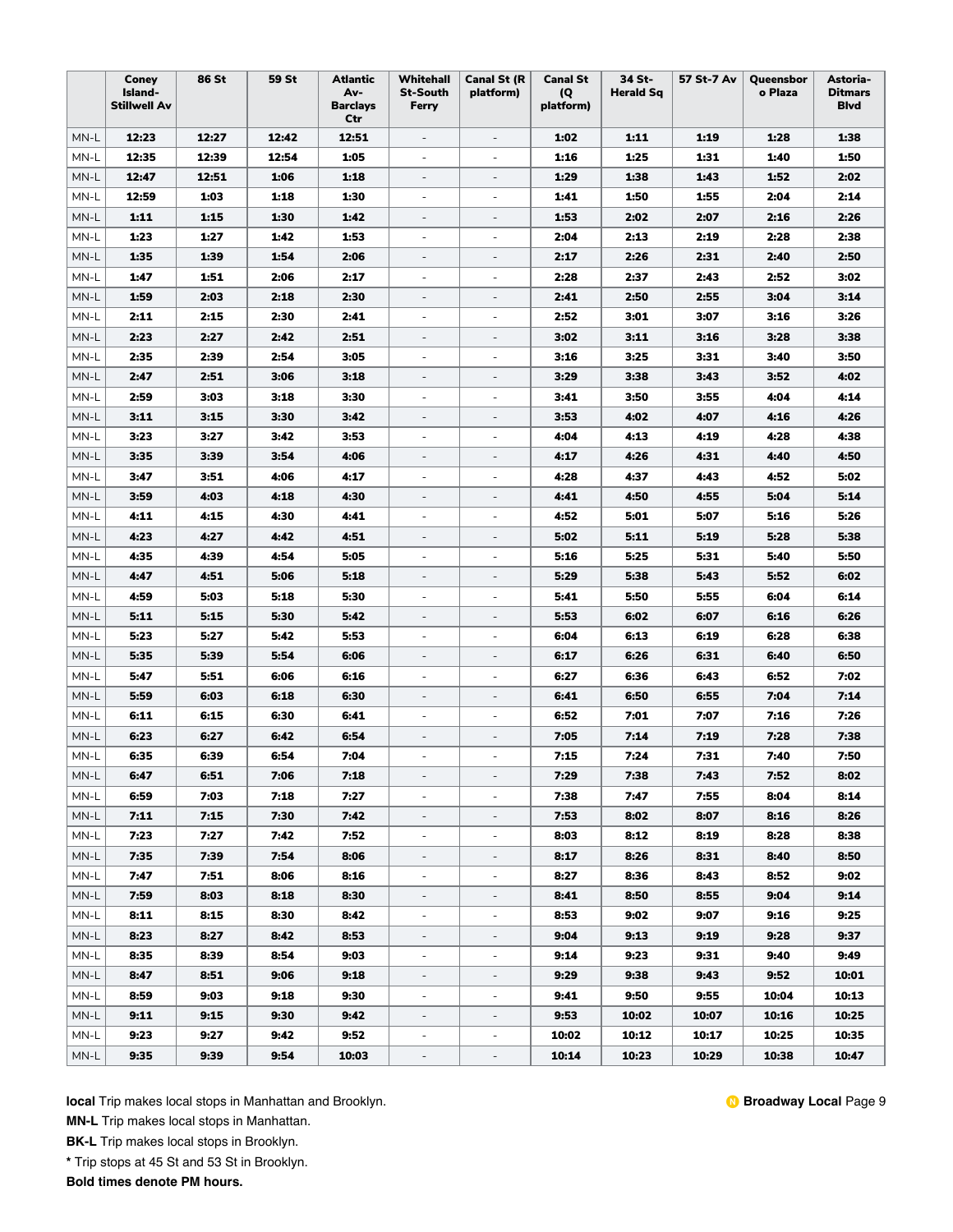|       | Coney<br>Island-<br><b>Stillwell Av</b> | 86 St | 59 St | <b>Atlantic</b><br>Av-<br><b>Barclavs</b><br>Ctr | Whitehall<br><b>St-South</b><br>Ferry | <b>Canal St (R</b><br>platform) | <b>Canal St</b><br>(Q)<br>platform) | 34 St-<br><b>Herald Sq</b> | 57 St-7 Av | <b>Oueensbor</b><br>o Plaza | Astoria-<br><b>Ditmars</b><br><b>Blvd</b> |
|-------|-----------------------------------------|-------|-------|--------------------------------------------------|---------------------------------------|---------------------------------|-------------------------------------|----------------------------|------------|-----------------------------|-------------------------------------------|
| MN-L  | 9:47                                    | 9:51  | 10:06 | 10:17                                            |                                       | ٠                               | 10:28                               | 10:37                      | 10:42      | 10:51                       | 11:00                                     |
| MN-L  | 9:59                                    | 10:03 | 10:18 | 10:29                                            | ٠                                     |                                 | 10:40                               | 10:49                      | 10:54      | 11:03                       | 11:12                                     |
| local | 10:06                                   | 10:10 | 10:25 | 10:39                                            | ٠                                     | ٠                               | 10:50                               | 10:59                      | 11:04      | 11:12                       | 11:22                                     |
| local | 10:14                                   | 10:18 | 10:33 | 10:47                                            | 10:57                                 | 11:04                           |                                     | 11:13                      | 11:17      | 11:26                       | 11:35                                     |
| local | 10:23                                   | 10:27 | 10:42 | 10:56                                            | 11:06                                 | 11:13                           |                                     | 11:21                      | 11:26      | 11:34                       | 11:44                                     |
| local | 10:34                                   | 10:38 | 10:53 | 11:07                                            | 11:16                                 | 11:23                           | $\overline{\phantom{a}}$            | 11:32                      | 11:36      | 11:45                       | 11:54                                     |
| local | 10:45                                   | 10:49 | 11:04 | 11:18                                            | 11:27                                 | 11:34                           | ٠                                   | 11:42                      | 11:47      | 11:55                       | 12:05                                     |
| local | 10:58                                   | 11:02 | 11:17 | 11:31                                            | 11:41                                 | 11:48                           | $\overline{\phantom{a}}$            | 11:57                      | 12:02      | 12:10                       | 12:24                                     |
| local | 11:17                                   | 11:21 | 11:36 | 11:50                                            | 12:01                                 | 12:08                           | ٠                                   | 12:17                      | 12:22      | 12:30                       | 12:44                                     |
| local | 11:37                                   | 11:41 | 11:56 | 12:10                                            | 12:21                                 | 12:28                           | $\sim$                              | 12:37                      | 12:42      | 12:50                       | 1:04                                      |
| local | 11:57                                   | 12:01 | 12:16 | 12:30                                            | 12:41                                 | 12:48                           | $\overline{\phantom{a}}$            | 12:57                      | 1:02       | 1:10                        | 1:24                                      |
| local | 12:17                                   | 12:21 | 12:36 | 12:50                                            | 1:01                                  | 1:08                            | $\sim$                              | 1:17                       | 1:22       | 1:30                        | 1:44                                      |
| local | 12:37                                   | 12:41 | 12:56 | 1:10                                             | 1:21                                  | 1:28                            | $\sim$                              | 1:37                       | 1:42       | 1:50                        | 2:04                                      |
| local | 12:57                                   | 1:01  | 1:16  | 1:30                                             | 1:41                                  | 1:48                            | $\sim$                              | 1:57                       | 2:02       | 2:10                        | 2:24                                      |
| local | 1:17                                    | 1:21  | 1:36  | 1:50                                             | 2:01                                  | 2:08                            | ٠                                   | 2:17                       | 2:22       | 2:30                        | 2:44                                      |
| local | 1:37                                    | 1:41  | 1:56  | 2:10                                             | 2:21                                  | 2:28                            | $\overline{\phantom{a}}$            | 2:37                       | 2:42       | 2:50                        | 3:04                                      |

**MN-L** Trip makes local stops in Manhattan.

**BK-L** Trip makes local stops in Brooklyn.

**\*** Trip stops at 45 St and 53 St in Brooklyn.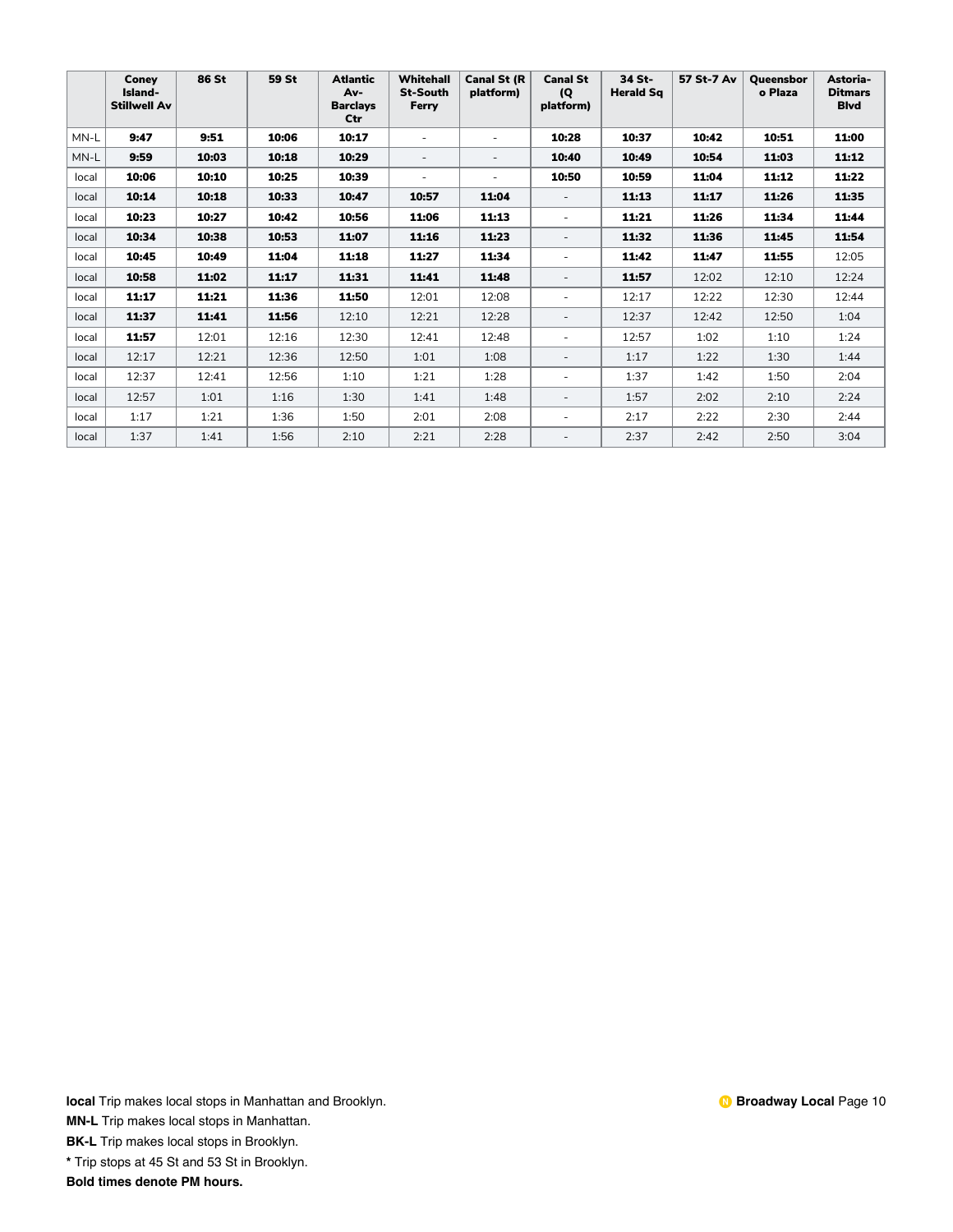|                                     | <b>N</b> Saturday                         |                      |            |                            |                                     |                          |                                       |                                                  |       | <b>Brooklyn-bound</b> |                                         |
|-------------------------------------|-------------------------------------------|----------------------|------------|----------------------------|-------------------------------------|--------------------------|---------------------------------------|--------------------------------------------------|-------|-----------------------|-----------------------------------------|
|                                     | Astoria-<br><b>Ditmars</b><br><b>Blvd</b> | Queensbor<br>o Plaza | 57 St-7 Av | 34 St-<br><b>Herald Sq</b> | <b>Canal St</b><br>(Q)<br>platform) | Canal St (R<br>platform) | Whitehall<br><b>St-South</b><br>Ferry | <b>Atlantic</b><br>Av-<br><b>Barclays</b><br>Ctr | 59 St | <b>86 St</b>          | Coney<br>Island-<br><b>Stillwell Av</b> |
| local                               | 12:10                                     | 12:19                | 12:28      | 12:32                      | $\overline{\phantom{a}}$            | 12:40                    | 12:48                                 | 1:01                                             | 1:15  | 1:31                  | 1:39                                    |
| local                               | 12:30                                     | 12:39                | 12:48      | 12:52                      | $\overline{\phantom{a}}$            | 1:00                     | 1:08                                  | 1:21                                             | 1:35  | 1:51                  | 1:59                                    |
| local                               | 12:50                                     | 12:59                | 1:08       | 1:12                       |                                     | 1:20                     | 1:28                                  | 1:41                                             | 1:55  | 2:11                  | 2:19                                    |
| local                               | 1:10                                      | 1:19                 | 1:28       | 1:32                       |                                     | 1:40                     | 1:48                                  | 2:01                                             | 2:15  | 2:31                  | 2:39                                    |
| local                               | 1:30                                      | 1:39                 | 1:48       | 1:52                       |                                     | 2:00                     | 2:08                                  | 2:21                                             | 2:35  | 2:51                  | 2:59                                    |
| local                               | 1:50                                      | 1:59                 | 2:08       | 2:12                       |                                     | 2:20                     | 2:28                                  | 2:41                                             | 2:55  | 3:11                  | 3:19                                    |
| local                               | 2:10                                      | 2:19                 | 2:28       | 2:32                       | $\overline{\phantom{a}}$            | 2:40                     | 2:48                                  | 3:01                                             | 3:15  | 3:31                  | 3:39                                    |
| local                               | 2:30                                      | 2:39                 | 2:48       | 2:52                       | $\overline{\phantom{a}}$            | 3:00                     | 3:08                                  | 3:21                                             | 3:35  | 3:51                  | 3:59                                    |
| local                               | 2:50                                      | 2:59                 | 3:08       | 3:12                       | $\overline{\phantom{a}}$            | 3:20                     | 3:28                                  | 3:41                                             | 3:55  | 4:11                  | 4:19                                    |
| local                               | 3:10                                      | 3:19                 | 3:28       | 3:32                       | $\overline{\phantom{a}}$            | 3:40                     | 3:48                                  | 4:01                                             | 4:15  | 4:31                  | 4:39                                    |
| local                               | 3:30                                      | 3:39                 | 3:48       | 3:52                       | $\overline{\phantom{a}}$            | 4:00                     | 4:08                                  | 4:21                                             | 4:35  | 4:51                  | 4:59                                    |
| local                               | 3:50                                      | 3:59                 | 4:08       | 4:12                       | $\sim$                              | 4:20                     | 4:28                                  | 4:41                                             | 4:55  | 5:11                  | 5:19                                    |
| local                               | 4:10                                      | 4:19                 | 4:28       | 4:32                       | $\overline{a}$                      | 4:40                     | 4:48                                  | 5:01                                             | 5:15  | 5:31                  | 5:39                                    |
| local                               | 4:30                                      | 4:39                 | 4:48       | 4:52                       | ÷,                                  | 5:00                     | 5:08                                  | 5:21                                             | 5:35  | 5:51                  | 5:59                                    |
| local                               | 4:50                                      | 4:59                 | 5:08       | 5:12                       | $\overline{\phantom{a}}$            | 5:20                     | 5:28                                  | 5:41                                             | 5:55  | 6:11                  | 6:15                                    |
| local                               | 5:10                                      | 5:19                 | 5:28       | 5:32                       | $\overline{\phantom{a}}$            | 5:40                     | 5:48                                  | 6:01                                             | 6:15  | 6:31                  | 6:35                                    |
| MN-L*                               | 5:30                                      | 5:39                 | 5:48       | 5:52                       | 6:01                                | $\overline{\phantom{a}}$ | ÷,                                    | 6:12                                             | 6:22  | 6:38                  | 6:43                                    |
| $MN-L^*$                            | 5:43                                      | 5:52                 | 6:01       | 6:05                       | 6:14                                | $\overline{\phantom{a}}$ | $\overline{\phantom{a}}$              | 6:25                                             | 6:37  | 6:53                  | 6:57                                    |
| $MN-L^*$                            | 5:58                                      | 6:08                 | 6:16       | 6:21                       | 6:30                                | $\sim$                   |                                       | 6:41                                             | 6:51  | 7:07                  | 7:13                                    |
| $MN-L^*$                            | 6:13                                      | 6:22                 | 6:31       | 6:35                       | 6:44                                |                          |                                       | 6:55                                             | 7:06  | 7:22                  | 7:26                                    |
| $MN-L^*$                            | 6:24                                      | 6:34                 | 6:42       | 6:47                       | 6:56                                | $\sim$                   | ÷                                     | 7:07                                             | 7:17  | 7:33                  | 7:39                                    |
| $MN-L^*$                            | 6:37                                      | 6:46                 | 6:55       | 6:59                       | 7:08                                | $\overline{\phantom{a}}$ | $\qquad \qquad -$                     | 7:19                                             | 7:30  | 7:46                  | 7:52                                    |
| MN-L                                | 6:49                                      | 6:58                 | 7:07       | 7:13                       | 7:22                                | $\sim$                   | ÷                                     | 7:33                                             | 7:42  | 7:58                  | 8:04                                    |
| MN-L                                | 7:01                                      | 7:10                 | 7:19       | 7:24                       | 7:33                                | $\overline{\phantom{a}}$ | $\overline{\phantom{a}}$              | 7:44                                             | 7:53  | 8:09                  | 8:16                                    |
| MN-L                                | 7:13                                      | 7:22                 | 7:31       | 7:35                       | 7:45                                | $\overline{\phantom{a}}$ | $\overline{\phantom{a}}$              | 7:56                                             | 8:05  | 8:21                  | 8:27                                    |
| MN-L                                | 7:25                                      | 7:34                 | 7:43       | 7:47                       | 7:57                                | $\overline{\phantom{a}}$ | $\overline{\phantom{a}}$              | 8:08                                             | 8:17  | 8:33                  | 8:39                                    |
| MN-L                                | 7:37                                      | 7:46                 | 7:55       | 7:59                       | 8:09                                | ÷,                       | ÷,                                    | 8:20                                             | 8:29  | 8:45                  | 8:52                                    |
| MN-L                                | 7:49                                      | 7:58                 | 8:07       | 8:13                       | 8:23                                |                          | $\overline{\phantom{a}}$              | 8:35                                             | 8:44  | 9:00                  | 9:04                                    |
| MN-L                                | 8:01                                      | 8:10                 | 8:19       | 8:24                       | 8:34                                | $\overline{\phantom{a}}$ | $\overline{\phantom{m}}$              | 8:45                                             | 8:54  | 9:10                  | 9:16                                    |
| MN-L                                | 8:12                                      | 8:21                 | 8:31       | 8:35                       | 8:45                                | $\overline{\phantom{a}}$ | $\sim$                                | 8:56                                             | 9:05  | 9:21                  | 9:27                                    |
| $\ensuremath{\mathsf{MN\text{-}L}}$ | 8:24                                      | 8:33                 | 8:43       | 8:47                       | 8:57                                |                          |                                       | 9:08                                             | 9:17  | 9:33                  | 9:39                                    |
| MN-L                                | 8:36                                      | 8:45                 | 8:55       | 8:59                       | 9:09                                |                          |                                       | 9:20                                             | 9:29  | 9:45                  | 9:51                                    |
| MN-L                                | 8:48                                      | 8:57                 | 9:07       | 9:11                       | 9:21                                | $\overline{\phantom{a}}$ |                                       | 9:32                                             | 9:41  | 9:57                  | 10:03                                   |
| MN-L                                | 9:00                                      | 9:09                 | 9:19       | 9:24                       | 9:34                                | $\qquad \qquad -$        | $\qquad \qquad -$                     | 9:45                                             | 9:54  | 10:10                 | 10:15                                   |
| MN-L                                | 9:12                                      | 9:21                 | 9:31       | 9:35                       | 9:45                                | ۰                        | $\qquad \qquad \blacksquare$          | 9:56                                             | 10:05 | 10:21                 | 10:27                                   |
| MN-L                                | 9:24                                      | 9:33                 | 9:43       | 9:47                       | 9:57                                | $\overline{\phantom{a}}$ | $\overline{\phantom{a}}$              | 10:08                                            | 10:17 | 10:33                 | 10:39                                   |
| MN-L                                | 9:36                                      | 9:45                 | 9:55       | 9:59                       | 10:09                               | $\overline{\phantom{a}}$ | $\overline{\phantom{a}}$              | 10:20                                            | 10:29 | 10:45                 | 10:51                                   |
| MN-L                                | 9:48                                      | 9:57                 | 10:07      | 10:13                      | 10:23                               | $\overline{\phantom{a}}$ | ÷                                     | 10:35                                            | 10:44 | 11:00                 | 11:04                                   |
| MN-L                                | 10:00                                     | 10:09                | 10:19      | 10:24                      | 10:34                               |                          | ÷                                     | 10:45                                            | 10:54 | 11:10                 | 11:15                                   |
| MN-L                                | 10:12                                     | 10:21                | 10:31      | 10:35                      | 10:45                               |                          |                                       | 10:56                                            | 11:05 | 11:21                 | 11:27                                   |
| MN-L                                | 10:24                                     | 10:33                | 10:43      | 10:47                      | 10:57                               | ÷,                       |                                       | 11:08                                            | 11:17 | 11:33                 | 11:39                                   |
| MN-L                                | 10:36                                     | 10:45                | 10:55      | 10:59                      | 11:09                               | $\overline{\phantom{a}}$ | $\qquad \qquad \blacksquare$          | 11:20                                            | 11:29 | 11:45                 | 11:51                                   |
| MN-L                                | 10:48                                     | 10:57                | 11:07      | 11:11                      | 11:21                               | $\overline{\phantom{a}}$ | $\frac{1}{2}$                         | 11:32                                            | 11:41 | 11:57                 | 12:03                                   |
| MN-L                                | 11:00                                     | 11:09                | 11:19      | 11:24                      | 11:34                               | $\overline{\phantom{a}}$ | $\overline{\phantom{a}}$              | 11:45                                            | 11:54 | 12:10                 | 12:15                                   |
| MN-L                                | 11:12                                     | 11:21                | 11:31      | 11:35                      | 11:45                               | $\overline{\phantom{a}}$ | $\blacksquare$                        | 11:56                                            | 12:05 | 12:21                 | 12:27                                   |

**MN-L** Trip makes local stops in Manhattan.

**BK-L** Trip makes local stops in Brooklyn.

**\*** Trip stops at 45 St and 53 St in Brooklyn.

**Bold times denote PM hours.**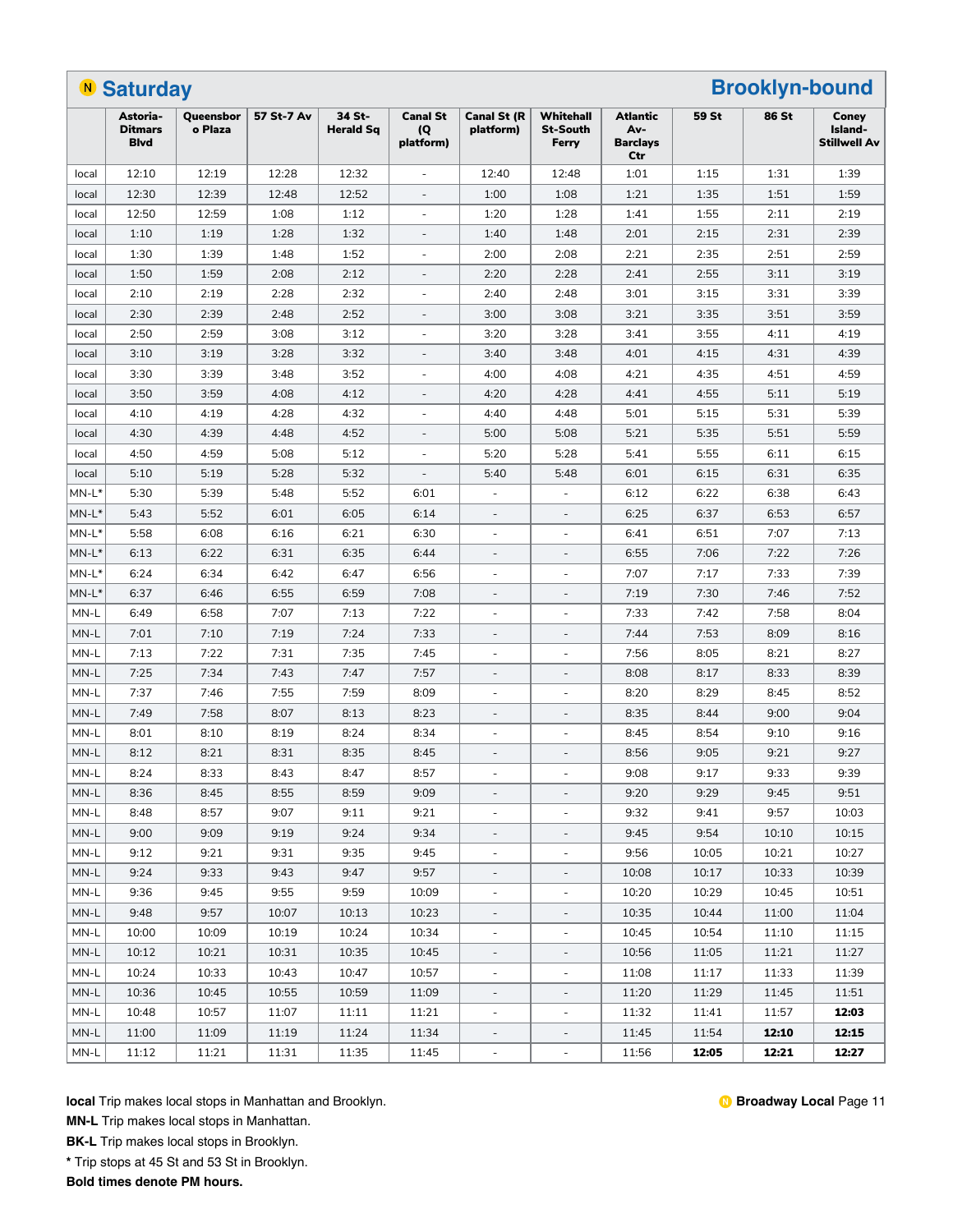|        | Astoria-<br><b>Ditmars</b><br><b>B</b> lvd | Queensbor<br>o Plaza | 57 St-7 Av | 34 St-<br><b>Herald Sq</b> | <b>Canal St</b><br>(Q)<br>platform) | <b>Canal St (R</b><br>platform) | Whitehall<br><b>St-South</b><br>Ferry | <b>Atlantic</b><br>Av-<br><b>Barclays</b><br>Ctr | 59 St | <b>86 St</b> | Coney<br>Island-<br><b>Stillwell Av</b> |
|--------|--------------------------------------------|----------------------|------------|----------------------------|-------------------------------------|---------------------------------|---------------------------------------|--------------------------------------------------|-------|--------------|-----------------------------------------|
| MN-L   | 11:24                                      | 11:33                | 11:43      | 11:48                      | 11:58                               | $\overline{\phantom{a}}$        | $\overline{\phantom{a}}$              | 12:10                                            | 12:19 | 12:35        | 12:39                                   |
| MN-L   | 11:36                                      | 11:45                | 11:55      | 11:59                      | 12:09                               | $\overline{\phantom{a}}$        | $\overline{\phantom{a}}$              | 12:20                                            | 12:29 | 12:45        | 12:51                                   |
| MN-L   | 11:48                                      | 11:57                | 12:07      | 12:12                      | 12:22                               | $\overline{\phantom{a}}$        | $\overline{\phantom{a}}$              | 12:34                                            | 12:43 | 12:59        | 1:03                                    |
| MN-L   | 12:00                                      | 12:09                | 12:19      | 12:23                      | 12:33                               | $\blacksquare$                  | $\overline{\phantom{a}}$              | 12:44                                            | 12:53 | 1:09         | 1:15                                    |
| MN-L   | 12:12                                      | 12:21                | 12:31      | 12:35                      | 12:45                               | $\overline{\phantom{a}}$        | ÷,                                    | 12:56                                            | 1:05  | 1:21         | 1:27                                    |
| MN-L   | 12:24                                      | 12:33                | 12:43      | 12:47                      | 12:57                               | $\overline{\phantom{a}}$        | $\overline{\phantom{a}}$              | 1:08                                             | 1:17  | 1:33         | 1:39                                    |
| MN-L   | 12:36                                      | 12:45                | 12:55      | 1:00                       | 1:10                                | $\qquad \qquad \blacksquare$    | $\qquad \qquad -$                     | 1:22                                             | 1:31  | 1:47         | 1:51                                    |
| MN-L   | 12:48                                      | 12:57                | 1:07       | 1:11                       | 1:21                                | $\overline{\phantom{a}}$        | $\overline{\phantom{a}}$              | 1:32                                             | 1:41  | 1:57         | 2:03                                    |
| MN-L   | 1:00                                       | 1:09                 | 1:19       | 1:24                       | 1:34                                | $\overline{\phantom{a}}$        | $\overline{\phantom{a}}$              | 1:46                                             | 1:55  | 2:11         | 2:15                                    |
| MN-L   | 1:12                                       | 1:21                 | 1:31       | 1:35                       | 1:45                                | $\overline{\phantom{a}}$        | $\overline{\phantom{a}}$              | 1:56                                             | 2:05  | 2:21         | 2:27                                    |
| MN-L   | 1:24                                       | 1:33                 | 1:43       | 1:48                       | 1:58                                | $\overline{\phantom{a}}$        | $\overline{\phantom{a}}$              | 2:10                                             | 2:19  | 2:35         | 2:39                                    |
| MN-L   | 1:36                                       | 1:45                 | 1:55       | 1:59                       | 2:09                                | $\overline{\phantom{a}}$        | ÷,                                    | 2:20                                             | 2:29  | 2:45         | 2:51                                    |
| MN-L   | 1:48                                       | 1:57                 | 2:07       | 2:12                       | 2:22                                | $\overline{\phantom{a}}$        | $\overline{\phantom{a}}$              | 2:34                                             | 2:43  | 2:59         | 3:03                                    |
| MN-L   | 2:00                                       | 2:09                 | 2:19       | 2:23                       | 2:33                                | $\overline{\phantom{a}}$        | $\overline{\phantom{a}}$              | 2:44                                             | 2:53  | 3:09         | 3:15                                    |
| MN-L   | 2:12                                       | 2:21                 | 2:31       | 2:35                       | 2:45                                | $\overline{\phantom{a}}$        | $\overline{\phantom{a}}$              | 2:56                                             | 3:05  | 3:21         | 3:27                                    |
| MN-L   | 2:24                                       | 2:33                 | 2:43       | 2:47                       | 2:57                                | $\overline{\phantom{a}}$        | $\overline{\phantom{a}}$              | 3:08                                             | 3:17  | 3:33         | 3:39                                    |
| MN-L   | 2:36                                       | 2:45                 | 2:55       | 3:00                       | 3:10                                | $\overline{\phantom{a}}$        | ÷,                                    | 3:22                                             | 3:31  | 3:47         | 3:51                                    |
| MN-L   | 2:48                                       | 2:57                 | 3:07       | 3:11                       | 3:21                                | $\overline{\phantom{a}}$        | $\overline{\phantom{a}}$              | 3:32                                             | 3:41  | 3:57         | 4:03                                    |
| MN-L   | 3:00                                       | 3:09                 | 3:19       | 3:24                       | 3:34                                | $\overline{\phantom{a}}$        | $\overline{\phantom{a}}$              | 3:46                                             | 3:55  | 4:11         | 4:15                                    |
| MN-L   | 3:12                                       | 3:21                 | 3:31       | 3:35                       | 3:45                                | $\overline{\phantom{a}}$        | $\overline{a}$                        | 3:56                                             | 4:05  | 4.21         | 4:27                                    |
| MN-L   | 3:24                                       | 3:33                 | 3:43       | 3:48                       | 3:58                                | $\overline{\phantom{a}}$        | ÷,                                    | 4:10                                             | 4:19  | 4:35         | 4:39                                    |
| MN-L   | 3:36                                       | 3:45                 | 3:55       | 3:59                       | 4:09                                | $\overline{\phantom{a}}$        | $\overline{\phantom{a}}$              | 4:20                                             | 4:29  | 4.45         | 4:51                                    |
| MN-L   | 3:48                                       | 3:57                 | 4:07       | 4:12                       | 4:22                                | $\overline{\phantom{a}}$        | $\overline{\phantom{a}}$              | 4:34                                             | 4:43  | 4:59         | 5:03                                    |
| MN-L   | 4:00                                       | 4:09                 | 4:19       | 4:23                       | 4:33                                | $\overline{\phantom{a}}$        | $\overline{\phantom{a}}$              | 4:44                                             | 4:53  | 5:09         | 5:15                                    |
| MN-L   | 4:12                                       | 4:21                 | 4:31       | 4:35                       | 4:45                                | $\overline{\phantom{a}}$        | $\overline{\phantom{a}}$              | 4:56                                             | 5:05  | 5:21         | 5:27                                    |
| MN-L   | 4:24                                       | 4:33                 | 4:43       | 4:47                       | 4:57                                | $\overline{\phantom{a}}$        |                                       | 5:08                                             | 5:17  | 5:33         | 5:39                                    |
| MN-L   | 4:36                                       | 4:45                 | 4:55       | 5:00                       | 5:10                                | $\overline{\phantom{a}}$        | $\overline{\phantom{a}}$              | 5:22                                             | 5:31  | 5:47         | 5:51                                    |
| MN-L   | 4:48                                       | 4:57                 | 5:07       | 5:11                       | 5:21                                | ÷,                              | $\overline{\phantom{a}}$              | 5:32                                             | 5:41  | 5:57         | 6:03                                    |
| MN-L   | 5:00                                       | 5:09                 | 5:19       | 5:24                       | 5:34                                | $\overline{\phantom{a}}$        | $\overline{\phantom{a}}$              | 5:46                                             | 5:55  | 6:11         | 6:15                                    |
| MN-L   | 5:12                                       | 5:21                 | 5:31       | 5:35                       | 5:45                                | $\overline{\phantom{a}}$        | $\overline{\phantom{a}}$              | 5:56                                             | 6:05  | 6:21         | 6:27                                    |
| MN-L   | 5:24                                       | 5:33                 | 5:43       | 5:48                       | 5:58                                | $\overline{\phantom{a}}$        | $\overline{\phantom{a}}$              | 6:10                                             | 6:19  | 6:35         | 6:39                                    |
| MN-L   | 5:36                                       | 5:45                 | 5:55       | 5:59                       | 6:09                                | $\overline{\phantom{a}}$        | $\overline{\phantom{a}}$              | 6:20                                             | 6:29  | 6:45         | 6:51                                    |
| MN-L   | 5:48                                       | 5:57                 | 6:07       | 6:12                       | 6:22                                | $\overline{\phantom{a}}$        |                                       | 6:34                                             | 6:43  | 6:59         | 7:03                                    |
| MN-L   | 6:00                                       | 6:09                 | 6:19       | 6:23                       | 6:33                                | ÷,                              |                                       | 6:44                                             | 6:53  | 7:09         | 7:15                                    |
| MN-L   | 6:12                                       | 6:21                 | 6:31       | 6:35                       | 6:45                                | $\overline{\phantom{0}}$        | $\overline{a}$                        | 6:56                                             | 7:05  | 7:21         | 7:27                                    |
| MN-L   | 6:24                                       | 6:33                 | 6:43       | 6:47                       | 6:57                                | $\overline{\phantom{a}}$        | $\blacksquare$                        | 7:08                                             | 7:17  | 7:33         | 7:39                                    |
| MN-L   | 6:36                                       | 6:45                 | 6:55       | 7:00                       | 7:10                                | $\overline{\phantom{a}}$        | $\overline{\phantom{a}}$              | 7:22                                             | 7:31  | 7:47         | 7:51                                    |
| MN-L   | 6:48                                       | 6:57                 | 7:07       | 7:11                       | 7:21                                | $\overline{\phantom{a}}$        | $\overline{\phantom{a}}$              | 7:32                                             | 7:41  | 7:57         | 8:03                                    |
| MN-L   | 7:00                                       | 7:09                 | 7:19       | 7:24                       | 7:34                                | $\overline{\phantom{a}}$        | $\overline{\phantom{a}}$              | 7:46                                             | 7:55  | 8:11         | 8:15                                    |
| MN-L   | 7:12                                       | 7:21                 | 7:31       | 7:35                       | 7:45                                | $\overline{\phantom{a}}$        | $\overline{\phantom{a}}$              | 7:56                                             | 8:05  | 8:21         | 8:27                                    |
| $MN-L$ | 7:24                                       | 7:33                 | 7:43       | 7:48                       | 7:58                                | $\overline{\phantom{0}}$        | $\overline{\phantom{a}}$              | 8:10                                             | 8:19  | 8:35         | 8:39                                    |
| MN-L   | 7:36                                       | 7:45                 | 7:55       | 7:59                       | 8:09                                | $\overline{\phantom{a}}$        | $\overline{\phantom{a}}$              | 8:20                                             | 8:29  | 8:45         | 8:51                                    |
| MN-L   | 7:48                                       | 7:57                 | 8:07       | 8:12                       | 8:22                                | $\overline{\phantom{a}}$        | $\overline{\phantom{a}}$              | 8:34                                             | 8:43  | 8:59         | 9:03                                    |
| MN-L   | 8:00                                       | 8:09                 | 8:19       | 8:23                       | 8:33                                | $\overline{\phantom{a}}$        | $\overline{\phantom{a}}$              | 8:44                                             | 8:53  | 9:09         | 9:15                                    |
| MN-L   | 8:12                                       | 8:21                 | 8:31       | 8:35                       | 8:45                                | $\overline{\phantom{a}}$        | $\overline{\phantom{a}}$              | 8:56                                             | 9:05  | 9:21         | 9:27                                    |
| MN-L   | 8:25                                       | 8:34                 | 8:44       | 8:48                       | 8:57                                | $\overline{\phantom{a}}$        | ÷                                     | 9:08                                             | 9:17  | 9:33         | 9:39                                    |
| MN-L   | 8:37                                       | 8:46                 | 8:56       | 9:01                       | 9:10                                | $\blacksquare$                  | $\overline{\phantom{a}}$              | 9:22                                             | 9:31  | 9:47         | 9:51                                    |

**MN-L** Trip makes local stops in Manhattan.

**BK-L** Trip makes local stops in Brooklyn.

**\*** Trip stops at 45 St and 53 St in Brooklyn.

**Bold times denote PM hours.**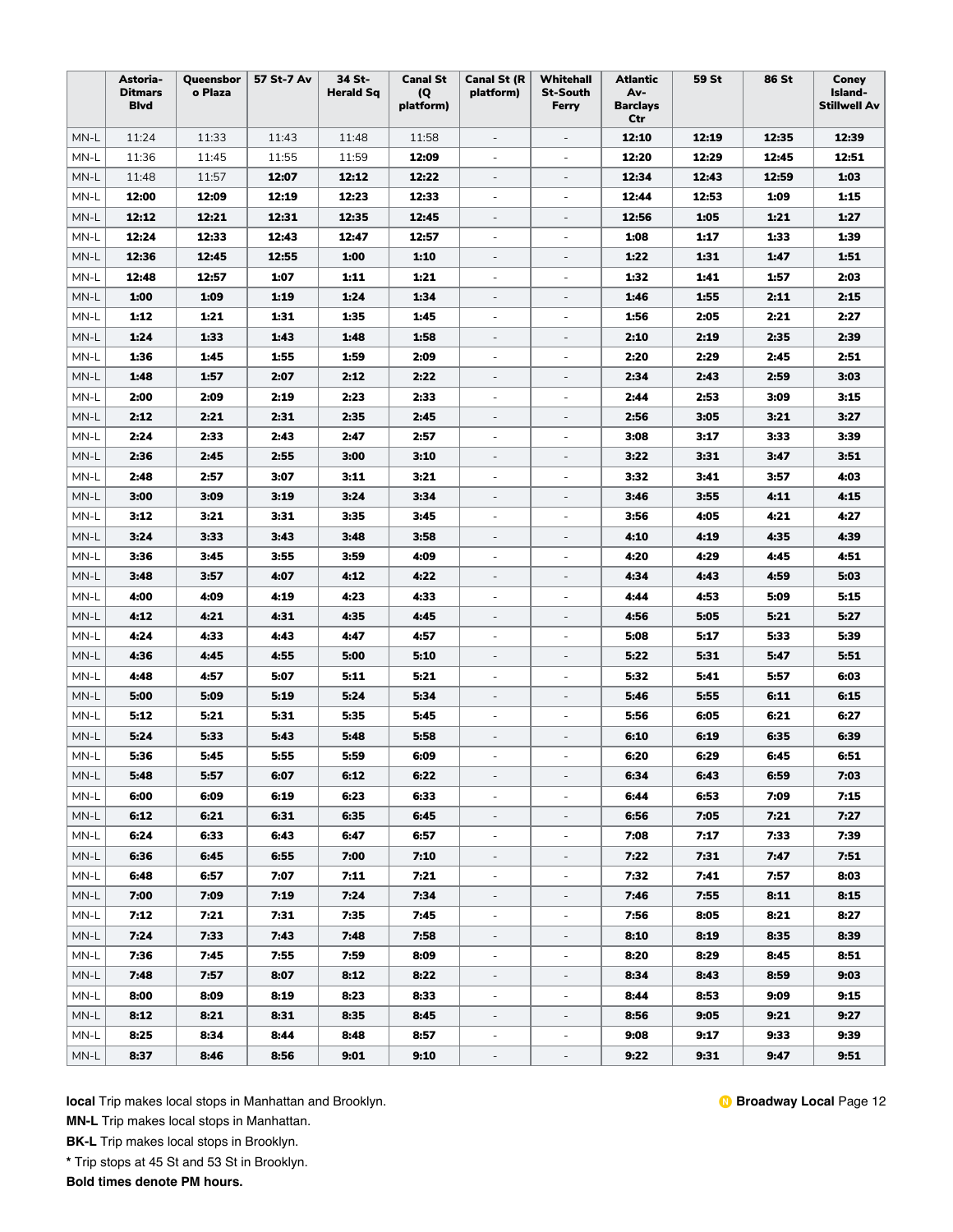|          | Astoria-<br><b>Ditmars</b><br><b>Blvd</b> | Queensbor<br>o Plaza | 57 St-7 Av | 34 St-<br><b>Herald Sq</b> | <b>Canal St</b><br>(Q)<br>platform) | <b>Canal St (R</b><br>platform) | <b>Whitehall</b><br><b>St-South</b><br>Ferry | <b>Atlantic</b><br>Av-<br><b>Barclays</b><br>Ctr | 59 St | <b>86 St</b> | Conev<br>Island-<br><b>Stillwell Av</b> |
|----------|-------------------------------------------|----------------------|------------|----------------------------|-------------------------------------|---------------------------------|----------------------------------------------|--------------------------------------------------|-------|--------------|-----------------------------------------|
| MN-L     | 8:49                                      | 8:58                 | 9:08       | 9:12                       | 9:21                                | ٠                               |                                              | 9:32                                             | 9:41  | 9:57         | 10:03                                   |
| MN-L     | 9:01                                      | 9:10                 | 9:20       | 9:25                       | 9:34                                |                                 |                                              | 9:46                                             | 9:55  | 10:11        | 10:15                                   |
| MN-L     | 9:13                                      | 9:22                 | 9:31       | 9:36                       | 9:45                                | ٠                               |                                              | 9:56                                             | 10:05 | 10:21        | 10:25                                   |
| MN-L     | 9:25                                      | 9:34                 | 9:43       | 9:48                       | 9:57                                | $\overline{\phantom{a}}$        |                                              | 10:08                                            | 10:17 | 10:33        | 10:37                                   |
| MN-L     | 9:38                                      | 9:47                 | 9:55       | 10:00                      | 10:09                               |                                 |                                              | 10:20                                            | 10:29 | 10:45        | 10:49                                   |
| $MN-L^*$ | 9:50                                      | 9:59                 | 10:07      | 10:12                      | 10:21                               | ٠                               | ٠                                            | 10:32                                            | 10:42 | 10:58        | 11:02                                   |
| $MN-L^*$ | 10:02                                     | 10:11                | 10:19      | 10:24                      | 10:33                               | ٠                               | ٠                                            | 10:44                                            | 10:54 | 11:10        | 11:14                                   |
| $MN-L^*$ | 10:14                                     | 10:23                | 10:31      | 10:36                      | 10:45                               | ٠                               | $\overline{\phantom{a}}$                     | 10:56                                            | 11:06 | 11:22        | 11:26                                   |
| $MN-L^*$ | 10:26                                     | 10:35                | 10:43      | 10:48                      | 10:57                               | ٠                               | ٠                                            | 11:08                                            | 11:18 | 11:34        | 11:38                                   |
| $MN-L^*$ | 10:37                                     | 10:46                | 10:54      | 10:59                      | 11:08                               | $\overline{\phantom{a}}$        | $\sim$                                       | 11:19                                            | 11:29 | 11:45        | 11:49                                   |
| local    | 10:44                                     | 10:53                | 11:02      | 11:06                      | $\overline{\phantom{a}}$            | 11:14                           | 11:22                                        | 11:32                                            | 11:45 | 12:01        | 12:05                                   |
| local    | 10:56                                     | 11:05                | 11:14      | 11:18                      | $\sim$                              | 11:26                           | 11:34                                        | 11:44                                            | 11:57 | 12:13        | 12:17                                   |
| local    | 11:08                                     | 11:17                | 11:26      | 11:30                      | $\sim$                              | 11:38                           | 11:46                                        | 11:56                                            | 12:09 | 12:25        | 12:29                                   |
| local    | 11:20                                     | 11:29                | 11:38      | 11:42                      | $\overline{\phantom{a}}$            | 11:50                           | 11:58                                        | 12:08                                            | 12:21 | 12:37        | 12:41                                   |
| local    | 11:32                                     | 11:41                | 11:50      | 11:54                      | $\sim$                              | 12:02                           | 12:10                                        | 12:20                                            | 12:33 | 12:49        | 12:53                                   |
| local    | 11:50                                     | 11:59                | 12:08      | 12:12                      | ٠                                   | 12:20                           | 12:28                                        | 12:41                                            | 12:54 | 1:10         | 1:14                                    |

**MN-L** Trip makes local stops in Manhattan.

**BK-L** Trip makes local stops in Brooklyn.

**\*** Trip stops at 45 St and 53 St in Brooklyn.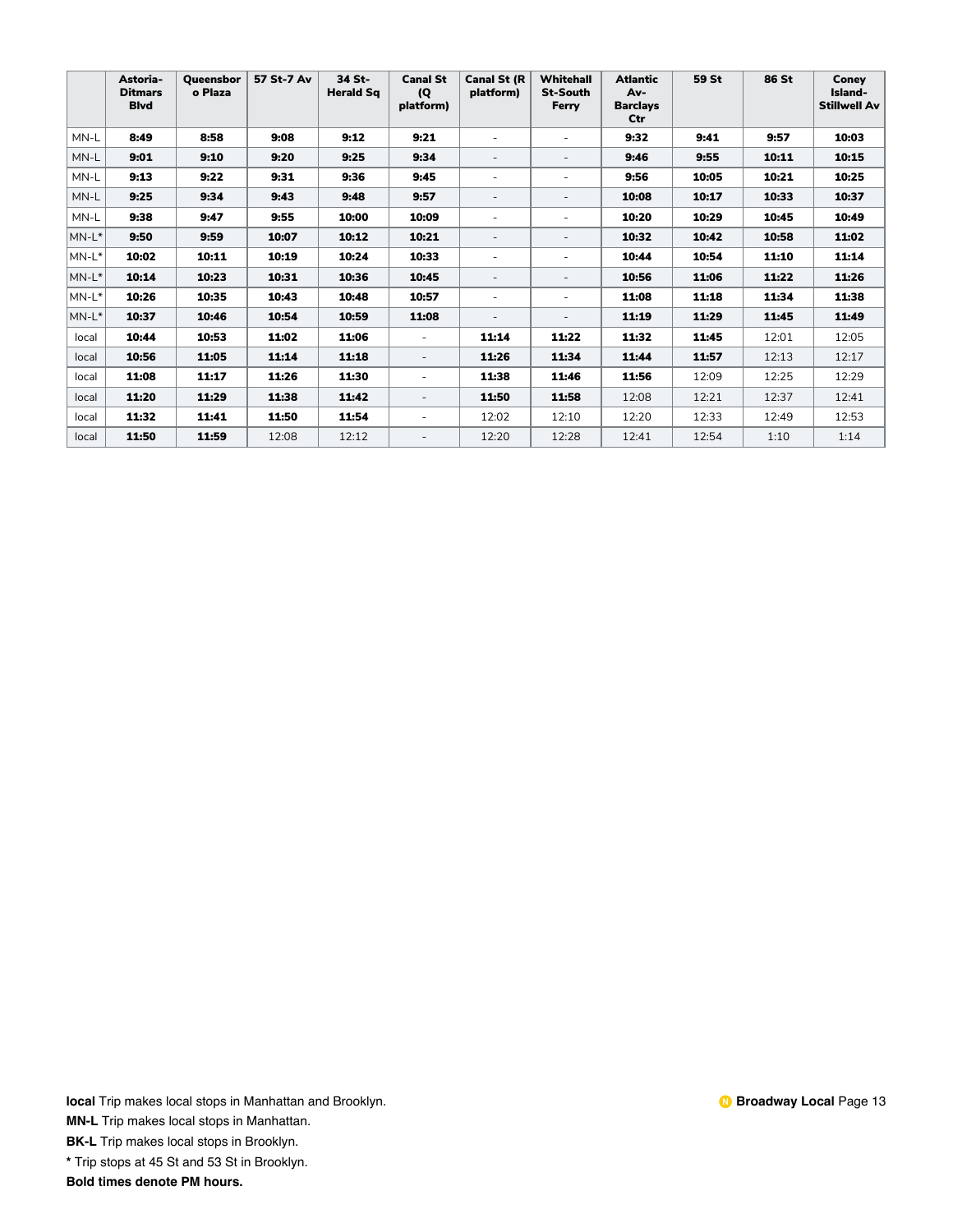|                                              | <b>Queens-bound</b><br><b>N</b> Sunday  |       |       |                                           |                                       |                                 |                                     |                            |            |                      |                                            |
|----------------------------------------------|-----------------------------------------|-------|-------|-------------------------------------------|---------------------------------------|---------------------------------|-------------------------------------|----------------------------|------------|----------------------|--------------------------------------------|
|                                              | Coney<br>Island-<br><b>Stillwell Av</b> | 86 St | 59 St | Atlantic<br>Av-<br><b>Barclays</b><br>Ctr | Whitehall<br><b>St-South</b><br>Ferry | <b>Canal St (R</b><br>platform) | <b>Canal St</b><br>(Q)<br>platform) | 34 St-<br><b>Herald Sq</b> | 57 St-7 Av | Queensbor<br>o Plaza | Astoria-<br><b>Ditmars</b><br><b>B</b> lvd |
| local                                        | 1:57                                    | 2:01  | 2:16  | 2:30                                      | 2:41                                  | 2:48                            |                                     | 2:57                       | 3:02       | 3:10                 | 3:24                                       |
| local                                        | 2:17                                    | 2:21  | 2:36  | 2:50                                      | 3:01                                  | 3:08                            |                                     | 3:17                       | 3:22       | 3:30                 | 3:44                                       |
| local                                        | 2:37                                    | 2:41  | 2:56  | 3:10                                      | 3:21                                  | 3:28                            |                                     | 3:37                       | 3:42       | 3:50                 | 4:04                                       |
| local                                        | 2:57                                    | 3:01  | 3:16  | 3:30                                      | 3:41                                  | 3:48                            |                                     | 3:57                       | 4:02       | 4:10                 | 4:24                                       |
| local                                        | 3:17                                    | 3:21  | 3:36  | 3:50                                      | 4:01                                  | 4:08                            | ÷                                   | 4:17                       | 4:22       | 4:30                 | 4:44                                       |
| local                                        | 3:37                                    | 3:41  | 3:56  | 4:10                                      | 4:21                                  | 4:28                            | $\overline{\phantom{a}}$            | 4:37                       | 4:42       | 4:50                 | 5:04                                       |
| local                                        | 3:57                                    | 4:01  | 4:16  | 4:30                                      | 4:41                                  | 4:48                            | ÷                                   | 4:57                       | 5:02       | 5:10                 | 5:24                                       |
| local                                        | 4:17                                    | 4:21  | 4:36  | 4:50                                      | 5:01                                  | 5:08                            | $\sim$                              | 5:17                       | 5:22       | 5:30                 | 5:44                                       |
| local                                        | 4:37                                    | 4:41  | 4:56  | 5:10                                      | 5:21                                  | 5:28                            |                                     | 5:37                       | 5:42       | 5:50                 | 6:00                                       |
| local                                        | 4:57                                    | 5:01  | 5:16  | 5:30                                      | 5:41                                  | 5:48                            |                                     | 5:57                       | 6:02       | 6:10                 | 6:20                                       |
| local                                        | 5:14                                    | 5:18  | 5:33  | 5:47                                      |                                       |                                 | 5:58                                | 6:06                       | 6:11       | 6:19                 | 6:29                                       |
| MN-L                                         | 5:25                                    | 5:29  | 5:44  | 5:53                                      | $\overline{\phantom{a}}$              | $\overline{\phantom{a}}$        | 6:04                                | 6:12                       | 6:17       | 6:25                 | 6:39                                       |
| MN-L                                         | 5:40                                    | 5:44  | 5:59  | 6:08                                      | $\overline{\phantom{a}}$              | $\overline{\phantom{a}}$        | 6:19                                | 6:27                       | 6:33       | 6:41                 | 6:51                                       |
| MN-L                                         | 5:56                                    | 6:00  | 6:15  | 6:26                                      | $\overline{\phantom{a}}$              | $\overline{\phantom{a}}$        | 6:37                                | 6:45                       | 6:50       | 6:58                 | 7:08                                       |
| MN-L                                         | 6:11                                    | 6:15  | 6:30  | 6:40                                      | ÷,                                    | $\sim$                          | 6:50                                | 6:59                       | 7:05       | 7:13                 | 7:23                                       |
| MN-L                                         | 6:23                                    | 6:27  | 6:42  | 6:56                                      |                                       |                                 | 7:06                                | 7:15                       | 7:19       | 7:28                 | 7:37                                       |
| MN-L                                         | 6:35                                    | 6:39  | 6:54  | 7:05                                      | ÷                                     |                                 | 7:15                                | 7:24                       | 7:28       | 7:37                 | 7:48                                       |
| MN-L                                         | 6:47                                    | 6:51  | 7:06  | 7:17                                      | $\overline{\phantom{a}}$              |                                 | 7:27                                | 7:36                       | 7:42       | 7:51                 | 8:00                                       |
| MN-L                                         | 6:59                                    | 7:03  | 7:18  | 7:29                                      | $\overline{\phantom{a}}$              | $\overline{\phantom{a}}$        | 7:40                                | 7:49                       | 7:54       | 8:03                 | 8:14                                       |
| MN-L                                         | 7:11                                    | 7:15  | 7:30  | 7:41                                      | $\overline{\phantom{a}}$              | $\overline{\phantom{a}}$        | 7:51                                | 8:00                       | 8:06       | 8:15                 | 8:26                                       |
| MN-L                                         | 7:23                                    | 7:27  | 7:42  | 7:53                                      | $\sim$                                | $\sim$                          | 8:03                                | 8:12                       | 8:18       | 8:27                 | 8:38                                       |
| MN-L                                         | 7:35                                    | 7:39  | 7:54  | 8:05                                      | $\overline{\phantom{a}}$              | $\overline{\phantom{a}}$        | 8:15                                | 8:24                       | 8:30       | 8:39                 | 8:50                                       |
| MN-L                                         | 7:47                                    | 7:51  | 8:06  | 8:19                                      | $\sim$                                | $\bar{a}$                       | 8:30                                | 8:39                       | 8:43       | 8:52                 | 9:02                                       |
| MN-L                                         | 7:59                                    | 8:03  | 8:18  | 8:31                                      | $\sim$                                | $\sim$                          | 8:42                                | 8:51                       | 8:55       | 9:04                 | 9:14                                       |
| MN-L                                         | 8:11                                    | 8:15  | 8:30  | 8:43                                      |                                       |                                 | 8:54                                | 9:03                       | 9:07       | 9:16                 | 9:26                                       |
| MN-L                                         | 8:23                                    | 8:27  | 8:42  | 8:55                                      | $\sim$                                |                                 | 9:05                                | 9:14                       | 9:19       | 9:28                 | 9:38                                       |
| MN-L                                         | 8:36                                    | 8:40  | 8:55  | 9:09                                      | $\overline{\phantom{a}}$              | $\overline{\phantom{a}}$        | 9:19                                | 9:28                       | 9:33       | 9:41                 | 9:51                                       |
| MN-L                                         | 8:47                                    | 8:51  | 9:06  | 9:19                                      | $\overline{\phantom{a}}$              | $\overline{\phantom{a}}$        | 9:29                                | 9:38                       | 9:43       | 9:52                 | 10:02                                      |
| MN-L                                         | 8:59                                    | 9:03  | 9:18  | 9:31                                      | $\overline{\phantom{a}}$              | $\overline{\phantom{a}}$        | 9:41                                | 9:50                       | 9:55       | 10:04                | 10:14                                      |
| MN-L                                         | 9:11                                    | 9:15  | 9:30  | 9:43                                      | $\overline{\phantom{a}}$              | $\overline{\phantom{a}}$        | 9:53                                | 10:02                      | 10:07      | 10:16                | 10:26                                      |
| $\ensuremath{\mathsf{MN}\text{-}\mathsf{L}}$ | 9:23                                    | 9:27  | 9:42  | 9:53                                      |                                       |                                 | 10:05                               | 10:14                      | 10:19      | 10:28                | 10:38                                      |
| MN-L                                         | 9:35                                    | 9:39  | 9:54  | 10:05                                     | $\overline{\phantom{a}}$              | $\overline{\phantom{a}}$        | 10:15                               | 10:24                      | 10:31      | 10:40                | 10:50                                      |
| MN-L                                         | 9:47                                    | 9:51  | 10:06 | 10:19                                     | $\overline{\phantom{a}}$              | $\overline{\phantom{a}}$        | 10:29                               | 10:38                      | 10:43      | 10:52                | 11:02                                      |
| MN-L                                         | 9:59                                    | 10:03 | 10:18 | 10:31                                     | $\overline{\phantom{a}}$              | $\overline{\phantom{a}}$        | 10:41                               | 10:50                      | 10:55      | 11:04                | 11:14                                      |
| MN-L                                         | 10:11                                   | 10:15 | 10:30 | 10:42                                     | $\overline{\phantom{a}}$              | $\overline{\phantom{a}}$        | 10:52                               | 11:01                      | 11:07      | 11:16                | 11:26                                      |
| MN-L                                         | 10:23                                   | 10:27 | 10:42 | 10:55                                     | $\overline{\phantom{a}}$              | $\overline{\phantom{a}}$        | 11:06                               | 11:15                      | 11:20      | 11:28                | 11:38                                      |
| MN-L                                         | 10:35                                   | 10:39 | 10:54 | 11:05                                     | $\overline{\phantom{a}}$              | $\overline{\phantom{a}}$        | 11:16                               | 11:25                      | 11:31      | 11:40                | 11:50                                      |
| MN-L                                         | 10:47                                   | 10:51 | 11:06 | 11:18                                     |                                       | $\overline{\phantom{a}}$        | 11:29                               | 11:38                      | 11:43      | 11:52                | 12:02                                      |
| MN-L                                         | 10:59                                   | 11:03 | 11:18 | 11:30                                     | $\overline{\phantom{a}}$              | $\qquad \qquad \blacksquare$    | 11:41                               | 11:50                      | 11:55      | 12:04                | 12:14                                      |
| MN-L                                         | 11:11                                   | 11:15 | 11:30 | 11:42                                     | $\overline{\phantom{a}}$              | -                               | 11:53                               | 12:02                      | 12:07      | 12:16                | 12:26                                      |
| MN-L                                         | 11:23                                   | 11:27 | 11:42 | 11:53                                     | $\overline{\phantom{a}}$              | $\overline{\phantom{a}}$        | 12:04                               | 12:13                      | 12:19      | 12:28                | 12:38                                      |
| MN-L                                         | 11:35                                   | 11:39 | 11:54 | 12:06                                     | $\overline{\phantom{a}}$              | $\overline{\phantom{a}}$        | 12:17                               | 12:26                      | 12:31      | 12:40                | 12:50                                      |
| MN-L                                         | 11:47                                   | 11:51 | 12:06 | 12:17                                     | $\overline{\phantom{a}}$              | $\overline{\phantom{a}}$        | 12:28                               | 12:37                      | 12:43      | 12:52                | 1:02                                       |
| MN-L                                         | 11:59                                   | 12:03 | 12:18 | 12:30                                     | $\overline{\phantom{a}}$              | $\overline{\phantom{a}}$        | 12:41                               | 12:50                      | 12:55      | 1:04                 | 1:14                                       |
| MN-L                                         | 12:11                                   | 12:15 | 12:30 | 12:41                                     | $\overline{\phantom{a}}$              | $\qquad \qquad \blacksquare$    | 12:52                               | 1:01                       | 1:07       | 1:16                 | 1:26                                       |
|                                              |                                         |       |       |                                           |                                       |                                 |                                     |                            |            |                      |                                            |

**MN-L** Trip makes local stops in Manhattan.

**BK-L** Trip makes local stops in Brooklyn.

**\*** Trip stops at 45 St and 53 St in Brooklyn.

**Bold times denote PM hours.**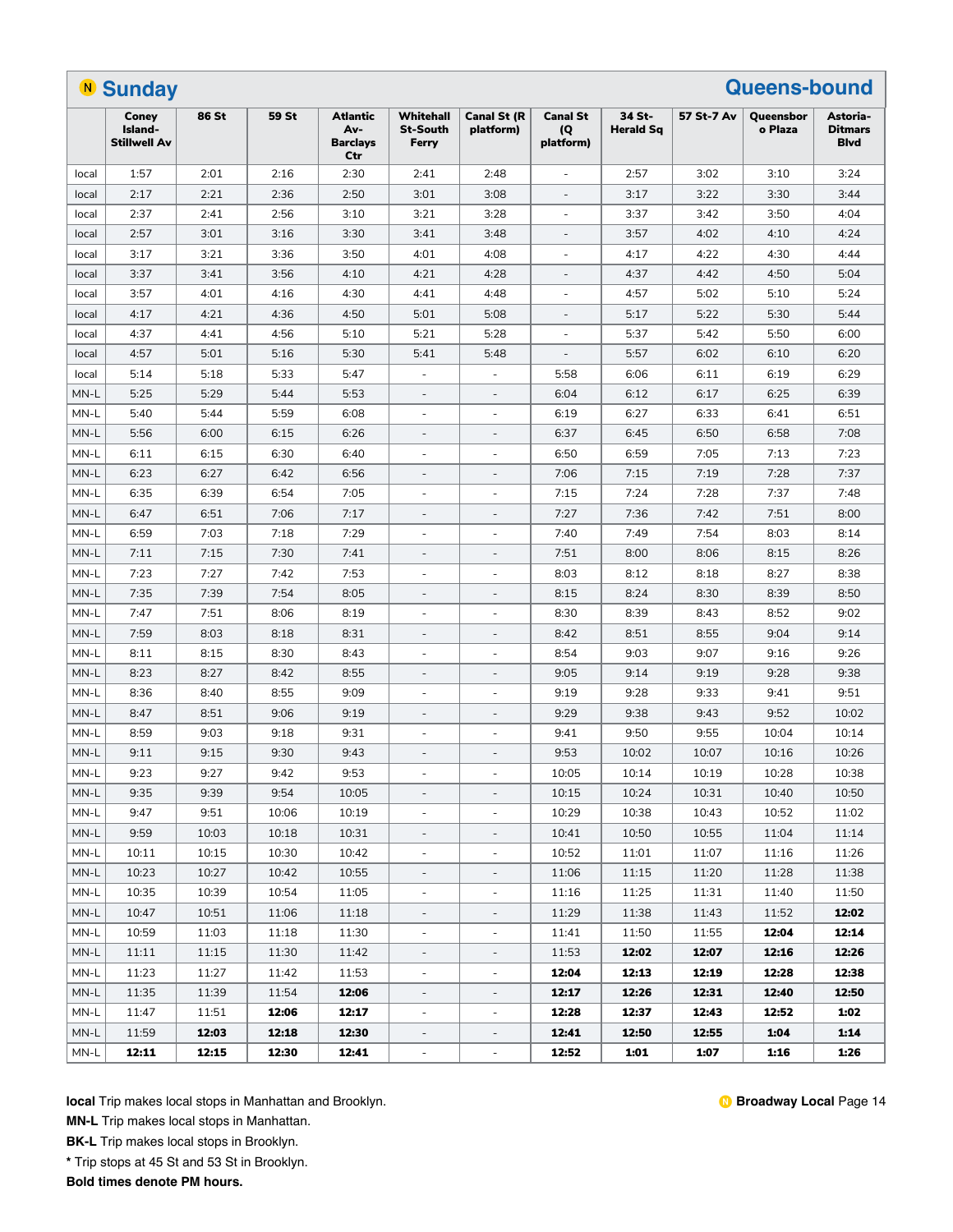|        | Coney<br>Island-<br><b>Stillwell Av</b> | 86 St | <b>59 St</b> | <b>Atlantic</b><br>Av-<br><b>Barclays</b><br>Ctr | Whitehall<br><b>St-South</b><br>Ferry | <b>Canal St (R</b><br>platform) | <b>Canal St</b><br>(Q)<br>platform) | 34 St-<br><b>Herald Sq</b> | 57 St-7 Av | Queensbor<br>o Plaza | Astoria-<br><b>Ditmars</b><br><b>Blvd</b> |
|--------|-----------------------------------------|-------|--------------|--------------------------------------------------|---------------------------------------|---------------------------------|-------------------------------------|----------------------------|------------|----------------------|-------------------------------------------|
| MN-L   | 12:23                                   | 12:27 | 12:42        | 12:55                                            | $\overline{\phantom{a}}$              | $\overline{\phantom{a}}$        | 1:05                                | 1:15                       | 1:20       | 1:28                 | 1:38                                      |
| MN-L   | 12:35                                   | 12:39 | 12:54        | 1:04                                             | $\overline{\phantom{a}}$              | $\overline{\phantom{a}}$        | 1:15                                | 1:24                       | 1:31       | 1:40                 | 1:50                                      |
| MN-L   | 12:47                                   | 12:51 | 1:06         | 1:18                                             | $\overline{\phantom{a}}$              | $\overline{\phantom{a}}$        | 1:29                                | 1:38                       | 1:43       | 1:52                 | 2:02                                      |
| MN-L   | 12:59                                   | 1:03  | 1:18         | 1:30                                             | ÷                                     | $\overline{\phantom{a}}$        | 1:41                                | 1:50                       | 1:55       | 2:04                 | 2:14                                      |
| MN-L   | 1:11                                    | 1:15  | 1:30         | 1:42                                             | $\overline{\phantom{a}}$              | $\overline{\phantom{a}}$        | 1:53                                | 2:02                       | 2:07       | 2:16                 | 2:26                                      |
| MN-L   | 1:23                                    | 1:27  | 1:42         | 1:53                                             | $\overline{\phantom{a}}$              | $\overline{\phantom{a}}$        | 2:04                                | 2:13                       | 2:19       | 2:28                 | 2:38                                      |
| MN-L   | 1:35                                    | 1:39  | 1:54         | 2:06                                             |                                       | $\frac{1}{2}$                   | 2:17                                | 2:26                       | 2:31       | 2:40                 | 2:50                                      |
| MN-L   | 1:47                                    | 1:51  | 2:06         | 2:17                                             | $\overline{\phantom{a}}$              | $\overline{\phantom{a}}$        | 2:28                                | 2:37                       | 2:43       | 2:52                 | 3:02                                      |
| MN-L   | 1:59                                    | 2:03  | 2:18         | 2:30                                             | $\overline{\phantom{a}}$              | $\overline{\phantom{a}}$        | 2:41                                | 2:50                       | 2:55       | 3:04                 | 3:14                                      |
| MN-L   | 2:11                                    | 2:15  | 2:30         | 2:41                                             | $\overline{\phantom{a}}$              | $\overline{\phantom{a}}$        | 2:52                                | 3:01                       | 3:07       | 3:16                 | 3:26                                      |
| MN-L   | 2:23                                    | 2:27  | 2:42         | 2:55                                             | $\overline{\phantom{m}}$              | $\overline{\phantom{a}}$        | 3:05                                | 3:15                       | 3:20       | 3:28                 | 3:38                                      |
| MN-L   | 2:35                                    | 2:39  | 2:54         | 3:05                                             | $\overline{\phantom{a}}$              | $\overline{\phantom{a}}$        | 3:16                                | 3:25                       | 3:31       | 3:40                 | 3:50                                      |
| MN-L   | 2:47                                    | 2:51  | 3:06         | 3:18                                             | $\overline{\phantom{m}}$              | $\overline{\phantom{a}}$        | 3:29                                | 3:38                       | 3:43       | 3:52                 | 4:02                                      |
| MN-L   | 2:59                                    | 3:03  | 3:18         | 3:30                                             | ٠                                     | ä,                              | 3:41                                | 3:50                       | 3:55       | 4:04                 | 4:14                                      |
| MN-L   | 3:11                                    | 3:15  | 3:30         | 3:42                                             | $\overline{\phantom{m}}$              | $\frac{1}{2}$                   | 3:53                                | 4:02                       | 4:07       | 4:16                 | 4:26                                      |
| MN-L   | 3:23                                    | 3:27  | 3:42         | 3:53                                             | $\overline{\phantom{a}}$              | $\overline{\phantom{a}}$        | 4:04                                | 4:13                       | 4:19       | 4:28                 | 4:38                                      |
| MN-L   | 3:35                                    | 3:39  | 3:54         | 4:06                                             | $\overline{\phantom{a}}$              | $\overline{\phantom{a}}$        | 4:17                                | 4:26                       | 4:31       | 4:40                 | 4:50                                      |
| MN-L   | 3:47                                    | 3:51  | 4:06         | 4:17                                             | ÷                                     | $\overline{\phantom{a}}$        | 4:28                                | 4:37                       | 4:43       | 4:52                 | 5:02                                      |
| MN-L   | 3:59                                    | 4:03  | 4:18         | 4:30                                             | $\overline{\phantom{m}}$              | $\overline{\phantom{a}}$        | 4:41                                | 4:50                       | 4:55       | 5:04                 | 5:14                                      |
| MN-L   | 4:11                                    | 4:15  | 4:30         | 4:41                                             | ÷                                     | $\overline{\phantom{a}}$        | 4:52                                | 5:01                       | 5:07       | 5:16                 | 5:26                                      |
| MN-L   | 4:23                                    | 4:27  | 4:42         | 4:55                                             | $\overline{\phantom{a}}$              | $\overline{\phantom{a}}$        | 5:05                                | 5:15                       | 5:20       | 5:28                 | 5:38                                      |
| MN-L   | 4:35                                    | 4:39  | 4:54         | 5:05                                             | $\overline{\phantom{a}}$              | $\overline{\phantom{m}}$        | 5:16                                | 5:25                       | 5:31       | 5:40                 | 5:50                                      |
| MN-L   | 4:47                                    | 4:51  | 5:06         | 5:18                                             | $\overline{\phantom{a}}$              | $\overline{\phantom{a}}$        | 5:29                                | 5:38                       | 5:43       | 5:52                 | 6:02                                      |
| MN-L   | 4:59                                    | 5:03  | 5:18         | 5:30                                             | $\overline{\phantom{a}}$              | $\overline{\phantom{a}}$        | 5:41                                | 5:50                       | 5:55       | 6:04                 | 6:14                                      |
| MN-L   | 5:11                                    | 5:15  | 5:30         | 5:42                                             | $\overline{\phantom{a}}$              | $\overline{\phantom{a}}$        | 5:53                                | 6:02                       | 6:07       | 6:16                 | 6:26                                      |
| MN-L   | 5:23                                    | 5:27  | 5:42         | 5:53                                             | ä,                                    | $\overline{a}$                  | 6:04                                | 6:13                       | 6:19       | 6:28                 | 6:38                                      |
| MN-L   | 5:35                                    | 5:39  | 5:54         | 6:06                                             | $\overline{\phantom{m}}$              | $\overline{\phantom{a}}$        | 6:17                                | 6:26                       | 6:31       | 6:40                 | 6:50                                      |
| MN-L   | 5:47                                    | 5:51  | 6:06         | 6:16                                             |                                       | $\overline{\phantom{m}}$        | 6:27                                | 6:36                       | 6:43       | 6:52                 | 7:02                                      |
| MN-L   | 5:59                                    | 6:03  | 6:18         | 6:30                                             |                                       | $\qquad \qquad -$               | 6:41                                | 6:50                       | 6:55       | 7:04                 | 7:14                                      |
| MN-L   | 6:11                                    | 6:15  | 6:30         | 6:41                                             | $\overline{\phantom{a}}$              | $\overline{\phantom{a}}$        | 6:52                                | 7:01                       | 7:07       | 7:16                 | 7:26                                      |
| MN-L   | 6:23                                    | 6:27  | 6:42         | 6:54                                             | $\overline{\phantom{a}}$              | $\overline{\phantom{a}}$        | 7:05                                | 7:14                       | 7:19       | 7:28                 | 7:38                                      |
| MN-L   | 6:35                                    | 6:39  | 6:54         | 7:04                                             | ä,                                    | $\overline{\phantom{a}}$        | 7:15                                | 7:24                       | 7:31       | 7:40                 | 7:50                                      |
| $MN-L$ | 6:47                                    | 6:51  | 7:06         | 7:18                                             |                                       | $\overline{\phantom{a}}$        | 7:29                                | 7:38                       | 7:43       | 7:52                 | 8:02                                      |
| MN-L   | 6:59                                    | 7:03  | 7:18         | 7:30                                             |                                       | $\overline{\phantom{a}}$        | 7:41                                | 7:50                       | 7:55       | 8:04                 | 8:14                                      |
| MN-L   | 7:11                                    | 7:15  | 7:30         | 7:42                                             | $\overline{\phantom{0}}$              | $\overline{\phantom{a}}$        | 7:53                                | 8:02                       | 8:07       | 8:16                 | 8:26                                      |
| MN-L   | 7:23                                    | 7:27  | 7:42         | 7:54                                             | ÷                                     | $\overline{\phantom{a}}$        | 8:05                                | 8:14                       | 8:19       | 8:28                 | 8:38                                      |
| $MN-L$ | 7:35                                    | 7:39  | 7:54         | 8:04                                             | $\overline{\phantom{a}}$              | $\overline{\phantom{a}}$        | 8:15                                | 8:24                       | 8:31       | 8:40                 | 8:50                                      |
| MN-L   | 7:47                                    | 7:51  | 8:06         | 8:18                                             | ۰                                     | $\overline{\phantom{a}}$        | 8:29                                | 8:38                       | 8:43       | 8:52                 | 9:02                                      |
| MN-L   | 7:59                                    | 8:03  | 8:18         | 8:30                                             | $\overline{\phantom{a}}$              | $\overline{\phantom{a}}$        | 8:41                                | 8:50                       | 8:55       | 9:04                 | 9:14                                      |
| MN-L   | 8:11                                    | 8:15  | 8:30         | 8:42                                             | $\overline{\phantom{a}}$              | $\overline{\phantom{a}}$        | 8:53                                | 9:02                       | 9:07       | 9:16                 | 9:25                                      |
| MN-L   | 8:23                                    | 8:27  | 8:42         | 8:54                                             | $\overline{\phantom{a}}$              | $\overline{\phantom{a}}$        | 9:05                                | 9:14                       | 9:19       | 9:28                 | 9:37                                      |
| MN-L   | 8:35                                    | 8:39  | 8:54         | 9:06                                             | $\overline{\phantom{0}}$              | $\overline{\phantom{a}}$        | 9:17                                | 9:26                       | 9:31       | 9:40                 | 9:49                                      |
| MN-L   | 8:47                                    | 8:51  | 9:06         | 9:18                                             | $\overline{\phantom{a}}$              | $\overline{\phantom{a}}$        | 9:29                                | 9:38                       | 9:43       | 9:52                 | 10:01                                     |
| MN-L   | 8:59                                    | 9:03  | 9:18         | 9:30                                             | $\overline{\phantom{a}}$              | $\overline{\phantom{a}}$        | 9:41                                | 9:50                       | 9:55       | 10:04                | 10:13                                     |
| MN-L   | 9:11                                    | 9:15  | 9:30         | 9:42                                             | $\overline{\phantom{a}}$              | $\overline{\phantom{a}}$        | 9:53                                | 10:02                      | 10:07      | 10:16                | 10:25                                     |
| MN-L   | 9:23                                    | 9:27  | 9:42         | 9:53                                             | $\overline{\phantom{a}}$              | $\overline{\phantom{a}}$        | 10:03                               | 10:12                      | 10:17      | 10:25                | 10:35                                     |
| MN-L   | 9:35                                    | 9:39  | 9:54         | 10:05                                            | ÷,                                    | $\overline{\phantom{a}}$        | 10:16                               | 10:25                      | 10:29      | 10:38                | 10:47                                     |

**MN-L** Trip makes local stops in Manhattan.

**BK-L** Trip makes local stops in Brooklyn.

**\*** Trip stops at 45 St and 53 St in Brooklyn.

**Bold times denote PM hours.**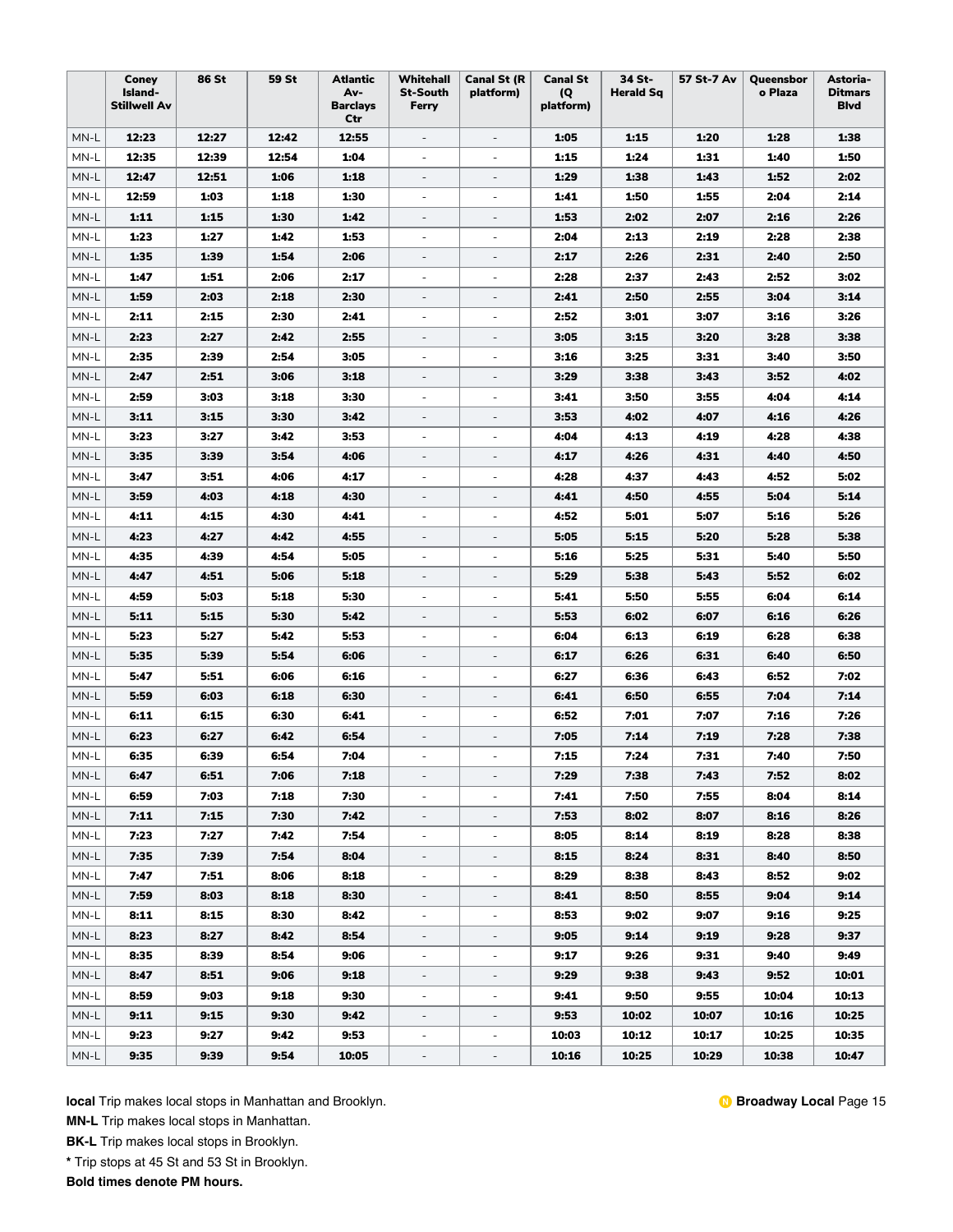|       | Coney<br>Island-<br><b>Stillwell Av</b> | 86 St | 59 St | <b>Atlantic</b><br>Av-<br><b>Barclavs</b><br>Ctr | Whitehall<br><b>St-South</b><br>Ferry | <b>Canal St (R</b><br>platform) | <b>Canal St</b><br>(Q)<br>platform) | 34 St-<br><b>Herald Sq</b> | 57 St-7 Av | <b>Oueensbor</b><br>o Plaza | Astoria-<br><b>Ditmars</b><br><b>Blvd</b> |
|-------|-----------------------------------------|-------|-------|--------------------------------------------------|---------------------------------------|---------------------------------|-------------------------------------|----------------------------|------------|-----------------------------|-------------------------------------------|
| MN-L  | 9:47                                    | 9:51  | 10:06 | 10:18                                            |                                       | ٠                               | 10:29                               | 10:38                      | 10:42      | 10:51                       | 11:00                                     |
| MN-L  | 9:59                                    | 10:03 | 10:18 | 10:30                                            | ٠                                     |                                 | 10:41                               | 10:50                      | 10:54      | 11:03                       | 11:12                                     |
| local | 10:06                                   | 10:10 | 10:25 | 10:39                                            | ٠                                     | ٠                               | 10:50                               | 10:59                      | 11:04      | 11:12                       | 11:22                                     |
| local | 10:14                                   | 10:18 | 10:33 | 10:47                                            | 10:57                                 | 11:04                           |                                     | 11:13                      | 11:17      | 11:26                       | 11:35                                     |
| local | 10:23                                   | 10:27 | 10:42 | 10:56                                            | 11:06                                 | 11:13                           |                                     | 11:21                      | 11:26      | 11:34                       | 11:44                                     |
| local | 10:34                                   | 10:38 | 10:53 | 11:07                                            | 11:16                                 | 11:23                           | $\overline{\phantom{a}}$            | 11:32                      | 11:36      | 11:45                       | 11:54                                     |
| local | 10:45                                   | 10:49 | 11:04 | 11:18                                            | 11:27                                 | 11:34                           | ٠                                   | 11:42                      | 11:47      | 11:55                       | 12:05                                     |
| local | 10:58                                   | 11:02 | 11:17 | 11:31                                            | 11:41                                 | 11:48                           | $\overline{\phantom{a}}$            | 11:57                      | 12:02      | 12:10                       | 12:24                                     |
| local | 11:17                                   | 11:21 | 11:36 | 11:50                                            | 12:01                                 | 12:08                           | ٠                                   | 12:17                      | 12:22      | 12:30                       | 12:44                                     |
| local | 11:37                                   | 11:41 | 11:56 | 12:10                                            | 12:21                                 | 12:28                           | $\sim$                              | 12:37                      | 12:42      | 12:50                       | 1:04                                      |
| local | 11:57                                   | 12:01 | 12:16 | 12:30                                            | 12:41                                 | 12:48                           | $\overline{\phantom{a}}$            | 12:57                      | 1:02       | 1:10                        | 1:24                                      |
| local | 12:17                                   | 12:21 | 12:36 | 12:50                                            | 1:01                                  | 1:08                            | $\sim$                              | 1:17                       | 1:22       | 1:30                        | 1:44                                      |
| local | 12:37                                   | 12:41 | 12:56 | 1:10                                             | 1:21                                  | 1:28                            | $\sim$                              | 1:37                       | 1:42       | 1:50                        | 2:04                                      |
| local | 12:57                                   | 1:01  | 1:16  | 1:30                                             | 1:41                                  | 1:48                            | $\sim$                              | 1:57                       | 2:02       | 2:10                        | 2:24                                      |
| local | 1:17                                    | 1:21  | 1:36  | 1:50                                             | 2:01                                  | 2:08                            | ٠                                   | 2:17                       | 2:22       | 2:30                        | 2:44                                      |
| local | 1:37                                    | 1:41  | 1:56  | 2:10                                             | 2:21                                  | 2:28                            | $\overline{\phantom{a}}$            | 2:37                       | 2:42       | 2:50                        | 3:04                                      |

**MN-L** Trip makes local stops in Manhattan.

**BK-L** Trip makes local stops in Brooklyn.

**\*** Trip stops at 45 St and 53 St in Brooklyn.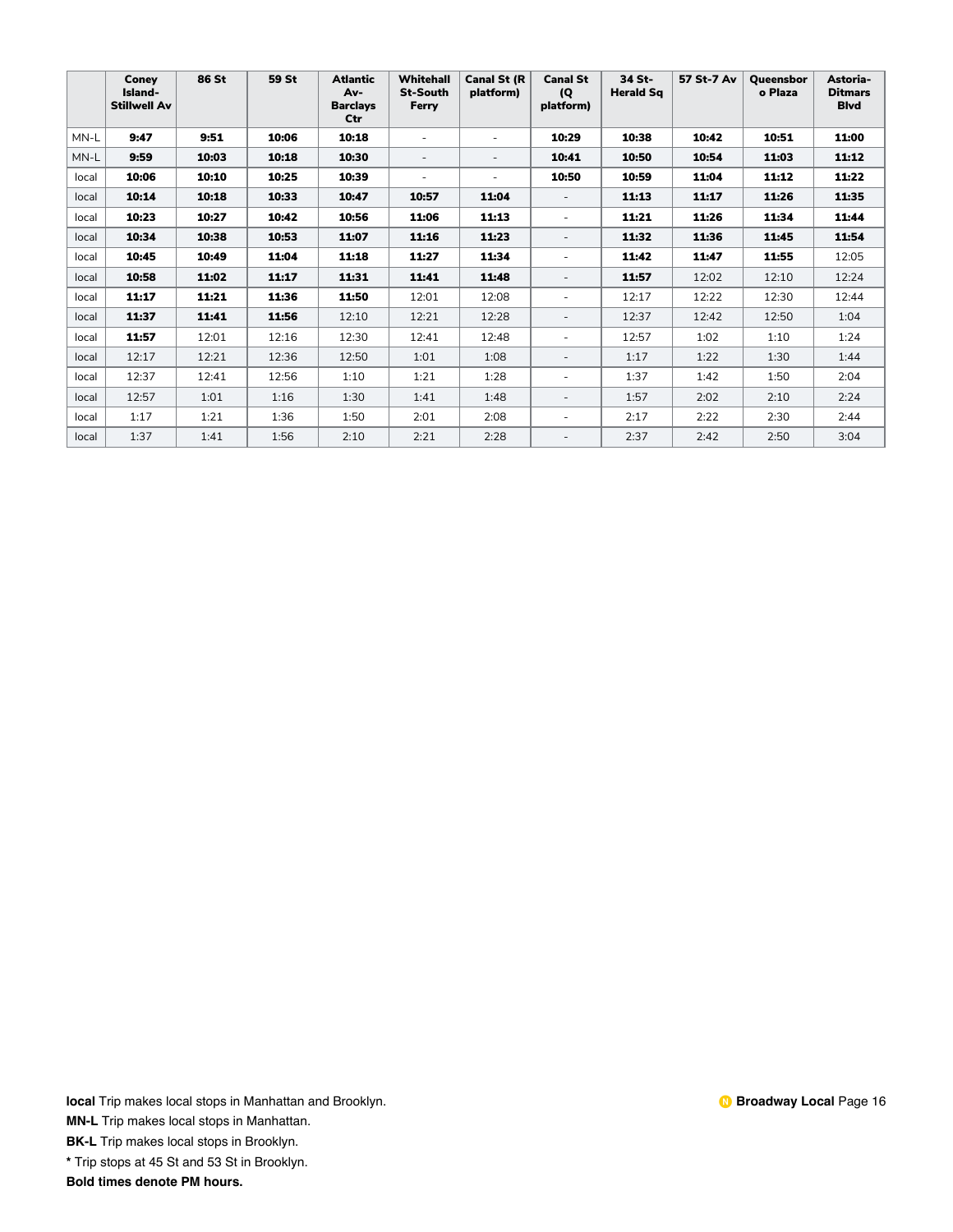|                                     | <b>Brooklyn-bound</b><br><b>N</b> Sunday  |                      |            |                            |                                     |                                 |                                       |                                           |       |              |                                  |
|-------------------------------------|-------------------------------------------|----------------------|------------|----------------------------|-------------------------------------|---------------------------------|---------------------------------------|-------------------------------------------|-------|--------------|----------------------------------|
|                                     | Astoria-<br><b>Ditmars</b><br><b>Blvd</b> | Queensbor<br>o Plaza | 57 St-7 Av | 34 St-<br><b>Herald Sq</b> | <b>Canal St</b><br>(Q)<br>platform) | <b>Canal St (R</b><br>platform) | Whitehall<br><b>St-South</b><br>Ferry | Atlantic<br>Av-<br><b>Barclays</b><br>Ctr | 59 St | <b>86 St</b> | Coney<br>Island-<br>Stillwell Av |
| local                               | 12:10                                     | 12:19                | 12:28      | 12:32                      | $\sim$                              | 12:40                           | 12:48                                 | 1:01                                      | 1:15  | 1:31         | 1:39                             |
| local                               | 12:30                                     | 12:39                | 12:48      | 12:52                      | $\overline{\phantom{a}}$            | 1:00                            | 1:08                                  | 1:21                                      | 1:35  | 1:51         | 1:59                             |
| local                               | 12:50                                     | 12:59                | 1:08       | 1:12                       |                                     | 1:20                            | 1:28                                  | 1:41                                      | 1:55  | 2:11         | 2:19                             |
| local                               | 1:10                                      | 1:19                 | 1:28       | 1:32                       |                                     | 1:40                            | 1:48                                  | 2:01                                      | 2:15  | 2:31         | 2:39                             |
| local                               | 1:30                                      | 1:39                 | 1:48       | 1:52                       |                                     | 2:00                            | 2:08                                  | 2:21                                      | 2:35  | 2:51         | 2:59                             |
| local                               | 1:50                                      | 1:59                 | 2:08       | 2:12                       |                                     | 2:20                            | 2:28                                  | 2:41                                      | 2:55  | 3:11         | 3:19                             |
| local                               | 2:10                                      | 2:19                 | 2:28       | 2:32                       | $\overline{\phantom{a}}$            | 2:40                            | 2:48                                  | 3:01                                      | 3:15  | 3:31         | 3:39                             |
| local                               | 2:30                                      | 2:39                 | 2:48       | 2:52                       | $\overline{\phantom{a}}$            | 3:00                            | 3:08                                  | 3:21                                      | 3:35  | 3:51         | 3:59                             |
| local                               | 2:50                                      | 2:59                 | 3:08       | 3:12                       | $\overline{\phantom{a}}$            | 3:20                            | 3:28                                  | 3:41                                      | 3:55  | 4:11         | 4:19                             |
| local                               | 3:10                                      | 3:19                 | 3:28       | 3:32                       | $\overline{\phantom{a}}$            | 3:40                            | 3:48                                  | 4:01                                      | 4:15  | 4:31         | 4:39                             |
| local                               | 3:30                                      | 3:39                 | 3:48       | 3:52                       |                                     | 4:00                            | 4:08                                  | 4:21                                      | 4:35  | 4:51         | 4:59                             |
| local                               | 3:50                                      | 3:59                 | 4:08       | 4:12                       | $\sim$                              | 4:20                            | 4:28                                  | 4:41                                      | 4:55  | 5:11         | 5:19                             |
| local                               | 4:10                                      | 4:19                 | 4:28       | 4:32                       | ÷,                                  | 4:40                            | 4:48                                  | 5:01                                      | 5:15  | 5:31         | 5:39                             |
| local                               | 4:30                                      | 4:39                 | 4:48       | 4:52                       | $\overline{\phantom{a}}$            | 5:00                            | 5:08                                  | 5:21                                      | 5:35  | 5:51         | 5:59                             |
| local                               | 4:50                                      | 4:59                 | 5:08       | 5:12                       | $\overline{\phantom{a}}$            | 5:20                            | 5:28                                  | 5:41                                      | 5:55  | 6:11         | 6:15                             |
| local                               | 5:10                                      | 5:19                 | 5:28       | 5:32                       | $\overline{\phantom{a}}$            | 5:40                            | 5:48                                  | 6:01                                      | 6:15  | 6:31         | 6:35                             |
| MN-L*                               | 5:30                                      | 5:39                 | 5:48       | 5:52                       | 6:01                                | $\overline{\phantom{a}}$        |                                       | 6:12                                      | 6:22  | 6:38         | 6:42                             |
| $MN-L^*$                            | 5:43                                      | 5:52                 | 6:01       | 6:05                       | 6:14                                | $\overline{\phantom{a}}$        |                                       | 6:25                                      | 6:35  | 6:51         | 6:55                             |
| $MN-L^*$                            | 5:58                                      | 6:07                 | 6:16       | 6:20                       | 6:29                                | $\sim$                          |                                       | 6:40                                      | 6:50  | 7:06         | 7:10                             |
| $MN-L^*$                            | 6:13                                      | 6:22                 | 6:30       | 6:35                       | 6:43                                | $\overline{a}$                  |                                       | 6:54                                      | 7:05  | 7:21         | 7:25                             |
| $MN-L^*$                            | 6:24                                      | 6:33                 | 6:42       | 6:47                       | 6:56                                | $\overline{\phantom{a}}$        | ÷,                                    | 7:07                                      | 7:17  | 7:33         | 7:39                             |
| $MN-L^*$                            | 6:36                                      | 6:45                 | 6:54       | 6:58                       | 7:07                                | $\qquad \qquad \blacksquare$    | $\qquad \qquad \blacksquare$          | 7:19                                      | 7:30  | 7:46         | 7:52                             |
| MN-L                                | 6:49                                      | 6:58                 | 7:06       | 7:11                       | 7:20                                | $\overline{\phantom{a}}$        | $\overline{a}$                        | 7:31                                      | 7:40  | 7:56         | 8:04                             |
| MN-L                                | 7:01                                      | 7:10                 | 7:18       | 7:23                       | 7:32                                | $\overline{\phantom{a}}$        | ÷,                                    | 7:43                                      | 7:52  | 8:08         | 8:16                             |
| MN-L                                | 7:13                                      | 7:22                 | 7:30       | 7:35                       | 7:44                                | $\sim$                          | ÷,                                    | 7:55                                      | 8:04  | 8:20         | 8:27                             |
| MN-L                                | 7:25                                      | 7:34                 | 7:42       | 7:47                       | 7:56                                | $\overline{\phantom{a}}$        | $\overline{a}$                        | 8:07                                      | 8:16  | 8:32         | 8:39                             |
| MN-L                                | 7:37                                      | 7:46                 | 7:54       | 7:59                       | 8:08                                | $\sim$                          | $\overline{\phantom{a}}$              | 8:19                                      | 8:28  | 8:44         | 8:52                             |
| MN-L                                | 7:49                                      | 7:58                 | 8:06       | 8:11                       | 8:20                                | $\overline{\phantom{m}}$        |                                       | 8:31                                      | 8:40  | 8:56         | 9:04                             |
| MN-L                                | 8:01                                      | 8:10                 | 8:18       | 8:23                       | 8:32                                | $\overline{\phantom{a}}$        | $\overline{\phantom{a}}$              | 8:43                                      | 8:52  | 9:08         | 9:16                             |
| MN-L                                | 8:12                                      | 8:21                 | 8:31       | 8:35                       | 8:44                                | $\overline{\phantom{a}}$        | $\overline{\phantom{a}}$              | 8:55                                      | 9:04  | 9:20         | 9:27                             |
| $\ensuremath{\mathsf{MN\text{-}L}}$ | 8:24                                      | 8:33                 | 8:43       | 8:47                       | 8:56                                |                                 |                                       | 9:07                                      | 9:16  | 9:32         | 9:39                             |
| MN-L                                | 8:36                                      | 8:45                 | 8:55       | 8:59                       | 9:08                                | $\overline{\phantom{a}}$        |                                       | 9:19                                      | 9:28  | 9:44         | 9:51                             |
| MN-L                                | 8:48                                      | 8:57                 | 9:07       | 9:11                       | 9:20                                | $\overline{\phantom{a}}$        |                                       | 9:31                                      | 9:40  | 9:56         | 10:03                            |
| MN-L                                | 9:00                                      | 9:09                 | 9:19       | 9:26                       | 9:35                                | $\overline{\phantom{a}}$        | $\qquad \qquad \blacksquare$          | 9:46                                      | 9:55  | 10:11        | 10:15                            |
| MN-L                                | 9:12                                      | 9:21                 | 9:31       | 9:35                       | 9:45                                | $\overline{\phantom{a}}$        | ۰                                     | 9:56                                      | 10:05 | 10:21        | 10:27                            |
| MN-L                                | 9:24                                      | 9:33                 | 9:43       | 9:47                       | 9:57                                | $\overline{\phantom{a}}$        | ۳                                     | 10:08                                     | 10:17 | 10:33        | 10:39                            |
| MN-L                                | 9:36                                      | 9:45                 | 9:55       | 9:59                       | 10:09                               | $\overline{\phantom{a}}$        | $\overline{\phantom{a}}$              | 10:20                                     | 10:29 | 10:45        | 10:51                            |
| MN-L                                | 9:48                                      | 9:57                 | 10:06      | 10:10                      | 10:20                               | $\overline{\phantom{a}}$        | $\qquad \qquad \blacksquare$          | 10:33                                     | 10:42 | 10:58        | 11:03                            |
| MN-L                                | 10:00                                     | 10:09                | 10:19      | 10:23                      | 10:33                               | $\overline{\phantom{a}}$        | $\blacksquare$                        | 10:44                                     | 10:53 | 11:09        | 11:15                            |
| MN-L                                | 10:12                                     | 10:21                | 10:31      | 10:35                      | 10:45                               |                                 |                                       | 10:56                                     | 11:05 | 11:21        | 11:27                            |
| MN-L                                | 10:24                                     | 10:33                | 10:43      | 10:47                      | 10:57                               | $\overline{\phantom{m}}$        | $\overline{\phantom{a}}$              | 11:08                                     | 11:17 | 11:33        | 11:39                            |
| MN-L                                | 10:36                                     | 10:45                | 10:55      | 10:59                      | 11:09                               | $\qquad \qquad \blacksquare$    | $\overline{\phantom{a}}$              | 11:20                                     | 11:29 | 11:45        | 11:51                            |
| MN-L                                | 10:48                                     | 10:57                | 11:07      | 11:11                      | 11:21                               | $\overline{\phantom{a}}$        | ۰                                     | 11:32                                     | 11:41 | 11:57        | 12:03                            |
| MN-L                                | 11:00                                     | 11:09                | 11:19      | 11:24                      | 11:34                               | $\overline{\phantom{a}}$        | $\overline{\phantom{a}}$              | 11:45                                     | 11:54 | 12:10        | 12:15                            |
| MN-L                                | 11:12                                     | 11:21                | 11:31      | 11:35                      | 11:45                               | $\overline{\phantom{a}}$        | $\overline{\phantom{a}}$              | 11:56                                     | 12:05 | 12:21        | 12:27                            |

**MN-L** Trip makes local stops in Manhattan.

**BK-L** Trip makes local stops in Brooklyn.

**\*** Trip stops at 45 St and 53 St in Brooklyn.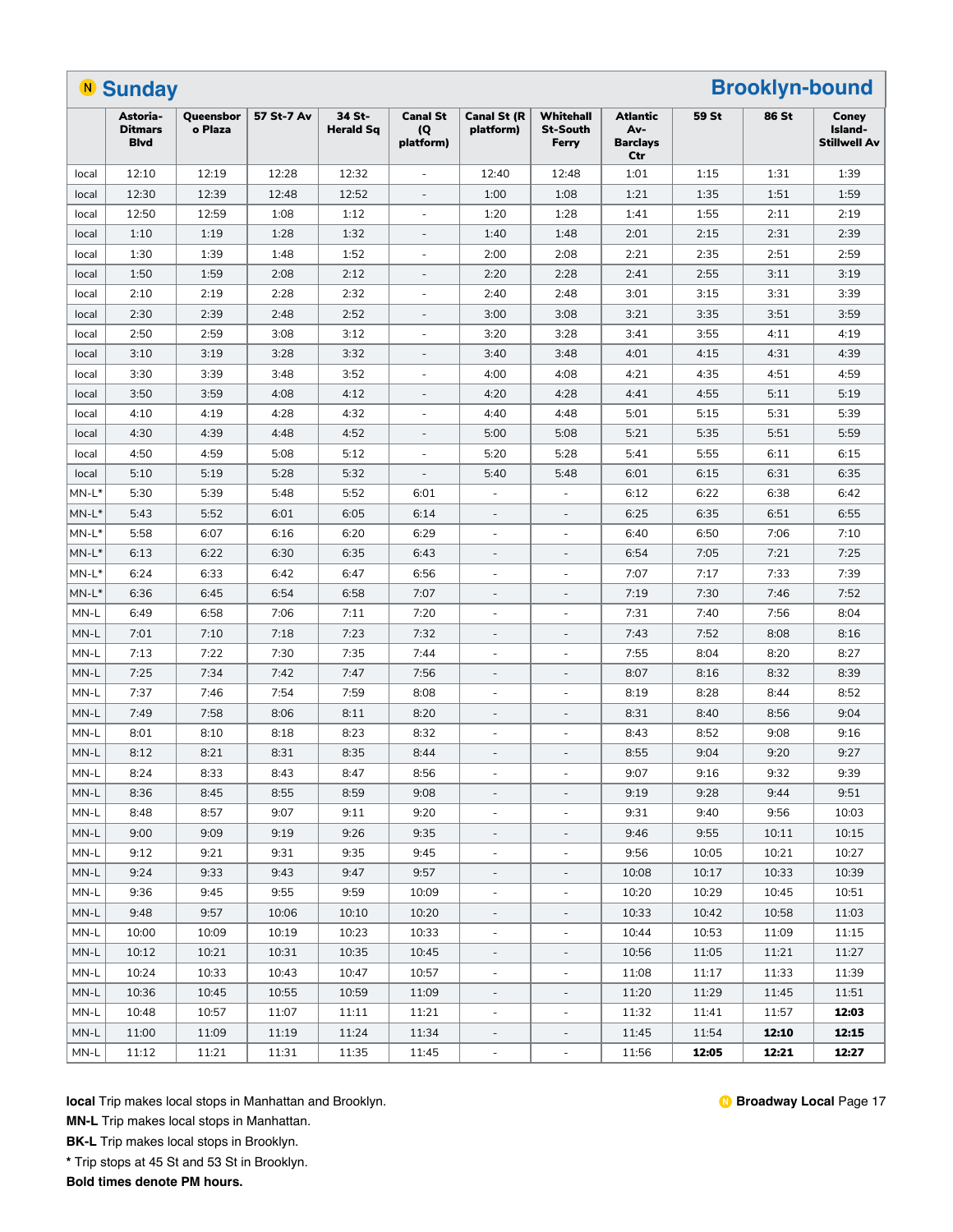|      | Astoria-<br><b>Ditmars</b><br><b>B</b> lvd | Queensbor<br>o Plaza | 57 St-7 Av | 34 St-<br><b>Herald Sq</b> | <b>Canal St</b><br>(Q)<br>platform) | <b>Canal St (R</b><br>platform) | Whitehall<br><b>St-South</b><br>Ferry | <b>Atlantic</b><br>Av-<br><b>Barclays</b><br>Ctr | 59 St | <b>86 St</b> | Coney<br>Island-<br><b>Stillwell Av</b> |
|------|--------------------------------------------|----------------------|------------|----------------------------|-------------------------------------|---------------------------------|---------------------------------------|--------------------------------------------------|-------|--------------|-----------------------------------------|
| MN-L | 11:24                                      | 11:33                | 11:43      | 11:49                      | 11:59                               | $\overline{\phantom{a}}$        | $\overline{\phantom{a}}$              | 12:10                                            | 12:19 | 12:35        | 12:39                                   |
| MN-L | 11:36                                      | 11:45                | 11:55      | 11:59                      | 12:09                               | $\overline{\phantom{a}}$        | $\overline{\phantom{a}}$              | 12:20                                            | 12:29 | 12:45        | 12:51                                   |
| MN-L | 11:48                                      | 11:57                | 12:07      | 12:13                      | 12:23                               | $\overline{\phantom{a}}$        | $\overline{\phantom{a}}$              | 12:34                                            | 12:43 | 12:59        | 1:03                                    |
| MN-L | 12:00                                      | 12:09                | 12:19      | 12:23                      | 12:33                               | $\blacksquare$                  | $\overline{\phantom{a}}$              | 12:44                                            | 12:53 | 1:09         | 1:15                                    |
| MN-L | 12:12                                      | 12:21                | 12:31      | 12:35                      | 12:45                               | $\overline{\phantom{a}}$        | ÷,                                    | 12:56                                            | 1:05  | 1:21         | 1:27                                    |
| MN-L | 12:24                                      | 12:33                | 12:43      | 12:47                      | 12:57                               | $\overline{\phantom{a}}$        | $\overline{\phantom{a}}$              | 1:08                                             | 1:17  | 1:33         | 1:39                                    |
| MN-L | 12:36                                      | 12:45                | 12:55      | 1:01                       | 1:11                                | $\qquad \qquad \blacksquare$    | $\qquad \qquad -$                     | 1:22                                             | 1:31  | 1:47         | 1:51                                    |
| MN-L | 12:48                                      | 12:57                | 1:07       | 1:11                       | 1:21                                | $\overline{\phantom{a}}$        | $\overline{\phantom{a}}$              | 1:32                                             | 1:41  | 1:57         | 2:03                                    |
| MN-L | 1:00                                       | 1:09                 | 1:19       | 1:25                       | 1:35                                | $\overline{\phantom{a}}$        | $\overline{\phantom{a}}$              | 1:46                                             | 1:55  | 2:11         | 2:15                                    |
| MN-L | 1:12                                       | 1:21                 | 1:31       | 1:35                       | 1:45                                | $\overline{\phantom{a}}$        | $\overline{\phantom{a}}$              | 1:56                                             | 2:05  | 2:21         | 2:27                                    |
| MN-L | 1:24                                       | 1:33                 | 1:43       | 1:49                       | 1:59                                | $\overline{\phantom{a}}$        | $\overline{\phantom{a}}$              | 2:10                                             | 2:19  | 2:35         | 2:39                                    |
| MN-L | 1:36                                       | 1:45                 | 1:55       | 1:59                       | 2:09                                | $\overline{\phantom{a}}$        | ÷,                                    | 2:20                                             | 2:29  | 2:45         | 2:51                                    |
| MN-L | 1:48                                       | 1:57                 | 2:07       | 2:13                       | 2:23                                | $\overline{\phantom{a}}$        | $\overline{\phantom{a}}$              | 2:34                                             | 2:43  | 2:59         | 3:03                                    |
| MN-L | 2:00                                       | 2:09                 | 2:19       | 2:23                       | 2:33                                | $\overline{\phantom{a}}$        | $\overline{\phantom{a}}$              | 2:44                                             | 2:53  | 3:09         | 3:15                                    |
| MN-L | 2:12                                       | 2:21                 | 2:31       | 2:35                       | 2:45                                | $\overline{\phantom{a}}$        | $\overline{\phantom{a}}$              | 2:56                                             | 3:05  | 3:21         | 3:27                                    |
| MN-L | 2:24                                       | 2:33                 | 2:43       | 2:47                       | 2:57                                | $\overline{\phantom{a}}$        | $\overline{\phantom{a}}$              | 3:08                                             | 3:17  | 3:33         | 3:39                                    |
| MN-L | 2:36                                       | 2:45                 | 2:55       | 3:01                       | 3:11                                | $\overline{\phantom{a}}$        | ÷,                                    | 3:22                                             | 3:31  | 3:47         | 3:51                                    |
| MN-L | 2:48                                       | 2:57                 | 3:07       | 3:11                       | 3:21                                | $\overline{\phantom{a}}$        | $\overline{\phantom{a}}$              | 3:32                                             | 3:41  | 3:57         | 4:03                                    |
| MN-L | 3:00                                       | 3:09                 | 3:19       | 3:25                       | 3:35                                | $\overline{\phantom{a}}$        | $\overline{\phantom{a}}$              | 3:46                                             | 3:55  | 4:11         | 4:15                                    |
| MN-L | 3:12                                       | 3:21                 | 3:31       | 3:35                       | 3:45                                | $\overline{\phantom{a}}$        | $\overline{a}$                        | 3:56                                             | 4:05  | 4.21         | 4:27                                    |
| MN-L | 3:24                                       | 3:33                 | 3:43       | 3:49                       | 3:59                                | $\overline{\phantom{a}}$        | ÷,                                    | 4:10                                             | 4:19  | 4:35         | 4:39                                    |
| MN-L | 3:36                                       | 3:45                 | 3:55       | 3:59                       | 4:09                                | $\overline{\phantom{a}}$        | $\overline{\phantom{a}}$              | 4:20                                             | 4:29  | 4.45         | 4:51                                    |
| MN-L | 3:48                                       | 3:57                 | 4:07       | 4:13                       | 4:23                                | $\overline{\phantom{a}}$        | $\overline{\phantom{a}}$              | 4:34                                             | 4:43  | 4:59         | 5:03                                    |
| MN-L | 4:00                                       | 4:09                 | 4:19       | 4:23                       | 4:33                                | $\overline{\phantom{a}}$        | $\overline{\phantom{a}}$              | 4:44                                             | 4:53  | 5:09         | 5:15                                    |
| MN-L | 4:12                                       | 4:21                 | 4:31       | 4:35                       | 4:45                                | $\overline{\phantom{a}}$        | $\overline{\phantom{a}}$              | 4:56                                             | 5:05  | 5:21         | 5:27                                    |
| MN-L | 4:24                                       | 4:33                 | 4:43       | 4:47                       | 4:57                                | $\overline{\phantom{a}}$        |                                       | 5:08                                             | 5:17  | 5:33         | 5:39                                    |
| MN-L | 4:36                                       | 4:45                 | 4:55       | 5:01                       | 5:11                                | $\overline{\phantom{a}}$        | $\overline{\phantom{a}}$              | 5:22                                             | 5:31  | 5:47         | 5:51                                    |
| MN-L | 4:48                                       | 4:57                 | 5:07       | 5:11                       | 5:21                                | $\overline{\phantom{a}}$        | $\overline{\phantom{a}}$              | 5:32                                             | 5:41  | 5:57         | 6:03                                    |
| MN-L | 5:00                                       | 5:09                 | 5:19       | 5:25                       | 5:35                                | $\overline{\phantom{a}}$        | $\overline{\phantom{a}}$              | 5:46                                             | 5:55  | 6:11         | 6:15                                    |
| MN-L | 5:12                                       | 5:21                 | 5:31       | 5:35                       | 5:45                                | $\overline{\phantom{a}}$        | $\overline{\phantom{a}}$              | 5:56                                             | 6:05  | 6:21         | 6:27                                    |
| MN-L | 5:24                                       | 5:33                 | 5:43       | 5:49                       | 5:59                                | $\overline{\phantom{a}}$        | $\overline{\phantom{a}}$              | 6:10                                             | 6:19  | 6:35         | 6:39                                    |
| MN-L | 5:36                                       | 5:45                 | 5:55       | 5:59                       | 6:09                                | $\overline{\phantom{a}}$        | $\overline{\phantom{a}}$              | 6:20                                             | 6:29  | 6:45         | 6:51                                    |
| MN-L | 5:48                                       | 5:57                 | 6:07       | 6:13                       | 6:23                                | $\overline{\phantom{a}}$        |                                       | 6:34                                             | 6:43  | 6:59         | 7:03                                    |
| MN-L | 6:00                                       | 6:09                 | 6:19       | 6:23                       | 6:33                                | ä,                              |                                       | 6:44                                             | 6:53  | 7:09         | 7:15                                    |
| MN-L | 6:12                                       | 6:21                 | 6:31       | 6:35                       | 6:45                                | $\overline{\phantom{0}}$        | $\overline{\phantom{a}}$              | 6:56                                             | 7:05  | 7:21         | 7:27                                    |
| MN-L | 6:24                                       | 6:33                 | 6:43       | 6:47                       | 6:56                                | $\overline{\phantom{a}}$        | $\blacksquare$                        | 7:07                                             | 7:16  | 7:32         | 7:39                                    |
| MN-L | 6:36                                       | 6:45                 | 6:55       | 7:01                       | 7:10                                | $\overline{\phantom{a}}$        | $\overline{\phantom{a}}$              | 7:21                                             | 7:30  | 7:46         | 7:51                                    |
| MN-L | 6:48                                       | 6:57                 | 7:07       | 7:11                       | 7:20                                | $\overline{\phantom{a}}$        | $\overline{\phantom{a}}$              | 7:31                                             | 7:40  | 7:56         | 8:03                                    |
| MN-L | 7:00                                       | 7:09                 | 7:19       | 7:23                       | 7:32                                | $\overline{\phantom{a}}$        | $\overline{\phantom{a}}$              | 7:44                                             | 7:53  | 8:09         | 8:15                                    |
| MN-L | 7:12                                       | 7:21                 | 7:31       | 7:35                       | 7:44                                | $\overline{\phantom{a}}$        | $\overline{\phantom{a}}$              | 7:55                                             | 8:04  | 8:20         | 8:27                                    |
| MN-L | 7:24                                       | 7:33                 | 7:43       | 7:47                       | 7:56                                | $\overline{\phantom{0}}$        | $\overline{\phantom{a}}$              | 8:07                                             | 8:16  | 8:32         | 8:39                                    |
| MN-L | 7:36                                       | 7:45                 | 7:55       | 8:00                       | 8:09                                | $\overline{\phantom{a}}$        | $\overline{\phantom{a}}$              | 8:20                                             | 8:29  | 8:45         | 8:51                                    |
| MN-L | 7:48                                       | 7:57                 | 8:07       | 8:11                       | 8:20                                | $\overline{\phantom{a}}$        | $\overline{\phantom{a}}$              | 8:31                                             | 8:40  | 8:56         | 9:03                                    |
| MN-L | 8:00                                       | 8:09                 | 8:19       | 8:23                       | 8:32                                | $\overline{\phantom{a}}$        | $\overline{\phantom{a}}$              | 8:44                                             | 8:53  | 9:09         | 9:15                                    |
| MN-L | 8:12                                       | 8:21                 | 8:31       | 8:35                       | 8:44                                | $\overline{\phantom{a}}$        | $\overline{\phantom{a}}$              | 8:55                                             | 9:04  | 9:20         | 9:27                                    |
| MN-L | 8:25                                       | 8:34                 | 8:43       | 8:48                       | 8:57                                | $\overline{\phantom{a}}$        | ÷                                     | 9:08                                             | 9:17  | 9:33         | 9:39                                    |
| MN-L | 8:37                                       | 8:46                 | 8:56       | 9:00                       | 9:09                                | $\blacksquare$                  | $\overline{\phantom{a}}$              | 9:20                                             | 9:29  | 9:45         | 9:51                                    |

**MN-L** Trip makes local stops in Manhattan.

**BK-L** Trip makes local stops in Brooklyn.

**\*** Trip stops at 45 St and 53 St in Brooklyn.

**Bold times denote PM hours.**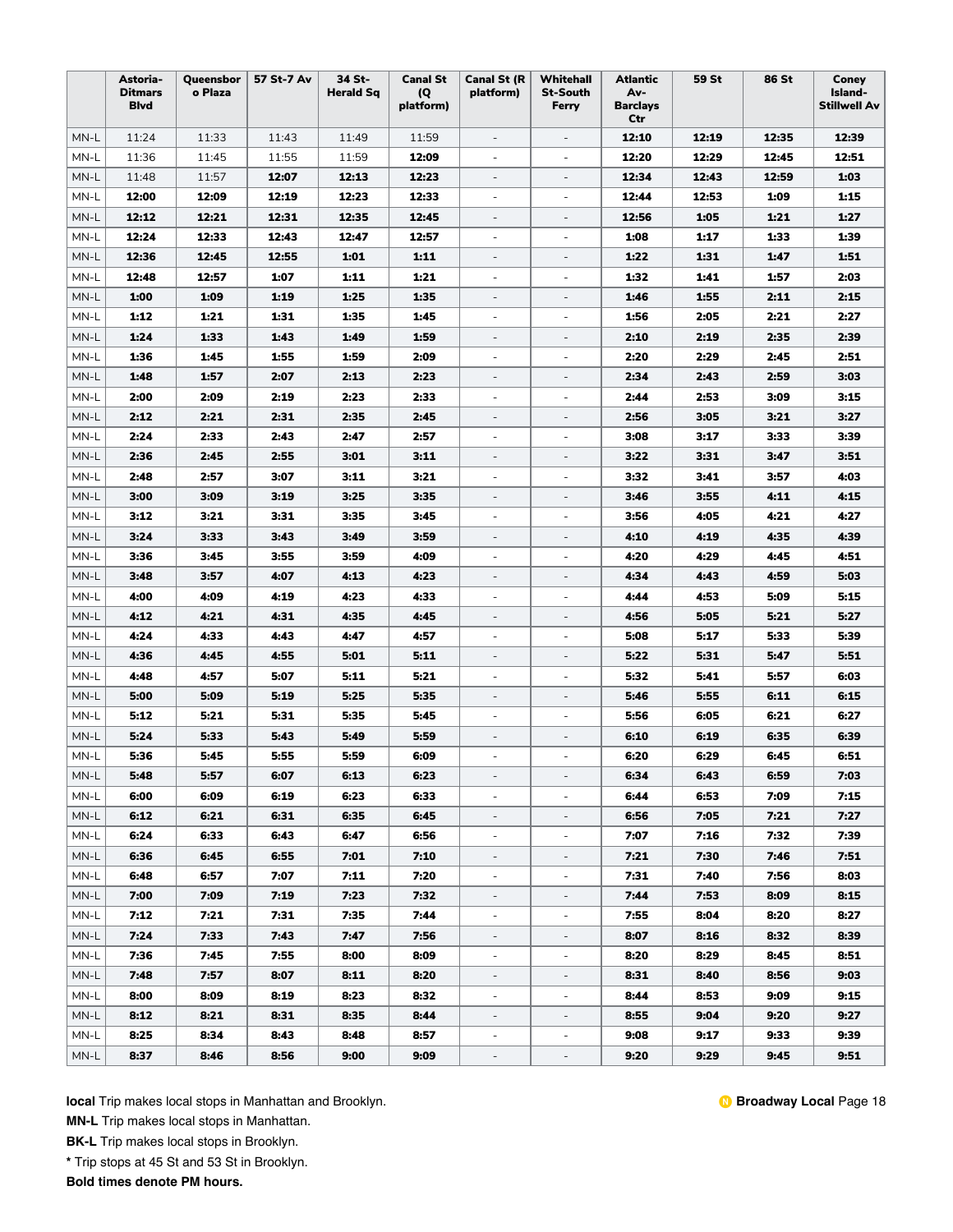|          | Astoria-<br><b>Ditmars</b><br><b>Blvd</b> | <b>Oueensbor</b><br>o Plaza | 57 St-7 Av | 34 St-<br><b>Herald Sq</b> | <b>Canal St</b><br>(Q)<br>platform) | <b>Canal St (R</b><br>platform) | <b>Whitehall</b><br><b>St-South</b><br>Ferry | <b>Atlantic</b><br>Av-<br><b>Barclays</b><br>Ctr | 59 St | <b>86 St</b> | Conev<br>Island-<br><b>Stillwell Av</b> |
|----------|-------------------------------------------|-----------------------------|------------|----------------------------|-------------------------------------|---------------------------------|----------------------------------------------|--------------------------------------------------|-------|--------------|-----------------------------------------|
| MN-L     | 8:49                                      | 8:58                        | 9:08       | 9:12                       | 9:21                                | ٠                               |                                              | 9:32                                             | 9:41  | 9:57         | 10:03                                   |
| MN-L     | 9:01                                      | 9:10                        | 9:20       | 9:24                       | 9:33                                | $\overline{\phantom{a}}$        | $\overline{\phantom{a}}$                     | 9:44                                             | 9:53  | 10:09        | 10:15                                   |
| MN-L     | 9:13                                      | 9:22                        | 9:31       | 9:36                       | 9:45                                | ٠                               |                                              | 9:56                                             | 10:05 | 10:21        | 10:25                                   |
| MN-L     | 9:25                                      | 9:34                        | 9:43       | 9:48                       | 9:57                                | $\overline{\phantom{a}}$        | $\overline{\phantom{a}}$                     | 10:08                                            | 10:17 | 10:33        | 10:37                                   |
| MN-L     | 9:38                                      | 9:47                        | 9:55       | 10:01                      | 10:10                               | ٠                               |                                              | 10:21                                            | 10:30 | 10:46        | 10:50                                   |
| $MN-L^*$ | 9:50                                      | 9:59                        | 10:07      | 10:13                      | 10:22                               | $\overline{a}$                  | ٠                                            | 10:33                                            | 10:44 | 11:00        | 11:04                                   |
| $MN-L^*$ | 10:02                                     | 10:11                       | 10:19      | 10:25                      | 10:34                               | ٠                               | ٠                                            | 10:45                                            | 10:56 | 11:12        | 11:16                                   |
| $MN-L^*$ | 10:14                                     | 10:23                       | 10:31      | 10:37                      | 10:46                               | $\overline{\phantom{a}}$        | $\overline{\phantom{a}}$                     | 10:57                                            | 11:08 | 11:24        | 11:28                                   |
| $MN-L^*$ | 10:26                                     | 10:35                       | 10:43      | 10:49                      | 10:58                               | ٠                               | ٠                                            | 11:10                                            | 11:21 | 11:37        | 11:41                                   |
| $MN-L^*$ | 10:37                                     | 10:46                       | 10:54      | 10:59                      | 11:08                               | $\overline{\phantom{a}}$        | $\sim$                                       | 11:19                                            | 11:29 | 11:45        | 11:49                                   |
| local    | 10:44                                     | 10:53                       | 11:02      | 11:06                      | $\sim$                              | 11:14                           | 11:22                                        | 11:32                                            | 11:45 | 12:01        | 12:05                                   |
| local    | 10:56                                     | 11:05                       | 11:14      | 11:18                      | $\sim$                              | 11:26                           | 11:34                                        | 11:44                                            | 11:57 | 12:13        | 12:17                                   |
| local    | 11:08                                     | 11:17                       | 11:26      | 11:30                      | $\sim$                              | 11:38                           | 11:46                                        | 11:56                                            | 12:09 | 12:25        | 12:29                                   |
| local    | 11:20                                     | 11:29                       | 11:38      | 11:42                      | $\sim$                              | 11:50                           | 11:58                                        | 12:08                                            | 12:21 | 12:37        | 12:41                                   |
| local    | 11:32                                     | 11:41                       | 11:50      | 11:54                      | $\overline{\phantom{a}}$            | 12:02                           | 12:10                                        | 12:20                                            | 12:33 | 12:49        | 12:53                                   |
| local    | 11:50                                     | 11:59                       | 12:08      | 12:12                      | $\overline{\phantom{a}}$            | 12:20                           | 12:28                                        | 12:38                                            | 12:51 | 1:07         | 1:11                                    |

**MN-L** Trip makes local stops in Manhattan.

**BK-L** Trip makes local stops in Brooklyn.

**\*** Trip stops at 45 St and 53 St in Brooklyn.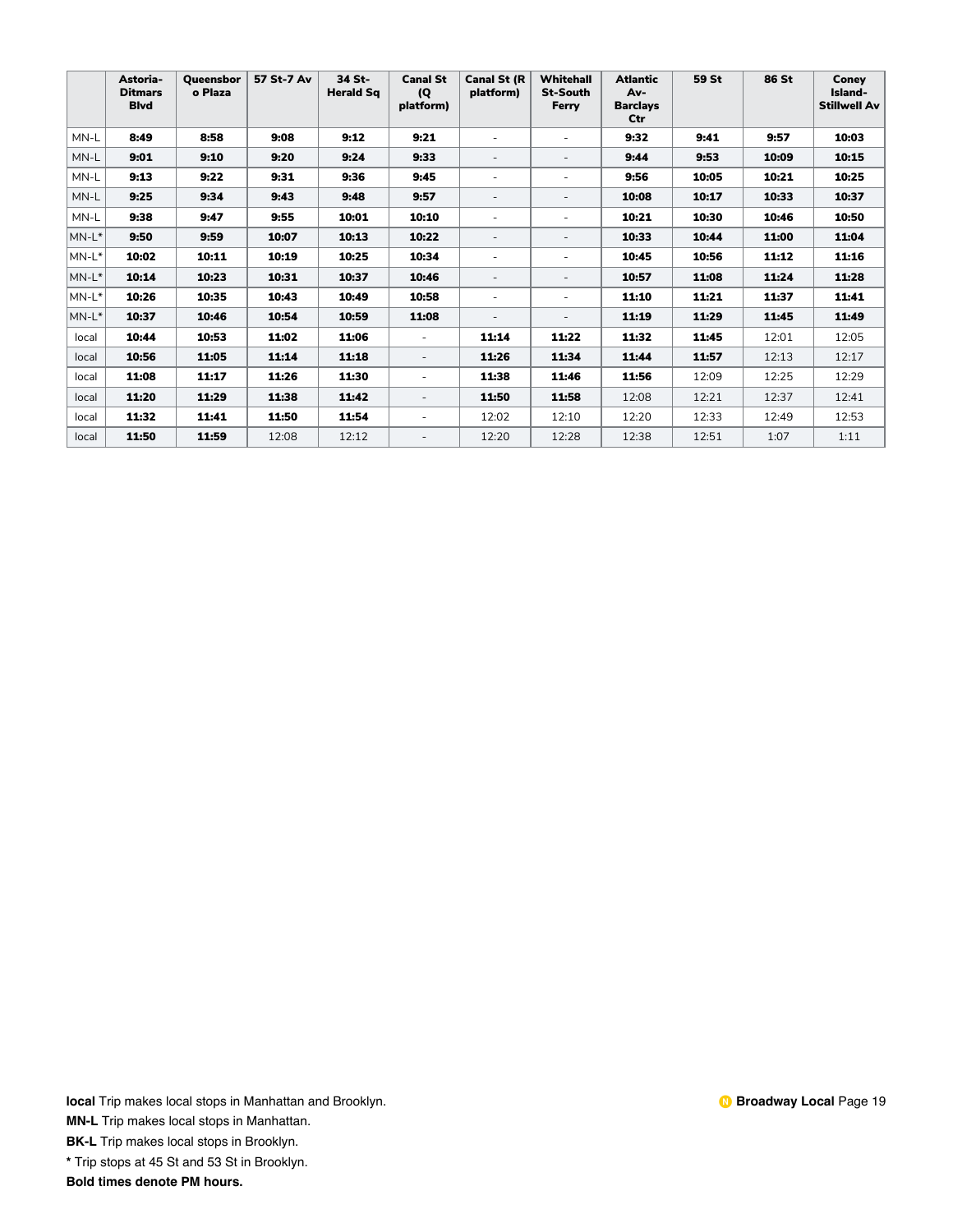